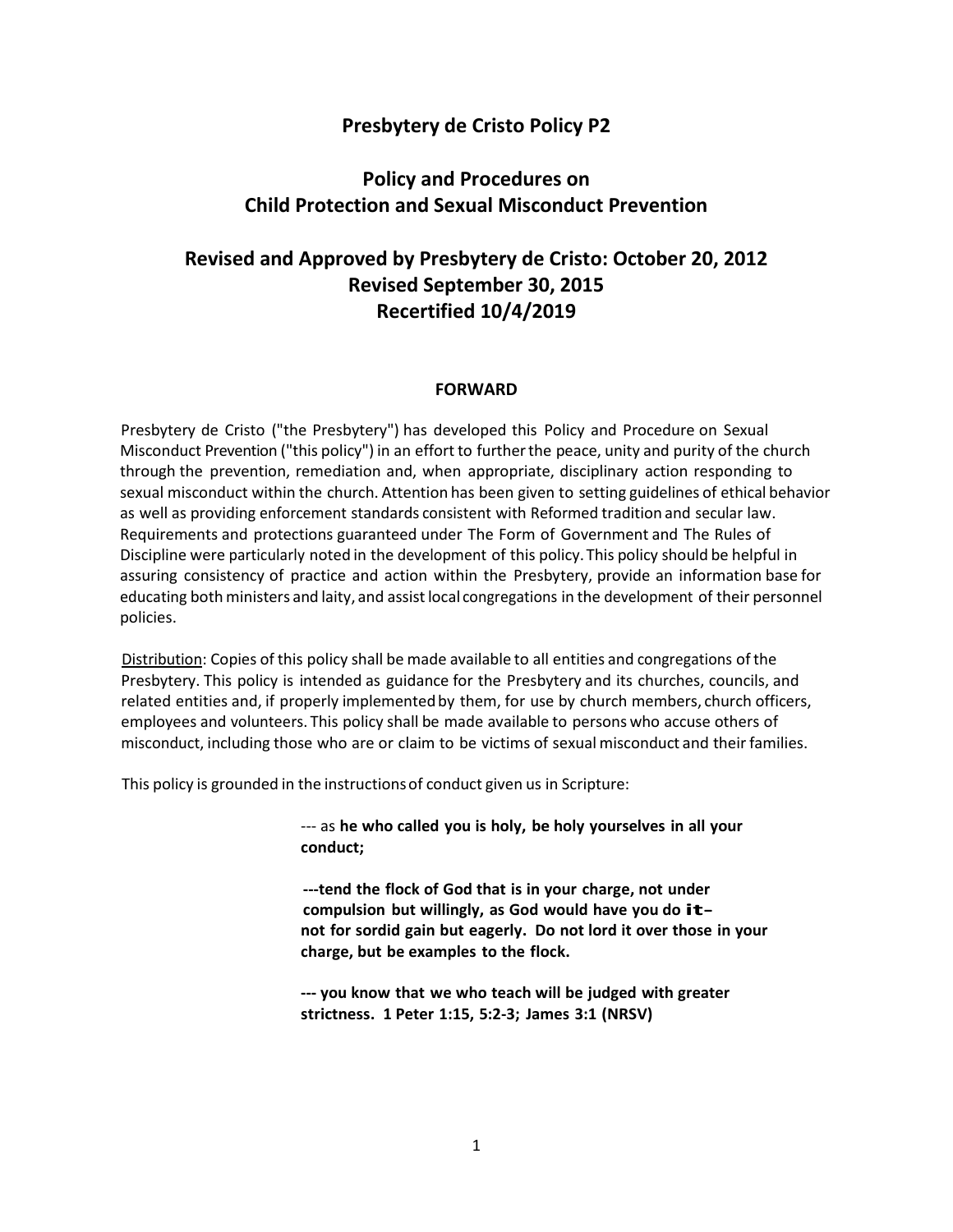The ethical conduct of all who minister, in the name of Jesus Christ, is of vital importance to the Church<sup>2</sup>. Through these representatives is conveyed an understanding of God and the gospel's good news. "Their manner of life should be a demonstration of the Christian gospel in the church and world" (G-2.0104a).

<sup>&#</sup>x27; All constitutional citations are to the 201112013 *Book of Order.*

<sup>2</sup> Church when spelled with the initial letter capitalized refers to the Presbyterian Church (U.S.A.). Church when spelled with the initial letter in lowercase refers to local or specific churches and congregations.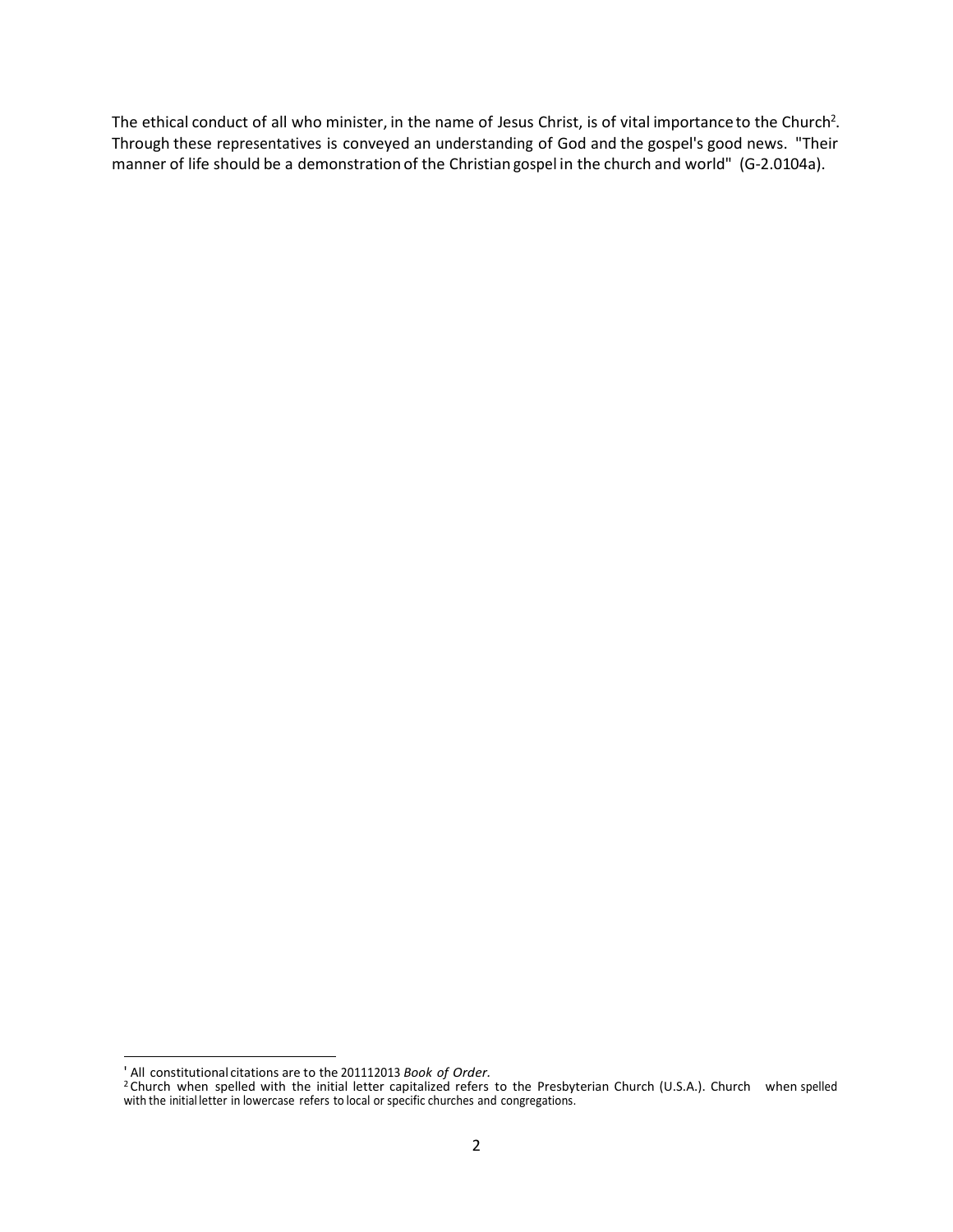#### **TABLE OF CONTENTS**

| Forward                                                             |                                                                                                                                                                          | 1                                             |
|---------------------------------------------------------------------|--------------------------------------------------------------------------------------------------------------------------------------------------------------------------|-----------------------------------------------|
| <b>Table of Contents</b>                                            |                                                                                                                                                                          | 3                                             |
| <b>Chapter One</b>                                                  | <b>Theological Premise</b>                                                                                                                                               | 4                                             |
| Chapter Two<br>2.01<br>2.02<br>2.03<br>2.04<br>2.05<br>2.06<br>2.07 | <b>Stated Policy</b><br>Definition<br><b>Stated Purposes</b><br><b>Basic Principles</b><br>Church Response to Allegations<br><b>Reporting Requirements</b><br>Responding | 6<br>6<br>$\overline{7}$<br>8<br>8<br>9<br>11 |
| <b>Chapter Three</b><br>3.01<br>3.02<br>3.03                        | Distribution and Implementation<br>Jurisdiction<br><b>Preventive Actions</b>                                                                                             | 14<br>14<br>15                                |
| <b>Chapter Four</b><br>4.01<br>4.02<br>4.03<br>4.04<br>4.05         | <b>Report Preparation</b><br><b>Report Submission</b><br>Follow-on Actions<br><b>Response Coordinating Team</b><br><b>Statute of Limitations</b>                         | 19<br>19<br>19<br>21<br>22                    |
| Appendix A                                                          | <b>Education and Training</b>                                                                                                                                            | 23                                            |
| Appendix B                                                          | <b>Response Coordinating Team</b>                                                                                                                                        | 25                                            |
| Appendix C                                                          | Limited Access Agreement for Cases<br>Of Convicted Sex Offenders                                                                                                         | 27                                            |
| Appendix D                                                          | Code of Conduct                                                                                                                                                          | 30                                            |
| Appendix E                                                          | <b>Ministry Standards</b>                                                                                                                                                | 36                                            |
| Appendix F                                                          | Forms<br>Acknowledgment of Receipt and Agreement to Comply<br>Church Volunteer Covenant for Sexual Responsibility<br>Report of Suspected Sexual Misconduct               | 40<br>41<br>42                                |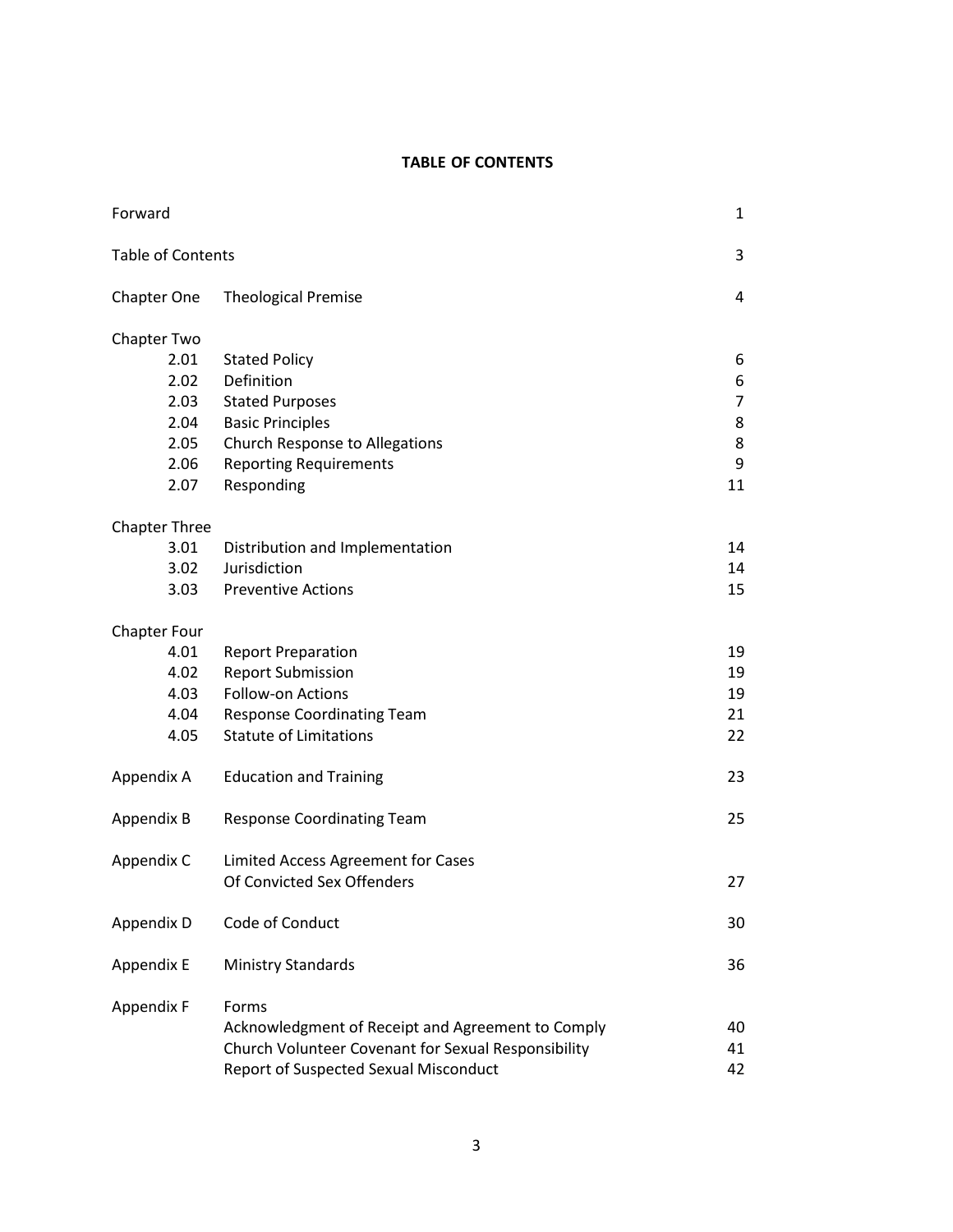### **CHAPTER ONE THEOLOGICAL PREMISE**

- 1.01 *Do not be conformed to this world, but be transformed by the renewing of your minds, so that you may discern what is the will of God-what is good and acceptable and perfect.* (Romans 12:2)
- 1.02 This policy is set in the framework of what it means to be a sexual person in Christian faith and a servant in the church. Our sexuality as a dimension of our whole selvesis to be offered to God. In the expression of sexual desires we are called to holiness. God values sexuality as good, blessed and purposeful,as an expression of love and for the procreation of children. Sexuality is a gift to be celebrated. We are called to be responsible in the use of our sexuality and respect each other.
- 1.03 The centerpiece of this policy is that all people-men, women and children are created by God in the image of God and therefore have dignity and worth. From this belief in the sacredness of our physical beings, we understandand declare that every person hasthe right to sexual and bodily integrity. As human beings and especially as Christians, we are to respect one another in body, mind and spirit. This respect maintains boundaries between individuals. Boundaries, which when linked but not crossed, create Christian community. Under the guidance of God's spirit, such community encourages trust, openness and compassion as well as accountability and responsibility.
- 1.04 The gifts and requirements of individuals serving in ordered ministries-deacons, ruling elders and teaching elders (also known as ministers of the Word and Sacrament)-are set forth in G-2.0104a and b. Leadership within the Christian community, whether clergy or lay, is a sacred trust to be exercised with faithfulness and love. Sexual misconduct by Christian leaders is a violation of this trust, betraying its victim(s)<sup>3</sup>, damaging the abuser and threatening the credibility of the Church itself.
- 1.05 Because of the inherent power associated with positions of leadership (paid or voluntary), the responsibility for maintaining appropriate boundaries rests with those trusted as leaders. This responsibility is rooted in both Christian and, for clergy, professional ethics, and should be taken seriously. Those who are called to tend Christ's flock should conduct themselves in a manner that nurtures and protects the vulnerable<sup>4</sup>. Consequently, the "good of the church" can never be served by overlooking an abuse of power and trust such as that involved in sexual misconduct.
- 1.06 Therefore,the response to an allegation of sexual misconduct must be a fair inquiry that takesthe alleged violation and all persons involved seriously. Above all else, the inquiry must seek to determine the truth, for only truth can give birth to justice. The goal of justice and compassion, the goal of this process, is the restoration of Christian community, the healing of broken boundaries and injured persons, and the rehabilitation of God's people.

<sup>3</sup> Victim(s) is the term used to identify the person(s) allegedly injured by sexual misconduct as defined below in 2.02. A victim may include an individual, council or other entity of the Presbytery, session, congregation or family.

<sup>4</sup> Vulnerable individuals are those persons who are unable to protect themselves from abuse, neglect or exploitation by others because of a physical or mental impairment. Forthis policy, all persons under 18 years of age are considered vulnerable.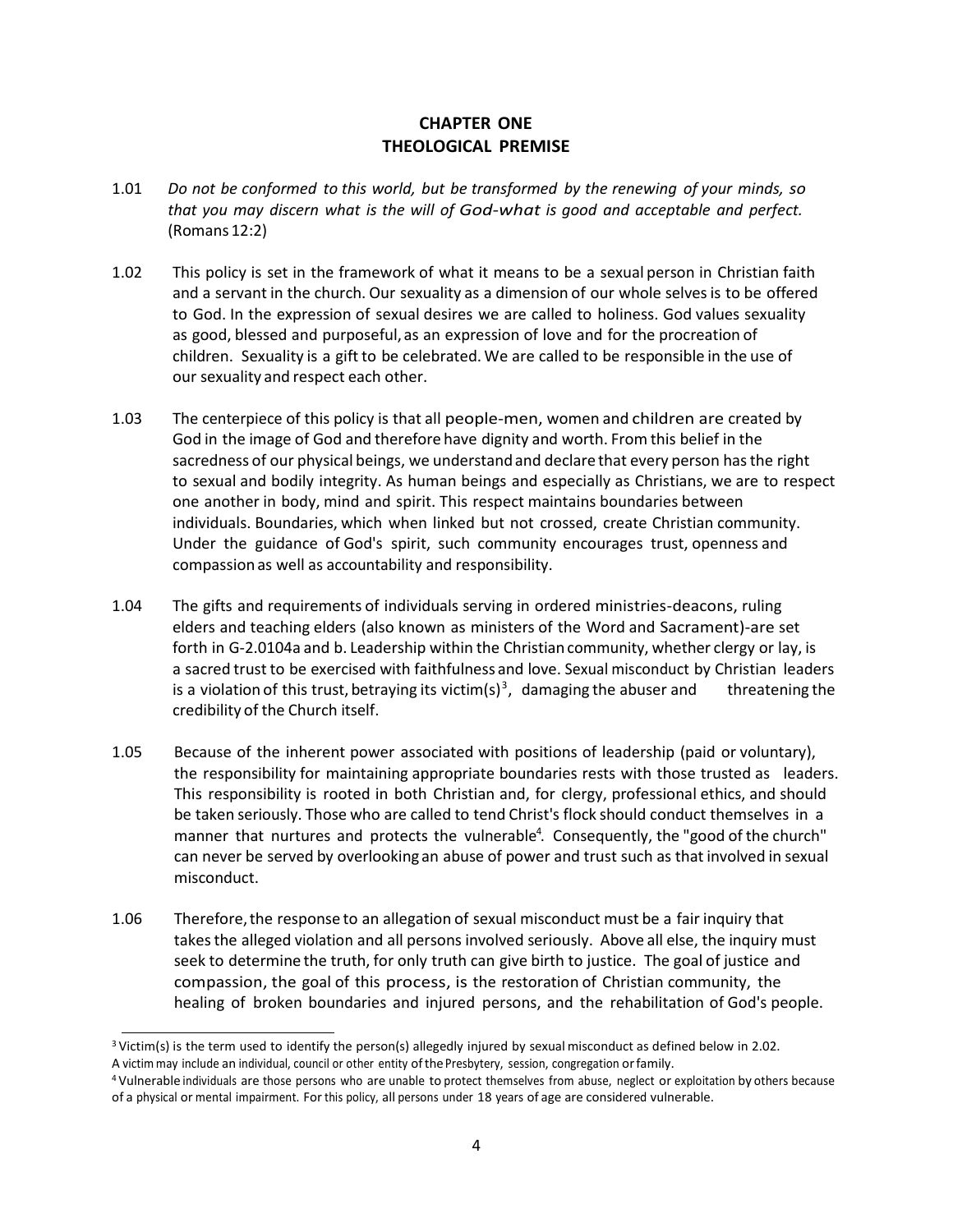- 1.07 All those who serve the Church within this Presbytery, in either a temporary or permanent relationship, including all individuals serving in ordered ministries, employees<sup>5</sup> staff, and volunteers<sup>6</sup>, are expected to adhere to Christian ethical principles in their sexual conduct and in their exercise of authority and power. The Church and its extended minis- tries are to be seen as safe places in the community, places where it is known that sexual misconduct is not tolerated. This is part of our Christian witness to the community. Therefore, **the leadership of any group using church premises in the Presbytery for their activities is also subject to this policy.**
- 1.08 The Presbytery's commitment is to model the example of Christ and to be rooted in the love of Christ in all relationships. For any Christian to betray trust by the grave transgression of sexually abusing another, whether child or adult, is to deny his or her own Christian identity as well as to deny to the one abused the witness to the risen Christ in the world. Such betrayal will be a grave injury to the one abused and a violation of faithfulness to Christ. Because of the serious consequences of sexual abuse, the Church must make every effort to ensure that sexual abuse does not occur within its jurisdiction. When such abuse does occur, the Church must make a clear and just response.
- 1.09 **Presbytery de Cristo affirms that all forms of sexual misconduct are sinful and contrary to God's will for humanity.**

<sup>5</sup> Employee is the comprehensive termusedto cover individuals who are hired or calledto work forthe church for salary orwages. <sup>6</sup> Volunteer is the term used forthose who provide services and includes persons elected or appointed to serve on boards, committees, ministry teams and other groups. For purposes ofthis policy, volunteers are treated the same as employees.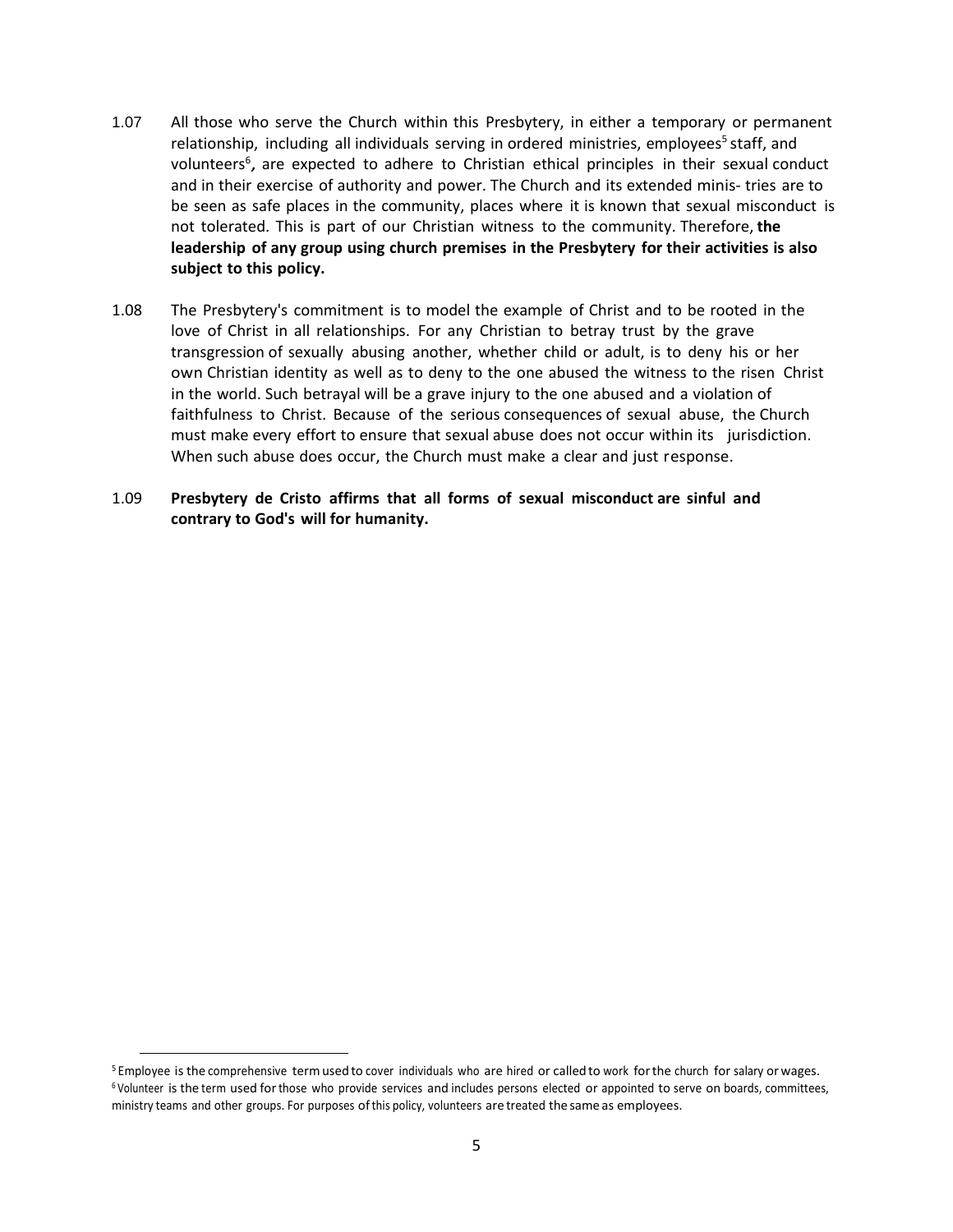### **CHAPTER TWO SEXUAL MISCONDUCT POLICY**

- **2.01 STATED POLICY:** It is the policy of Presbytery de Cristo of the Presbyterian Church (U.S.A.) ["the PCUSA"] that all teaching elders, ruling elders commissioned to pastoral service, ruling elders, deacons, church members, non-member employees and volunteers serving the church in any capacity are to maintain the integrity of the pastoral, professional and volunteer relationship at all times. Sexualmisconduct is not only a violation of the principles set forth in scripture, but also of these relationships. It is never permissible or acceptable for individuals serving in an ordered ministry, church members, employees or volunteersto engage in sexual misconduct.
- **2.02 DEFINITION:** *Sexual Misconduct* is the comprehensive term used in this policy to include the following:
	- A. *Child Sexual Abuse,* which includes, but is not limited to, any contact or interaction between a child and an adult when the child is being used for the sexual gratification or stimulation of the adult person or of a third person. The behavior may or may not involve touching. Sexual behavior between a child and an adult is always considered forced whether or not consented to by the child. For purposes of this policy, the age of adulthood is 18 as defined by the laws of the States of Arizona and New Mexico. In the PCUSA, the sexual abuse definition of a child is anyone under the age of eighteen years.
	- B. *Sexual Abuse:* "Sexual abuse of another person is any offense involving sexual conduct in relation to (1) any person under the age of eighteen years or anyone over the age of eighteen years without the mental capacity to consent; or (2) any person when the con- duct includes force, threat, coercion, intimidation, or misuse of **ordered ministry** or position" (D-10.0401c).
	- C. *Sexual Harassment,* which is unwelcome sexual advances, requests for sexual favors, and other verbal or physical conduct of a sexual nature. Such conduct constitutessexual harassment when:
		- Submission to such conduct is made either explicitly or implicitly a term or condition of an individual's employment or their continued status in an institution; and/or
		- Submission to or rejection of such conduct by an individual is used asthe basis for employment status decisions affecting such individual; and/or
		- Such conduct has the purpose or effect of unreasonably interfering with an individual's work performance by creating an intimidating, hostile or offensive environment based on the declared judgment of the affected individual; and/or
		- An individual is subjected to unwelcome sexual jokes, unwelcome or inappropriate touching, or display of sexual visuals that insult, degrade and/or sexually exploit men, women or children.
	- D. *Rape or sexual contact by force, threat or intimidation.*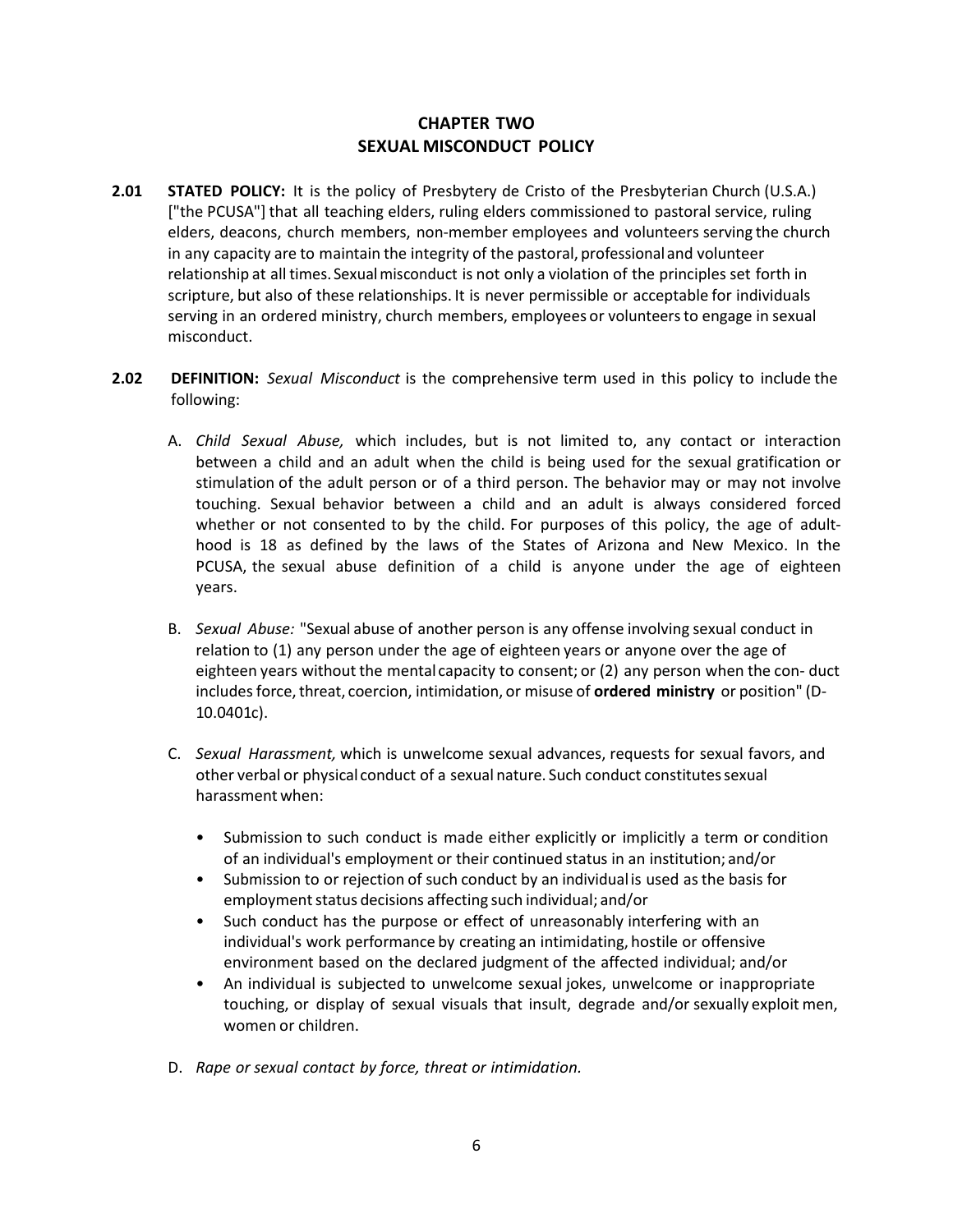- E. *Sexual Conduct* that is injurious to the physical or emotional health of another, including conduct such as offensive, obsessive or suggestive language or behavior, unacceptable visual contact, and unwelcome touching or fondling.
- F. *Sexual Malfeasance,* which is defined for this policy as any physical contact that has been declared unwelcome by the recipient. This includes, but is not limited to, the broken trust resulting from genital contact (contact with the breasts, buttocks or pubic area) within a ministerial relationship *(e.g.,* clergy with a member of their congregation); professional relationship *(e.g.,* counselor with a client); lay employee with a church member; or presbytery executive with a committee member who is also a teaching or ruling elder. This definition is not meant to include relationships between spouses, nor is it meant to restrict church professionals from having normal mutual, social, intimate<sup>7</sup> or marital relations.
- G. *Abuse of the Counseling Relationship:* Counseling for the participants needs to be open to talk about sexual matters but only within clear boundaries that avoid personal involvement. It is Abuse of the Counseling Relationship for the counselor to permit sexual discussions to move beyond the clinical into the interpersonal realm. It is never acceptable for the counseling relationship to include a sexual relationship.
- H. *Misuse of Technology,* which is the use of technology that results in sexually harassing or abusing another person, including texting or emailing suggestive messages and images to persons with whom one has a ministerial relationship. It is never appropriate to view pornography on church property. When this includes a person under the age of eighteen years, it is considered child sexual abuse. There is never an expectation of personal privacy when using technological equipment owned by a church or church entity or within the context of ministry.
- **2.03 STATED PURPOSES:** The Presbytery adopts this policy on sexual misconduct prevention for the use of all councils, *i.e.,* the presbytery and sessions, and other entities <sup>8</sup>of the Church within the presbytery. The purposes of this policy are:
	- A. To set and enforce standards of ethical behavior reflected in our ordination standards and consistent with Reformed tradition as well as federal and state law (G-2.0104a and b).
	- B. To provide procedures for inquiry and effective response to allegations of sexual misconduct and for the protection of persons in the Church.
	- C. To serve as a guide for councils of the Church under The Form of Government and The Rules of Discipline (G-3.01 and D-3.0000).
	- D. To recommend personnel policies for the administration of employer/employee relationships within the councils and other entities of the Presbytery.

<sup>&</sup>lt;sup>7</sup> Intimate is defined as very close association, familiarity or warm friendship.

<sup>&</sup>lt;sup>8</sup> Entity is the term used to refer to any program or office managed by a board, committee or other body whose membership has been elected by a council.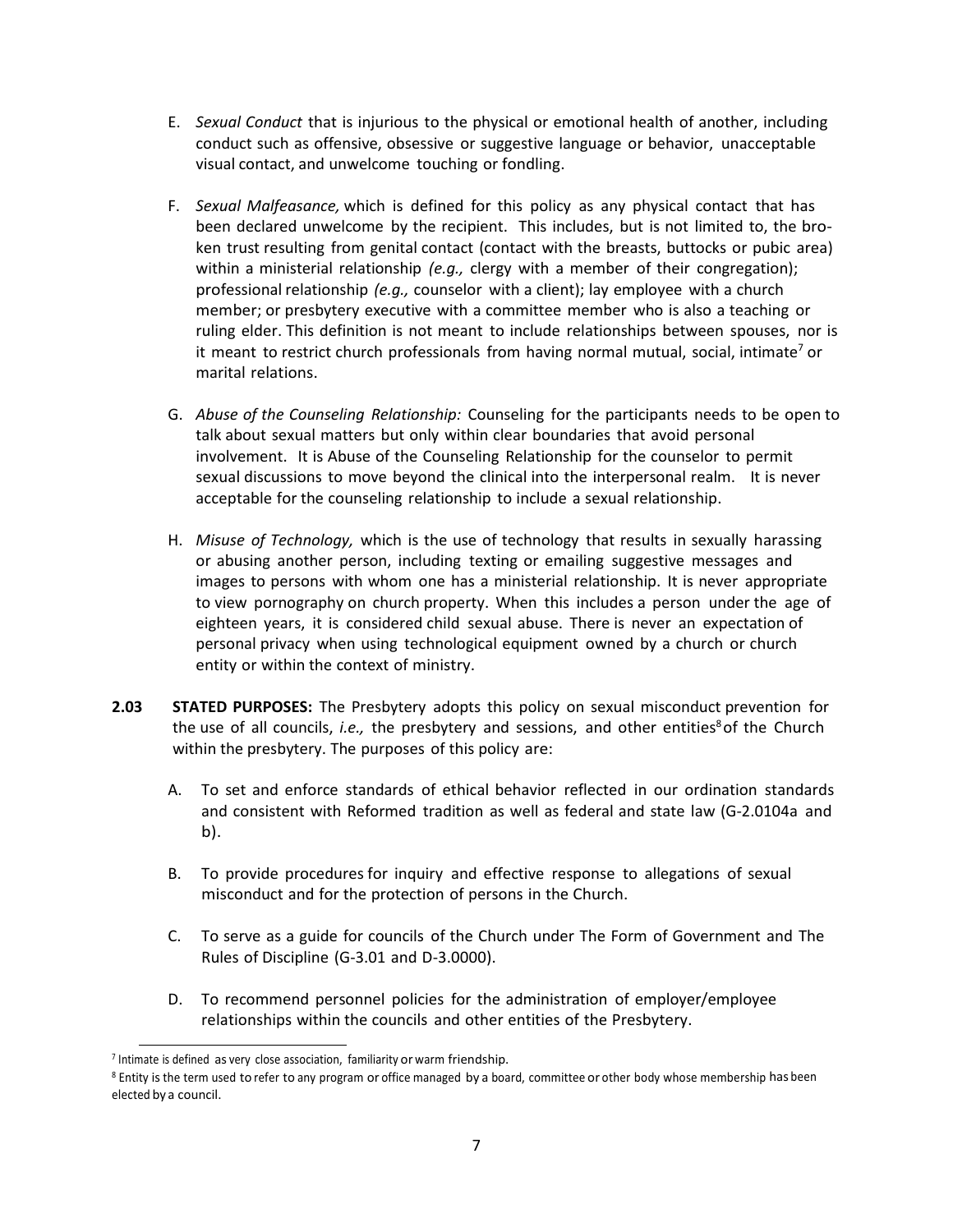- E. To serve as a guide for prevention of sexual misconduct in the church through appropriate training and supervision of employees, education of laity and clergy, and nurture of the spiritual, emotional and physical well-being of all God's people.
- F. To demonstrate pastoral concern for all parties involved in allegations of sexual misconduct.
- G. To further the peace, unity, and purity of the Church through justice and compassion.

#### **2.04 BASIC PRINCIPLES:** The basic principles of conduct guiding this policy are as follows:

- A. Sexual misconduct is a violation of the role of pastors, persons in ordered ministry, employees, volunteers, counselors, supervisors, teachers and advisors of any kind who are called upon to exercise integrity, sensitivity and caring in a trust relationship. It breaks the covenant to act in the best interests of parishioners, clients, co-workers and students.
- B. Sexual misconduct is a misuse of authority and power that breaches Christian ethical principles by misusing a trust relation to gain advantage over another for personal pleasure in an abusive, exploitative and unjust manner. If the parishioner, student, client, or employee initiates or invites sexual content in the relationship, it is the responsibility of the pastor, counselor, person in ordered ministry or supervisor to maintain the appropriate role and prohibit a sexual relationship.
- C. Sexual misconduct takes advantage of the vulnerability of persons who are less powerful to act for their own welfare, including children. It is antithetical to the gospel call to work as God's servant in the struggle to bring wholeness to a broken world. It violates the mandate to protect the vulnerable from harm.
- D. Any sexual relationship between (1) a teaching elder or a ruling elder commissioned to pastoral service and (2) a parishioner, client, child, student or employee is presumed to be inappropriate.

#### **2.05 CHURCH RESPONSE TO ALLEGATIONS:**

In responding to allegations of sexual misconduct, members, persons in ordered minis- try, and employees of the church should seek healing and ensure the protection of all persons. Where possible, the privacy of persons should be respected and confidentiality of communications should be maintained.

In responding to allegations of sexual misconduct, members, person in ordered ministry, and employees of the church should seek to uphold the dignity of all persons involved, including persons who are alleging harm, persons who are accused of sexual misconduct, and the families and communities of each.

The PCUSA has jurisdiction over its members, persons in ordered ministry, and employees such that if a member, a person in ordered ministry, or employee is alleged to have committed an offense against Scripture or the PCUSA Constitution, the Church has the duty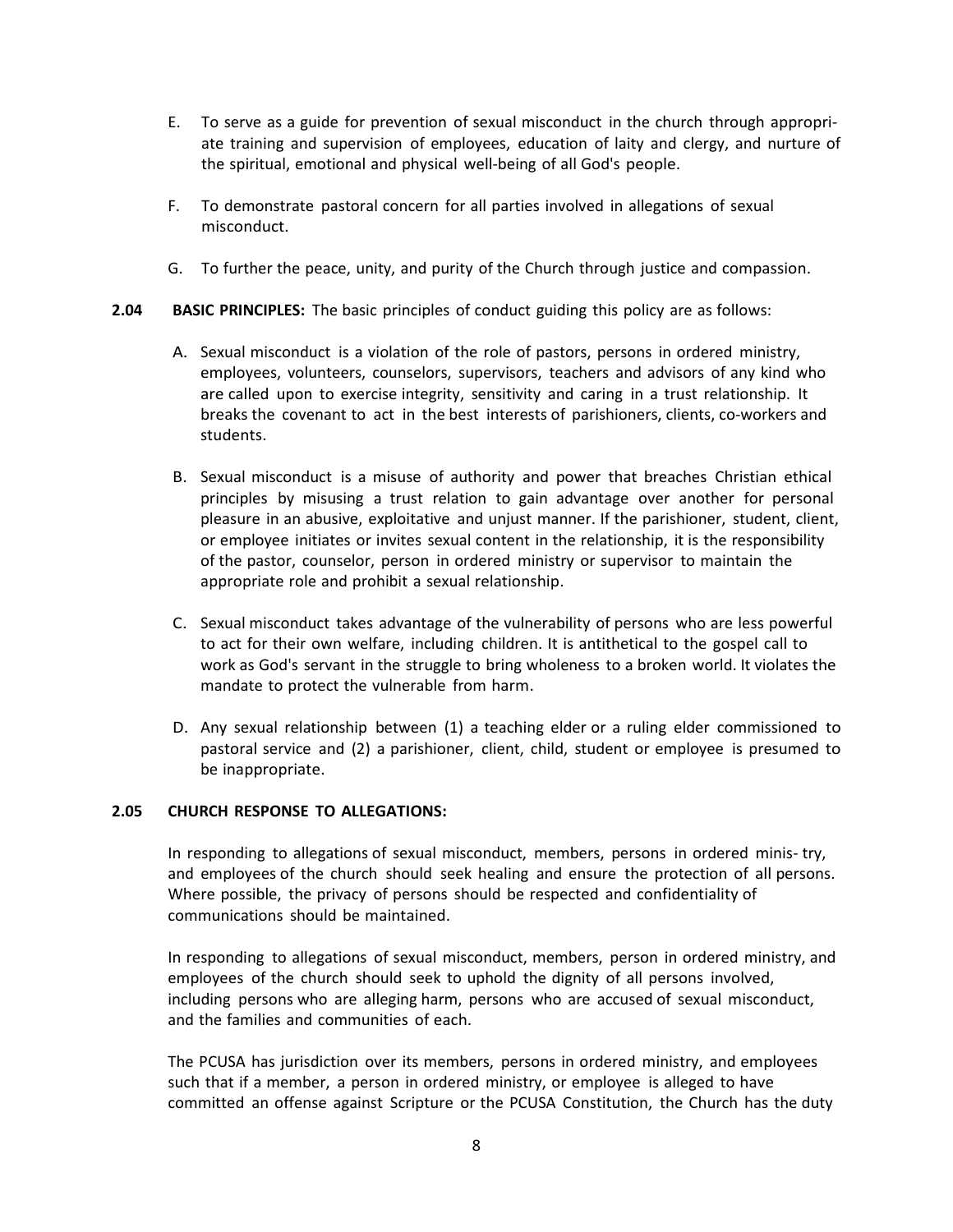to inquire into the allegations and, if the allegations are proven, to correct the behavior of the member, person in ordered ministry, or employee and ensure the safety of others in the community. Allegations of sexual misconduct are always considered allegations of offense against Scripture or the PCUSA Constitution that trigger the disciplinary processes of the PCUSA set forth in the *Book of Order.* In the case of an active non-member who is employed or volunteers with the church, the individual will be covered by the procedures of the written personnel policies of the appropriate council or entity.

If the person accused of sexual misconduct is no longer a member, person in ordered ministry or employee of the PCUSA, but the conduct occurred while the person was acting on behalf of the PCUSA, the Church does not have jurisdiction to correct the behavior, but it does have a duty to hear the allegations of offense and to take measures to prevent future occurrences of harm. The appropriate council may appoint an administrative committee or commission to hear the allegations of sexual misconduct. The council may also take measures to prevent future occurrences of harm through education and policy.

#### **2.06 REPORTING REQUIREMENTS**

A. *Reporting Sexual Misconduct:* A person needing to report that a member, person in ordered ministry, employee, or volunteer of the PCUSA has committed sexual misconduct is encouraged to seek guidance from a PCUSA teaching or ruling elder regarding filing the report.

Congregation: If the person who is accused of committing sexual misconduct is a member, ruling elder, deacon, volunteer, or employee of a church, the report of allegations should be made to the moderator, clerk of session, or chair of the personnel committee. If the accused is a member or person in ordered ministry of the church, the church will respond by using the procedures set forth in The Rules of Discipline. If the accused is a nonmember employee or volunteer, the church will respond by using procedures set forth by the session.

Presbyterv: If the person who is accused of committing sexual misconduct is a teaching elder or ruling elder commissioned to pastoral service, the report of allegations should be made to the presbytery pastor or stated clerk. If the report of allegations is placed in writing, the Presbytery will respond by using the procedures set forth in The Rules of Discipline. If the person who is accused of committing sexual misconduct is a volunteer or nonmember employee of the Presbytery, the report of allegations may be made to any of the staff or volunteers of the Presbytery. The Presbytery will respond by using procedures set forth by this policy or the bylaws of the Presbytery.

B. *Receiving Reports of Sexual Misconduct.* (Also see Chapter Four of this policy.)

The allegations may come from persons who have or who do not have a formal relationship with the PCUSA and may be made to a variety of persons in ordered ministry or leaders within the PCUSA. It is the duty of these persons in ordered ministry to see that any allegation of sexual misconduct is reported appropriately, keeping in mind the mandatory reporting requirements for allegations of child sexual abuse.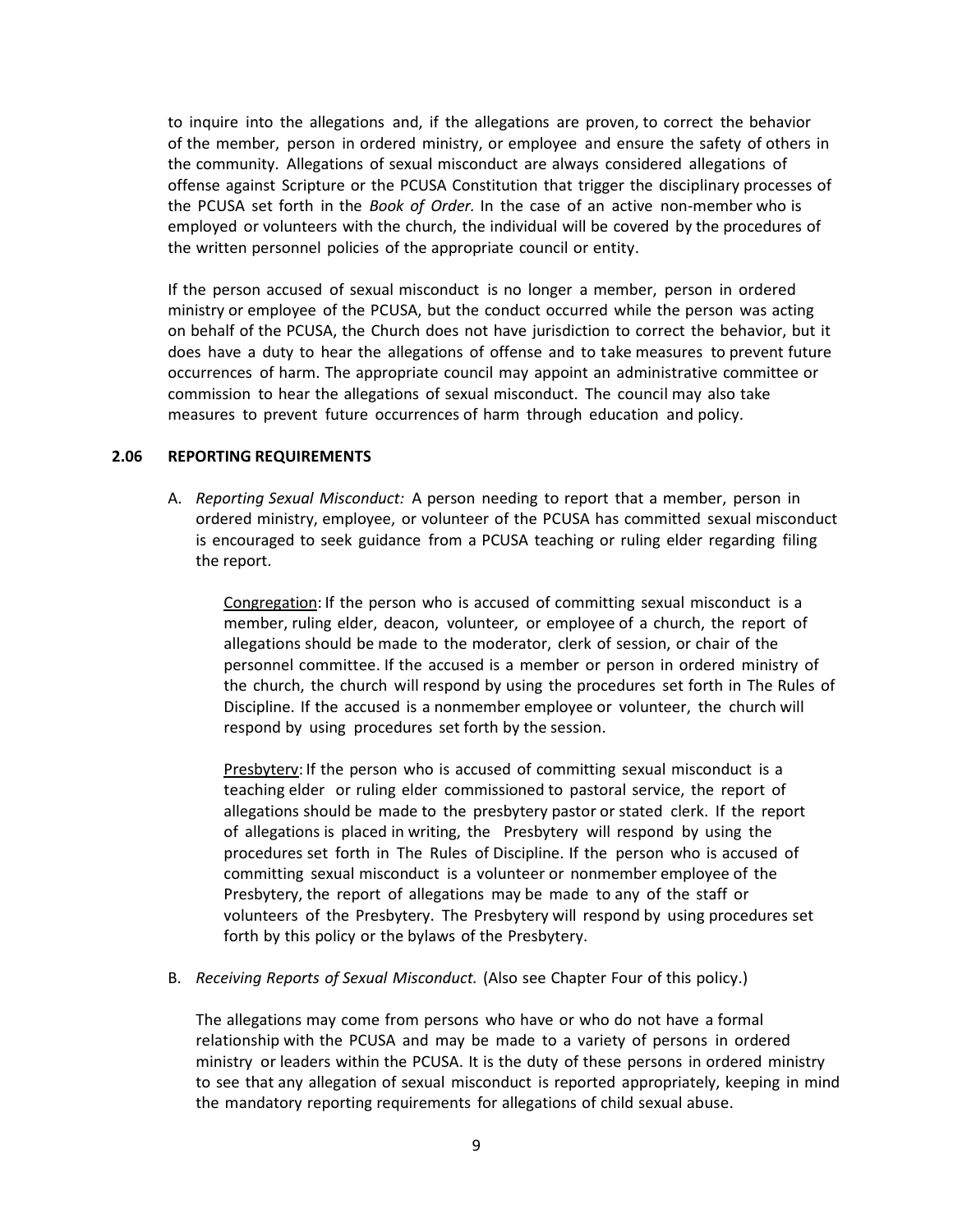The person receiving the initial report of allegations of sexual misconduct shall analyze the relationship of the person accused of sexual misconduct with the PCUSA and shall make sure that the allegations of offense are filed with the council having jurisdiction over the person accused. This may be done by the person alleging harm or by any member of the PCUSA.

If the report is made orally, the person receiving the report of allegations should request that the person making the report of allegations place it in writing. A report of allegations of sexual misconduct in writing from a member of the PCUSA alleging another member or person in ordered ministry of the PCUSA committed an offense must be acted on ac- cording to The Rules of Discipline. If a clerk of session, the presbytery pastor or stated clerk receives a report of allegations in writing from a nonmember of the PCUSA alleging another member or person in ordered ministry of the PCUSA c ommitted sexual misconduct, the report also should be acted on according to The Rules of Discipline. If the per- son who makes the report is unwilling or unable to place it in writing, any member of the PCUSA may make the written statement that will automatically trigger The Rules of Discipline.

C. *Mandatory Reporting of Child Sexual Abuse.* All persons covered by this policy shall report knowledge of child sexual abuse to the employing entity, supervisor, or appropriate council representative. All persons should be informed of and must comply with state and local laws regarding incidents of actual or suspected child sexual abuse. These reports should be made within a reasonable time of receiving the information.

The provisions of the *Book of Order* referenced below attempt to balance conflicting moral duties for persons in ordered ministry in the PCUSA.

For teaching elders and ruling elders commissioned to pastoral service, the provision strives to balance the duty to protect children from future harm with the duty to hold in confidence any information revealed to them during the exercise of pastoral care in any ministry setting as defined in G-4.0301.

For ruling elders, deacons, and certified Christian educators, the provisions strive to balance the responsibilities of those in ordered ministries to protect children from harm and any secular duty those in ordered ministry may have to hold in confidence any information revealed as a result of a secular relationship such as attorney/client, counselor/client or physician/patient. The secular duties will be a function of secular law and may vary from state to state.

All teaching and ruling elders, ruling elders commissioned to pastoral service, deacons and certified Christian educators are required to report knowledge of child abuse to the civil and ecclesiastical authorities according to the *Book of Order.* The *Book of Order* requires that

Any member of this church engaged in ordered ministry and any certified Christian educator employed by this church or its congregations, shall re- port to ecclesiastical and civil legal authorities knowledge of harm, or risk of harm, related to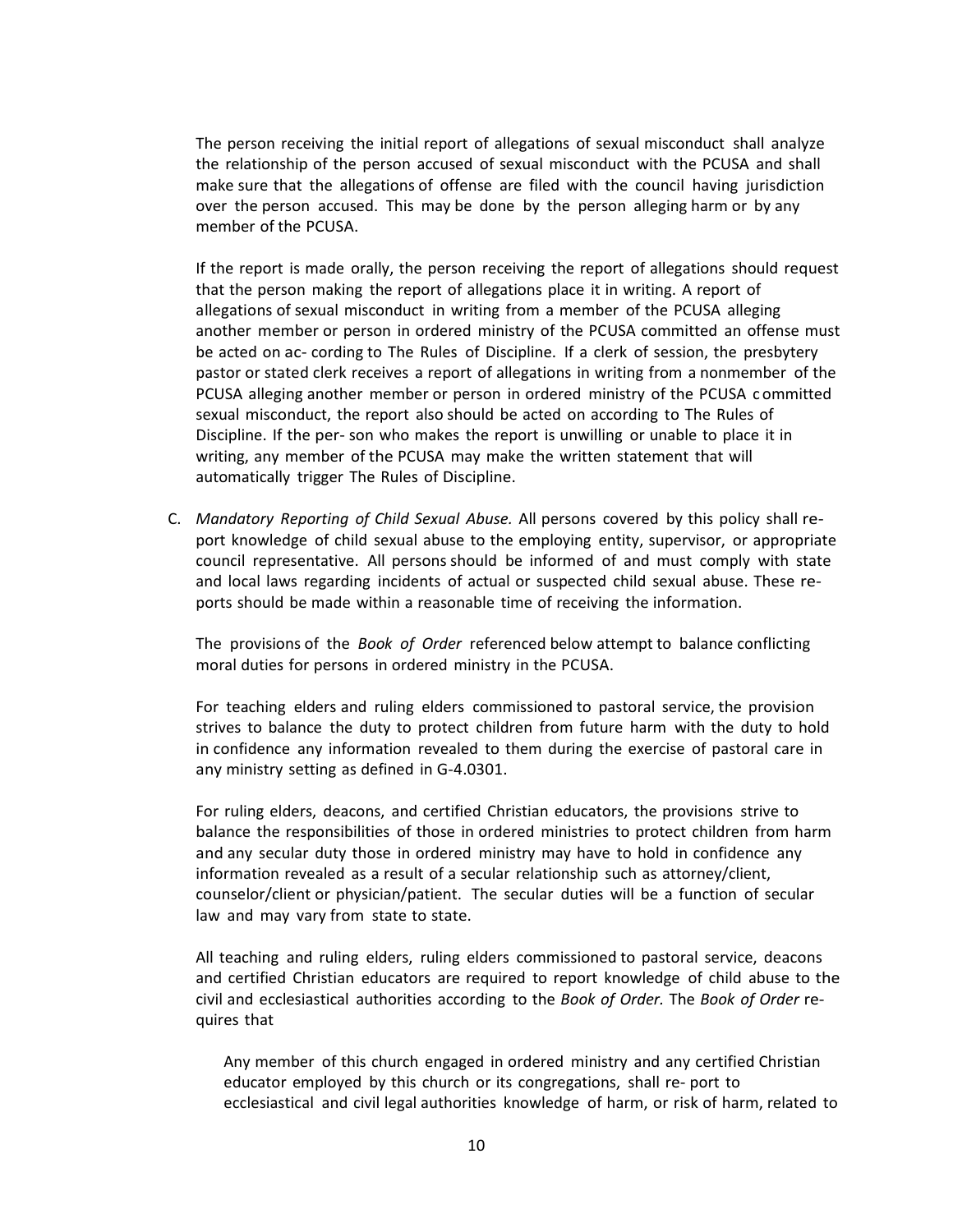the physical abuse, neglect, and/or sexual molestation or abuse of a minor or an adult who lacks mental capacity when (1) such information is gained outside of confidential communication as defined in G-4.0301; (2) she or he is not bound by an obligation of privileged communication under law, or (3) she or he reasonably believes that there is risk of future physical harm or abuse. (G-4.0302).

**Reporting only to ecclesiastical authorities is never a substitute for or an alternative to reporting to civil legal authorities in those circumstances when reporting to civil legal authorities is required by law.**

#### **2.07 RESPONDING**

The appropriate council or entity response will vary according to the relationship of the PCUSA with the person who is accused of sexual misconduct. Church members and those in ordered ministry are subject to inquiry and discipline (censure and correction) under the *Book of Order.* Non-church member employees and volunteers are subject to oversight and correction by the council or entity that employs them.

#### A. *Accused Covered by Book of Order*

When an allegation of offense of sexual misconduct has been received by either a clerk of session, the presbytery pastor or stated clerk, the clerk of session shall report to the session, the presbytery pastor or stated clerk shall report to the Presbytery's Leadership Team Commission, as the case may be, that an offense has been alleged and that the council shall proceed according to the procedures set forth in The Rules of Discipline. The session or the Ministry for Leadership shall then appoint an investigating committee to inquire into the allegations. The investigating committee must promptly begin its inquiry into the allegations. Delay may cause further harm to the victim and/or the accused.

Councils and entities must cooperate with civil authorities in an investigation of child sexual abuse or other criminal sexual misconduct. Church disciplinary proceedings cannot interfere with a criminal investigation by civil authorities and may have to be suspended until civil procedures are completed.

The session of a particular church has original jurisdiction in disciplinary cases involving members, ruling elders, and deacons of that church, with each church having jurisdiction only over its own members.

The Presbytery has original jurisdiction in disciplinary cases involving its members who are teaching elders or ruling elders commissioned to pastoral service. The Presbytery may dissolve a pastoral relationship (G-3.0301a and c). However, Presbytery may only place a teaching elder on administrative leave when allegations of child abuse have been received and the Presbytery has followed the *Book of Order* procedures to conduct its risk evaluation to determine whether or not a teaching elder member accused of child abuse should be placed on administrative leave (D-10.0106). It is recommended that the permanent judicial commission members who will conduct this risk evaluation based upon the allegations and a hearing should also take into account secular legal advice.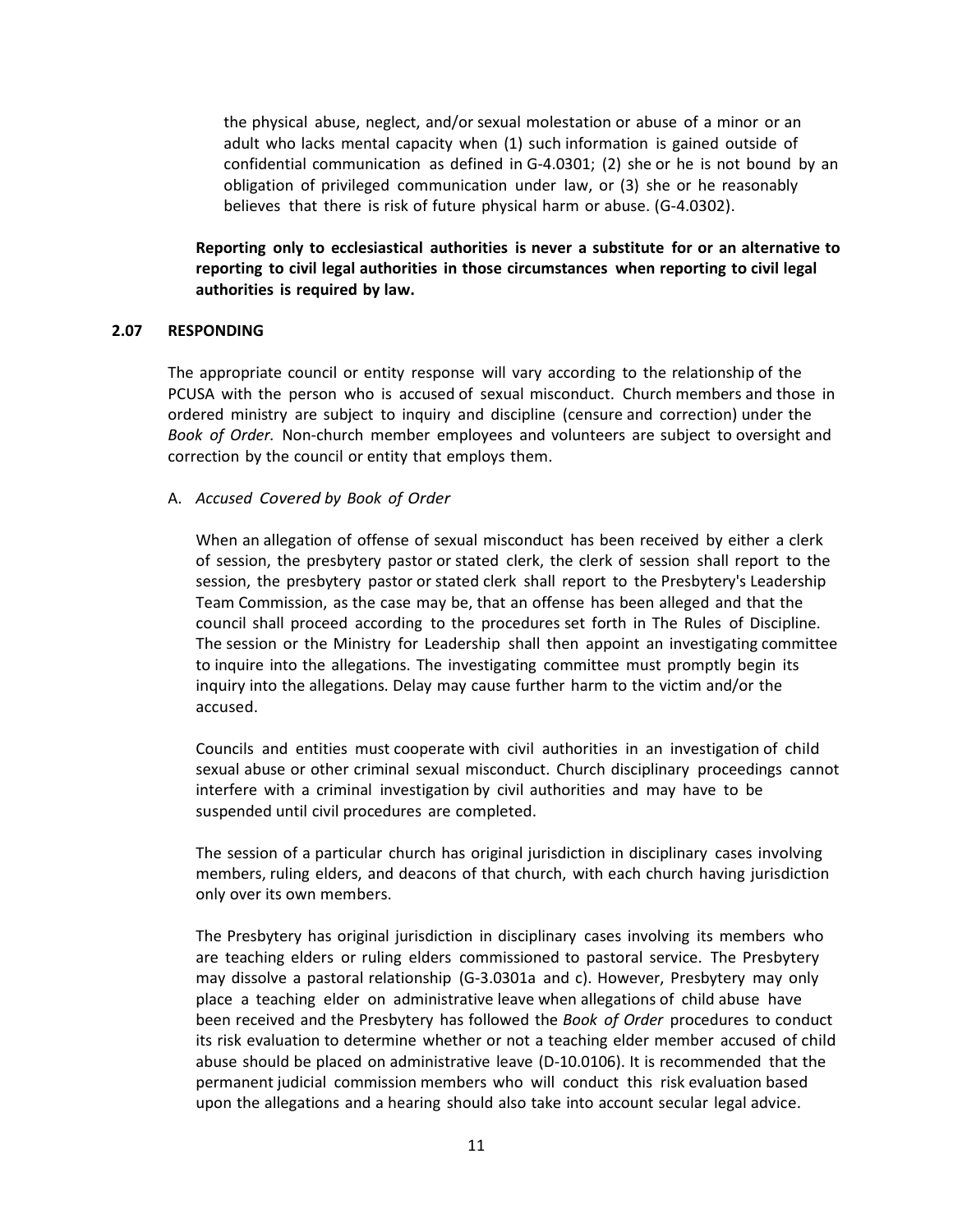When a person in ordered ministry renounces jurisdiction, the clerk of session, the presbytery pastor or stated clerk shall report the renunciation at the next meeting of the appropriate council and shall record the renunciation in the minutes of the council. The status of any pending charges may be shared with the council at that time.

#### *B. Accused Not Covered by Book of Order*

When a council or entity receives an accusation of offense of sexual misconduct against a nonmember employee or volunteer, the procedural response of the council or entity will be guided by the written personnel policies of the council or entity. Usually the council or entity will have a personnel committee that will be responsible for the inquiry. If a council or entity does not have a personnel committee, it may appoint either a committee or administrative commission for the review of the allegation.

The committee or commission that will respond to the allegation of offense of sexual misconduct will do the following:

- 1. Determine whether or not the allegation gives rise to a reasonable suspicion of sexual misconduct by the accused.
- 2. If so, gather additional information necessary to make a decision about correcting the behavior.
- 3. Determine any remedies, including limiting ministry, suspension or termination, as necessary and advisable under the circumstances. If the accused is a member of another denomination, that denomination shall be notified of the allegations and the response.
- 4. Inform the victim and the accused of the remedy.
- 5. In all cases, the personnel committee shall prepare a written report, which shall be included in the permanent personnel file of the accused. The accused shall be allowed to attach any written statements to said documents, also for permanent inclusion in the permanent file.

All procedures shall follow the guidelines set forth by the council, employing agency, or entity.

C. Councilor EntityRecord Keeping

The council or entity should keep detailed records of its actions and minutes of its deliberations and its conversations with the victim, the accused, and other parties involved, correspondence, and copies of the reports received from committees or commissions. Such records will be kept confidential as far as possible. In Case #208-6, the General Assembly Permanent Judicial Commission interpreted The Rules of Discipline to say that a council or entity may share the contents of inquiry reports with other councils or entities of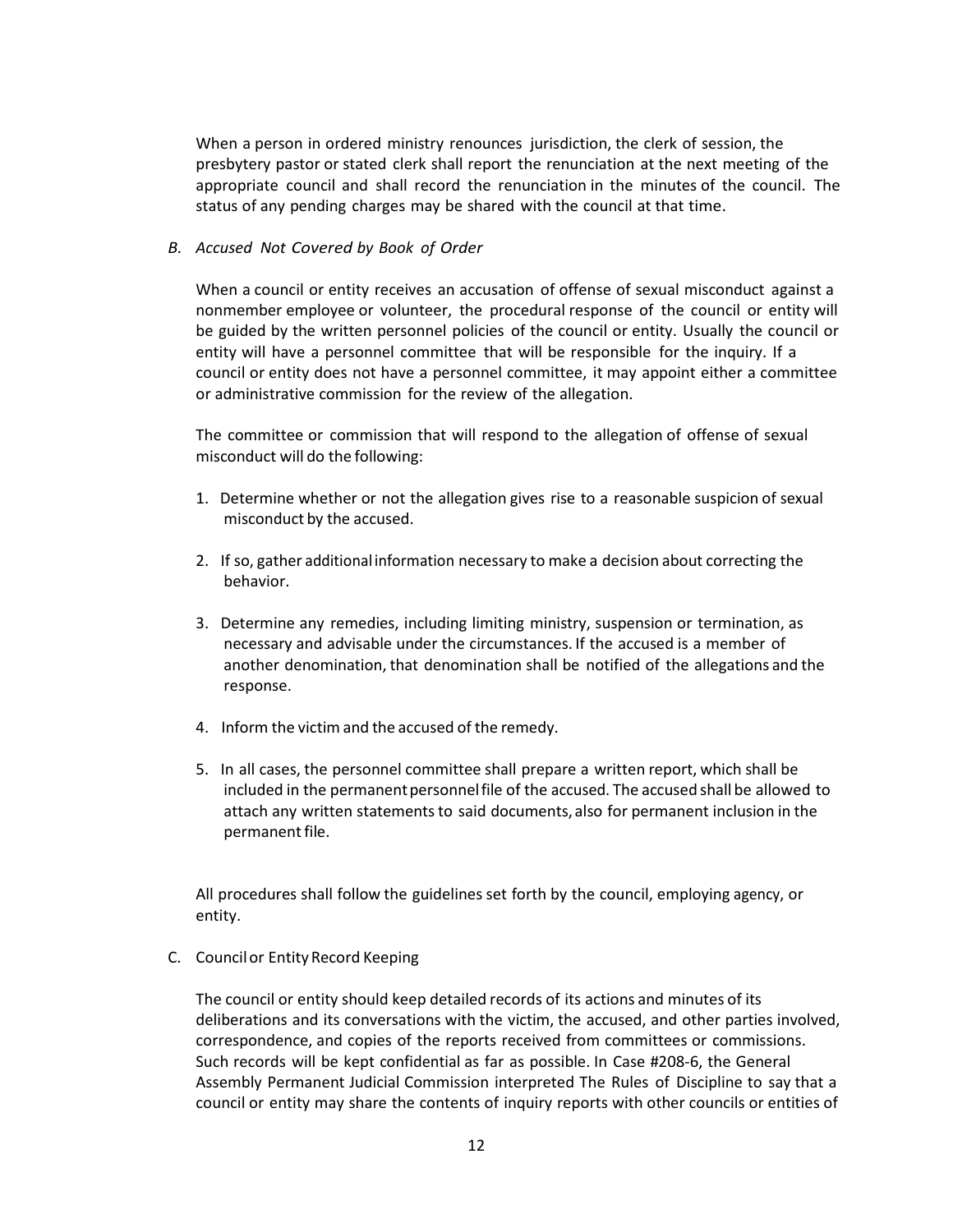the PCUSA when necessary. The clerk of the council or director of the entity will maintain the records while the inquiry is in process.

False accusation is a violation of trust just as sexual misconduct is a violation of trust and is to be *addressed with the same seriousness and concern for* **all** *concerned.*

*The protection of children is a priority. Persons having reasonable cause to suspect sexual abuse of a child shall report it to the appropriate secular agency for immediate investigation-it is the law.*  This is in addition to the disciplinary process that the Church will follow as set forth in this policy.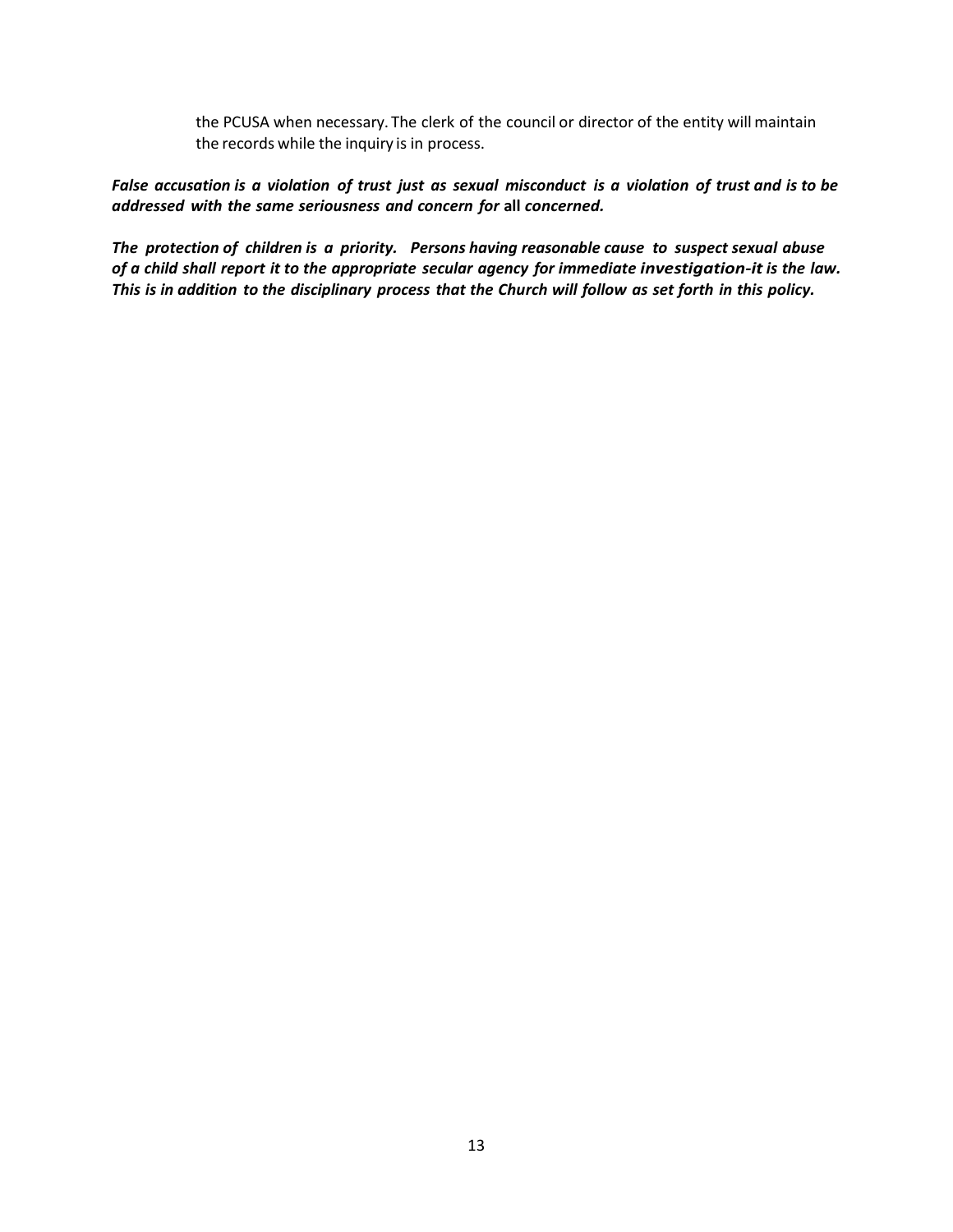## **CHAPTER THREE IMPLEMENTATION**

- **3.01 DISTRIBUTION AND IMPLEMENTATION OF POLICY:** *This policy shall be distributed within the Presbytery by the presbytery pastor/stated clerk and implemented as follows:*
	- *A. All teaching elders and ruling elders commissioned to pastoral service shall be given copies of this policy and shall be required to sign the acknowledgment of its receipt. (See the "Acknowledgment of Receipt and Agreement to Comply" form in Appendix F.) The signed acknowledgment shall be retained and filed in the office of the presbytery pastor or stated clerk and a copy of the signed acknowledgment shall be provided to the clerk of session of the church where the teaching elder or commissioned ruling elder serves. The clerk of session in turn shall ensure that the signed acknowledgment is maintained in the personnel files of that church.*
	- *B. Presbytery employees shall receive this policy as a supplement to the employee handbook and shall be required to sign the acknowledgment of its receipt. (See the "Acknowledgment of Receipt and Agreement to Comply" form in Appendix F.) The signed acknowledgment shall be retained and filed in the office of the presbytery pastor or stated clerk.*
	- *C. This policy shall be furnished to each clerk of session in the churches of the Presbytery. Each session shall be responsible for internal distribution of this policy to employees, volunteers and members of the congregation. Each session shall adopt this policy or an alternative sexual misconduct prevention policy and shall cause to be recorded in its minutes a statement that said policy has been adopted. Subsequently and annually, each session shall cause to be recorded in its minutes a statement that this policy or an alternative sexual misconduct prevention policy continues in force at that church. It is recommended that the adopted policy be included in the church's manual of administrative operations.*

**3.02 JURISDICTION:** The council or entity responsible to handle allegationsof sexual misconduct will vary according to the status of the person accused of sexual misconduct. Church members, teaching elders and ruling elders commissioned to pastoral service are subject to inquiry and discipline under D-3.0101.

- A. **Teaching Elders and Ruling Elders Commissioned to Pastoral Service:** The Presbytery has oversight responsibility and original jurisdictionin disciplinary cases involving teaching elders and ruling elders commissioned to pastorservice (G-2.0501, G-3.0301, D-3.0101b). Preliminary and investigative procedures are covered in Chapter X of The Rules of Discipline. Therefore, the Presbytery shall handle disciplinary cases consistent with the *Book of Order,* The Rules of Discipline, this policy and other appropriate guide- lines. As for teaching elders who are members of this presbytery but who are employed by a different presbytery or synod or General Assembly entity, response to allegations of sexual misconduct by such teaching elders will be made by the employing entity under its personnel policies. Such teaching elders shall also be subject to The Rules of Discipline as members ofthis presbytery.
- B. **Church Members:** The session has original jurisdiction in disciplinary cases involving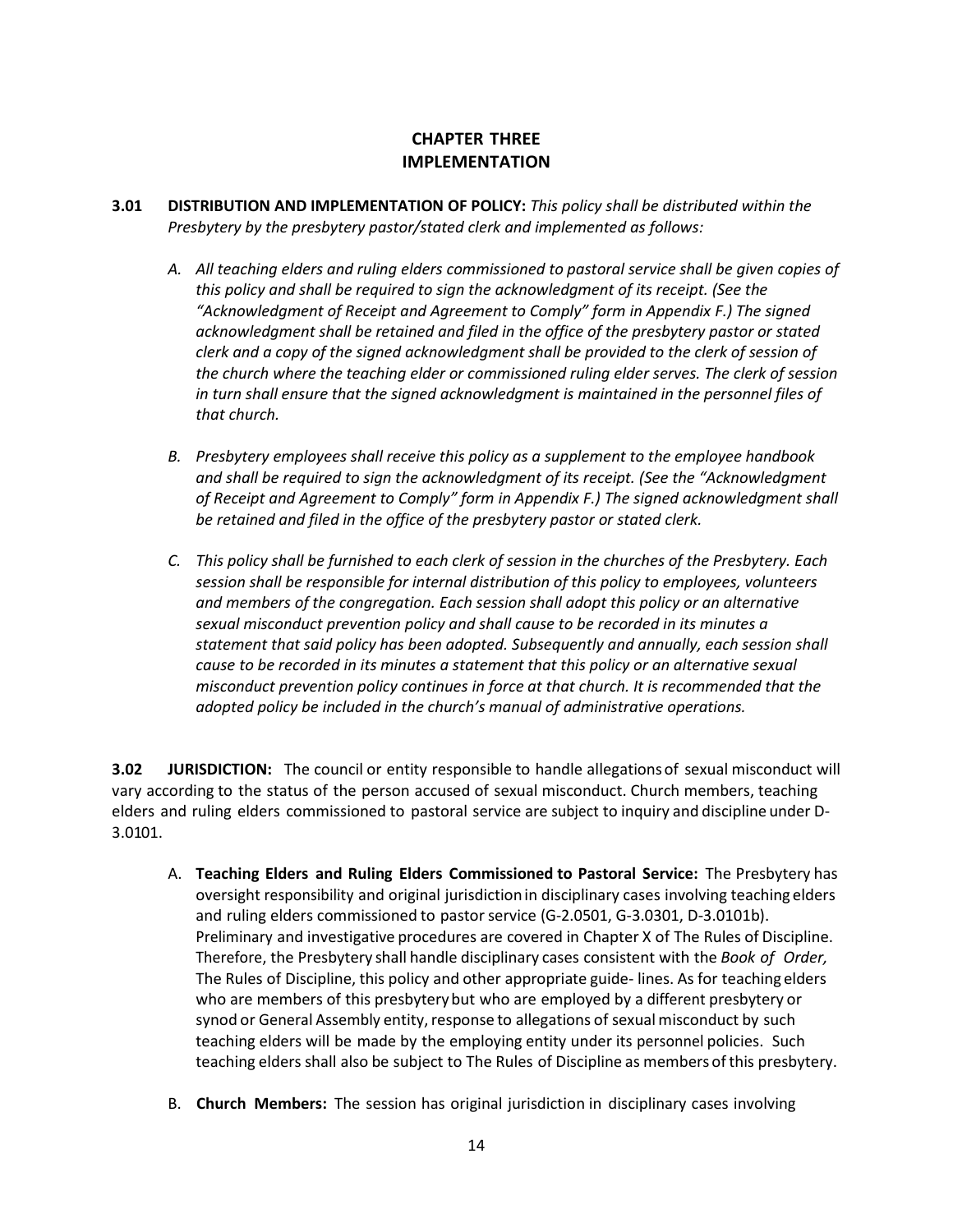members ofthe church, each having jurisdiction only over its own members (D-3.0101a). A church member who is accused of sexual misconduct away from the congregation to which he or she belongs may be prosecuted by secular authorities but may only be re- moved from membership by the session. When a church member is accused of sexual misconduct, the disciplinary or alternative forms of resolution (D-2.0103) process is the same as that described for teaching elders and found in Chapters X through XIII of The Rules of Discipline. The clerk of session shall appoint an investigating committee to make an inquiry, decide whether to make charges, and prosecute. (For Investigating Committees see Chapter X of The Rules of Discipline.) The session will sit as a court and try the case. The person accused has a right to counsel, to present witnesses, and to cross-examine witnesses.

- C. **Alternative Resolution:** To meet the goals of Church Discipline the investigating committee may initiate if it deems appropriate, and with the written consent of all parties involved, alternative forms of resolution conducted by professionally trained and certified mediators and arbitrators. The purpose of this process is to achieve justice and com- passion for all parties through mediation and settlement (D-1.0103, D-2.0203, G-3.0201c).
- D. **Accused Renounces Jurisdiction:** Jurisdiction in judicialprocess ends when a person in ordered ministry or member renouncesthe jurisdiction of the Church (in the form of a written resignation from the Church). Should the accused in a disciplinary case renounce the jurisdiction of the Church, the clerk of session or presbytery pastor/stated clerk shall report to the respective council both the renunciation and the status of the matter at the time it was received (D-3.0105, G-2.0405).
- **3.03 PREVENTIVE ACTIONS:** The Presbytery and its churches are responsible to take actions to reduce the potential for sexual misconduct. As required by G-3.0106, each council of the Presbytery shall adopt and implement a sexual misconduct policy. Careful screening of applicants, education, security, and common sense work assignments all play an important role in reducing the likelihood of offenses occurring. Good record keeping and annually reviewing liability insurance coverage are necessary.
	- A. Applicants for Employment:Pre-employment screening includes specific questions related to previous complaints of sexual misconduct.
		- i. Teaching Elders: The Presbytery reviews Sexual Misconduct Information of the PCUSA Personal Information Form when interviewing persons seeking ministerial calls. The office of the presbytery pastor or stated clerk is responsible for making reference checks through the Synod Executive, General Presbyter, or other authorized persons to ascertain whether those persons have any history of sexual misconduct. The presbytery pastor or stated clerk reports to the Committee on Ministry either that there was no reported sexual misconduct, or that the committeeshould inquire into reportedsexual misconduct. A written record of conversations and correspondence with references will be kept in the teaching elder/employee personnel file.
		- ii. Employees Volunteers: The employing session, council or entity is responsible for contacting references for prospective employees or volunteers. A written record of the conversations and/or correspondence with references should be kept in the employee's personnel file. This policy applies to volunteers as well as employees.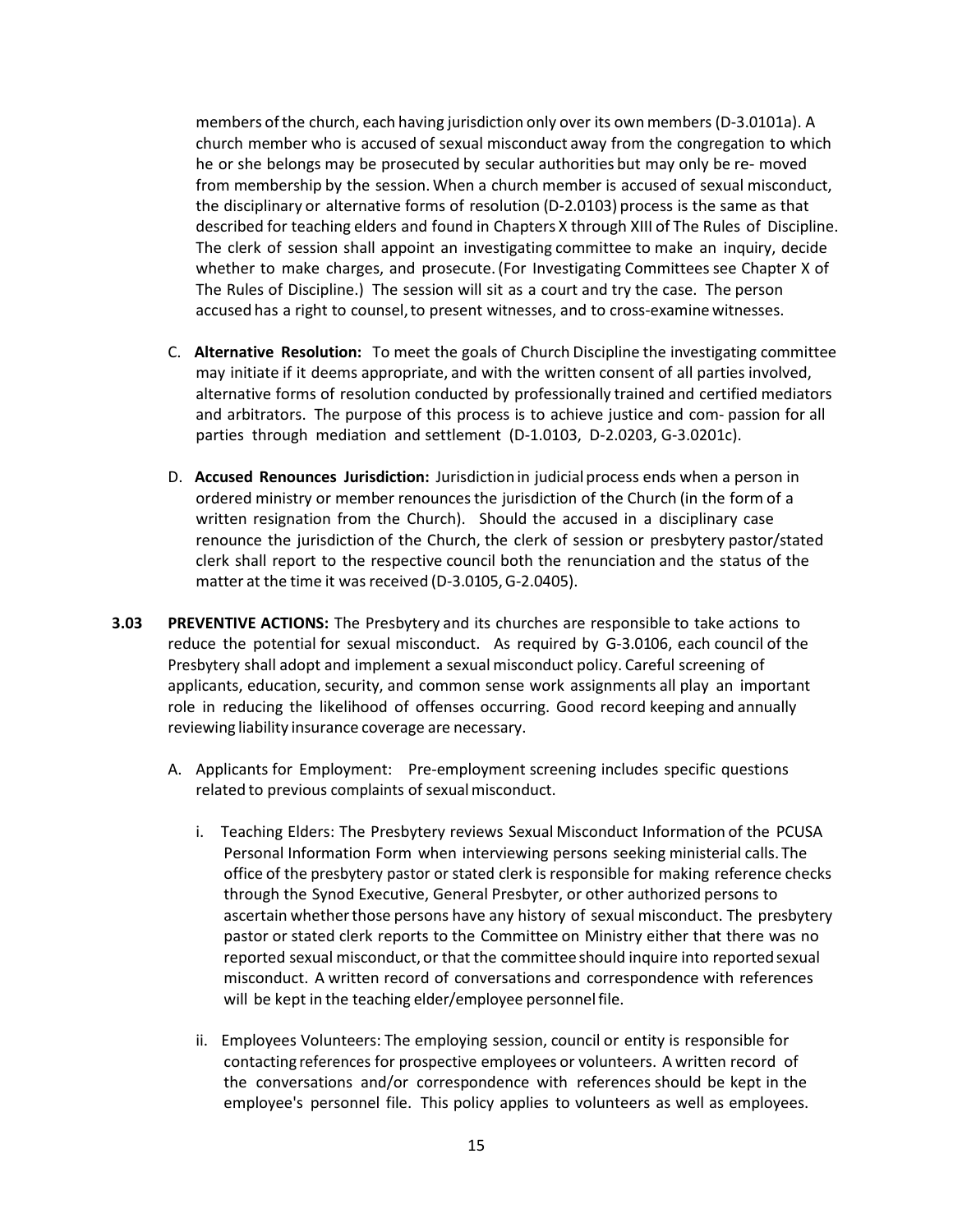Often no requirement for screening and application is applied to volunteers. It is recommended that local churches exercise careful due diligence in screening and supervising unpaid volunteers. If the volunteer is new or unknown to the church, some informal checking may be wise before allowing the volunteers to work in high-risk positions such as youth advisor, children's workers, lay counselors, Boy or Girl Scout leaders, or camp counselors. In positions such as these it is recommended there be a six-month delay in using volunteers who are new to the church.

- iii. Applicants shall be informed of negative comments regarding sexual misconduct and shall be given opportunity to submit additional references or to give other evidence to correct or respond to harmful information obtained from a reference check.
- B. Background Checking

The Presbytery shall conduct a criminal background check on every employment candidate, teaching elder, commissioned ruling elder, candidate and inquirer. Written permission to conduct a background check shall be obtained from each applicant prior to executing the check. Criminal background checks shall be repeated for employees and volunteers who perpetually work with children every three years. Seasonal employees or volunteers who have been absent from work more than six months, shall have a new background check prior to resuming work.

#### i. Approval Procedure

When a background check indicates a potential cause for concern, a committee of three consisting of Presbytery Pastor, Stated Clerk and Chair of COM shall review the background check and agree that the applicant is eligible for service within the church.

Where a criminal record exists, consideration shall be given to:

- Seriousness of the crime;
- Statutes that may legally disqualify the person from working with minors;
- Length of time since the last offense;
- Pattern of criminal activity; and
- Activities the applicant has been involved in since the offense(s) occurred.

Conviction for the following crimes shall be considered barriers to employment or volunteer work with children:

- Violent crimes
- Sexual assault
- Sexual abuse or neglect of a child

Arrest data are not grounds for disqualification, only convictions. The status or relevance of other crimes will be considered individually.

Drug offenses or driving offenses (depending upon position requirements) shall be reviewed and may be a barrier to employment or volunteer work with children.

Following the review, each committee member shall sign and date one of two documents that becomes part of the applicant's or employee's permanent personnel file: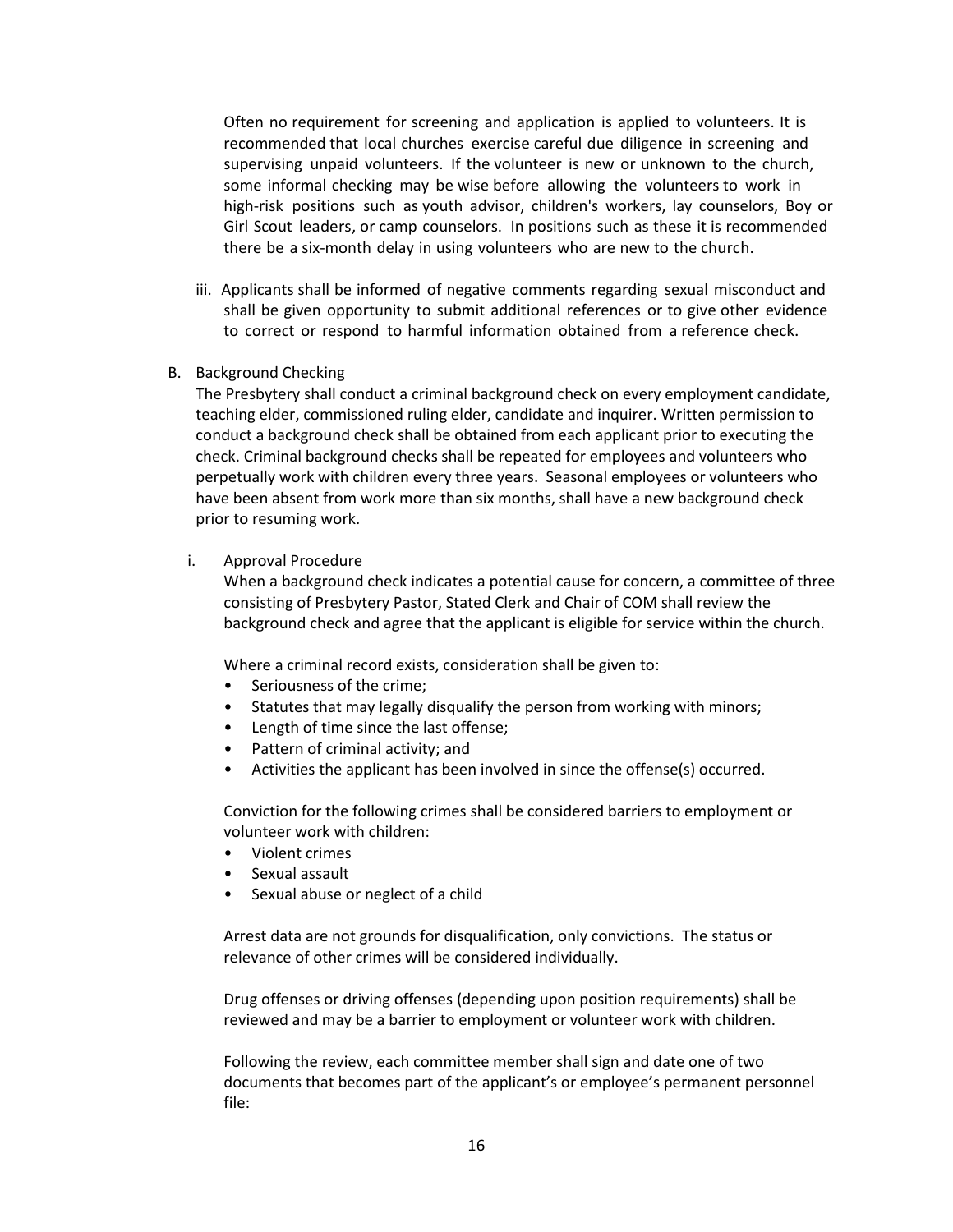"We have reviewed the criminal history of Applicant X and determined, based on the information we had available at this time, the applicant would be **acceptable** for the position."

OR

"We have reviewed the criminal history of Applicant X and determined, based on the information we had available at this time, the applicant is **not acceptable** for the position."

ii. Confidentiality

At all times, the privacy and security rights of individuals are to be protected with utmost care. The Stated Clerk shall assure that physical means and processes are in place to protect individual rights.

iii. Record Retention

Volunteer applications shall be retained in the same manner as employee applications with due regard for the safety of private information such as Social Security numbers. The individual record shall include:

- Employee or volunteer application
- Permission to perform a background check (and credit check as may be required for employees).
- Results of the background check
- Background Investigation Results form, if applicable
- C. Outgoing References: Any person within the Presbytery authorized to give a reference is obligated to give truthful information regarding complaints, inquiries, and administrative or disciplinary action related to sexual misconduct by the applicant.
- D. Education: It shall be required that the presbytery provide training regarding sexual misconduct, especially including education on specific policies, procedures and standards of conduct that create safe environments for all children, youth and adults within the ministry setting. This training will be provided at least annually at a centrally located setting as well as through online course offerings and will be required annually of all inquirers, candidates, newly ordained Teaching Elders, Teaching Elders new to the presbytery, and Commissioned Ruling Elders serving as such, as well as all Teaching Elders serving in active ministry. Entrance into presbytery membership or advancement to the next level of the ordination process will be contingent upon participation in at least one online or face-to-face training offering.

Failure to fulfill the annual requirement for training will elicit one of the following responses, as appropriate, until the training requirement is fulfilled: (a) for inquirers and candidates – denial of advancement to the next level of the ordination process; (b) for newly ordained teaching elders and teaching elders new to the presbytery – denial of approval of entrance into presbytery membership; (c) for Commissioned Ruling Elders and teaching elders serving in active ministry – in ascending order of response: report of non-compliance to one's employing organization, report of non-compliance to the presbytery, denial of approval in changes to one's terms of call.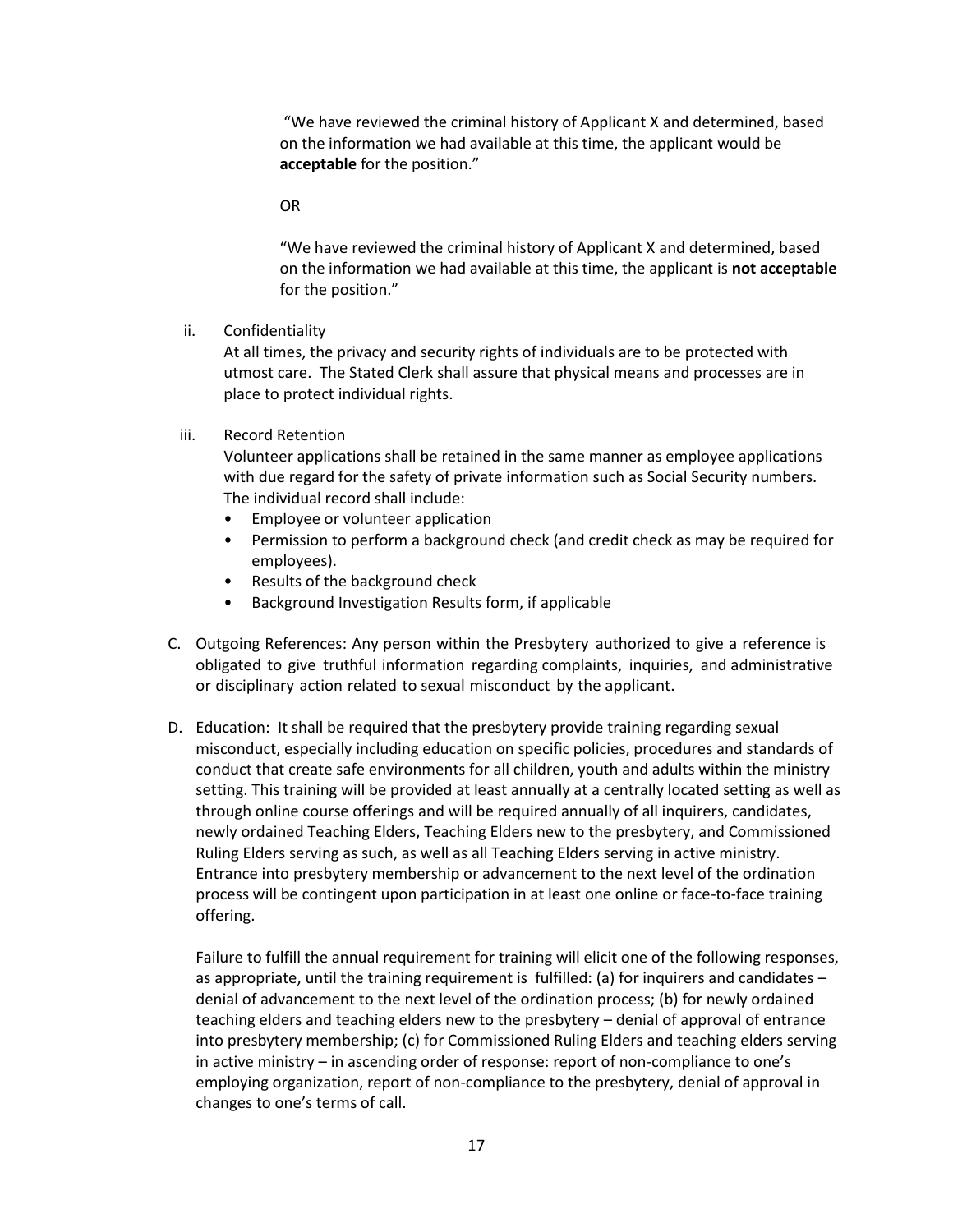- E. Work and Assignment Decisions: Presbytery, local churches and entities should be concerned that work conditions or assignments are made with the idea of promoting safety and reducing risk. Considerations as to security of persons working alone, gender-to-gender assignments, and multiple paid employees/volunteers working with children and youth are good examples.
- F. Employment Record Keeping: Accurate record keeping is an essential part of hiring and supervision practices. Every council and entity should maintain a personnel file on every employee as well as for all teaching elders and ruling elders commissioned to pastoral service. The file should contain, to the extent applicable, the application for employment, employment questionnaires, reference responses, and documents related to this policy.

**Note:** In the case of a sexual misconduct charge involving another adult, when the accused is vindicated of the charge, or the charge has been dropped because it was found to have no substance, the personnel file of the accused shall contain no reference to the charge. Such charge shall not become a part of any reference, by church or council personnel for future employment.

G. Liability Insurance: A council or entity may be held liable for harm caused by the sexual misconduct of a teaching elder, ruling elder commissioned to pastoral service, employee or volunteer based upon a number of legal theories such as negligent hiring, recruitment and/or supervision. Councils and entities must take such potential liability into consideration when establishing hiring, recruitment and supervisory practices.

Councils and entities should regularly inform their liability insurance carriers of the activities and programs they operate or sponsor and of the duties and responsibilities of per- sons in ordered ministry, employees and volunteers. The standard insurance policy must be enhanced by endorsements to cover specific exposures such as camps, schools, day-care operations, shelters or outreach programs.

The Presbytery and all churches and entities shall obtain an endorsement to their general insurance policy specifically covering sexual abuse and molestation. General liability insurance may provide for legal defense expenses and judgments in civil suits brought against the organization, its officers, directors or employees. Ordinarily an insurance company has the duty to defend officers and representatives of an organization. How- ever, insurance companies normally do not defend an "employee" or cover intentional harm.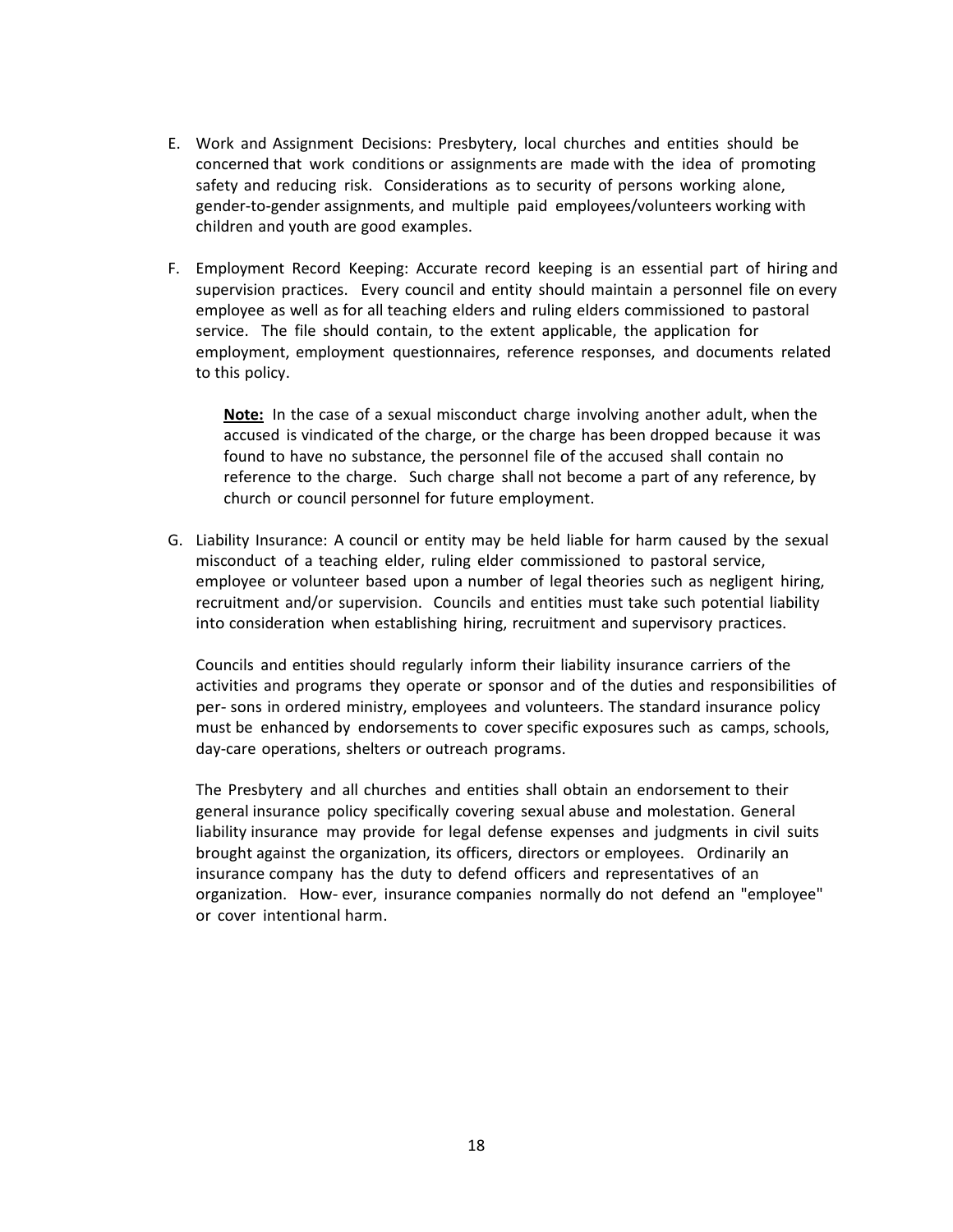#### **CHAPTER FOUR RESPONSE PROCEDURE**

- **4.01 REPORT PREPARATION:** Reports of alleged sexual misconduct are not to be taken lightly or disregarded or allowed to circulate without concern for the integrity and reputation of the victim, the accused and the Church. Reports should be dealt with as matters of highest confidentially, before and after they have been submitted to appropriate authorities as outlined below.
	- A. Reports must be submitted in writing and be filled out as completely as possible. It must contain a clear narrative and allege facts that, if proven true, would likely result in disciplinary action (D-10.0100). The report form ("Report of Suspected Sexual Misconduct") required for the Presbytery and recommended for the individual churches of the Presbytery, is found in Appendix.
	- B. The first person to learn of an alleged incident of sexual misconduct shall not undertake an inquiry alone or question either the victim or the accused unless the incident is divulged in the process of pastoral care, counseling, or a therapy session with that person. If the victim is hesitant to talk to "higher authorities," the person receiving the initial report has a special responsibility to encourage willingness to speak with higher authority, lest the Church be unable to respond because no one is able to give first-hand information.
- **4.02 REPORT SUBMISSION:** Reports of suspected sexual misconduct may occur in a variety of ways. Because a council or other Presbytery entity cannot control to whom the victim of sexual misconduct will first speak, it is important that all those in ordered minis- try, employees, and persons highly visible to church members understand how reports of incidents are channeled to the proper persons. The allegations may come from persons who have or who do not have a formal relationship with the PCUSA and may be made to a variety of persons in ordered ministry within the PCUSA. It is the duty of those in ordered ministry to see that any allegation of sexual misconduct is reported appropriately, keeping in mind the mandatory reporting requirements for allegations of child abuse (see 4.03C of this policy).
	- A. Presbytery de Cristo: An initial written Report of Suspected Sexual Misconduct accusing a person or persons on Presbytery de Cristo staff; a teaching elder or ruling elder commissioned to pastoral service; or employees of other entities of the Presbytery will be submitted to the presbytery pastor/stated clerk, who shall undertake those actions set forth in Paragraphs 4.03 and 4.04 of this policy.
	- B. Local Church: The initial written Report of Suspected Sexual Misconduct accusing a member of a local church shall be submitted to the moderator or clerk of session. Should the moderator receive the report, he/she will deliver it to the clerk of session for action set forth in Paragraph 4.03 of this policy.
- **4.03 FOLLOW-ON ACTIONS:** Upon receipt of a written Report of Suspected Sexual Misconduct the clerk of session, the presbytery pastor or stated clerk without undertaking further inquiry, shall: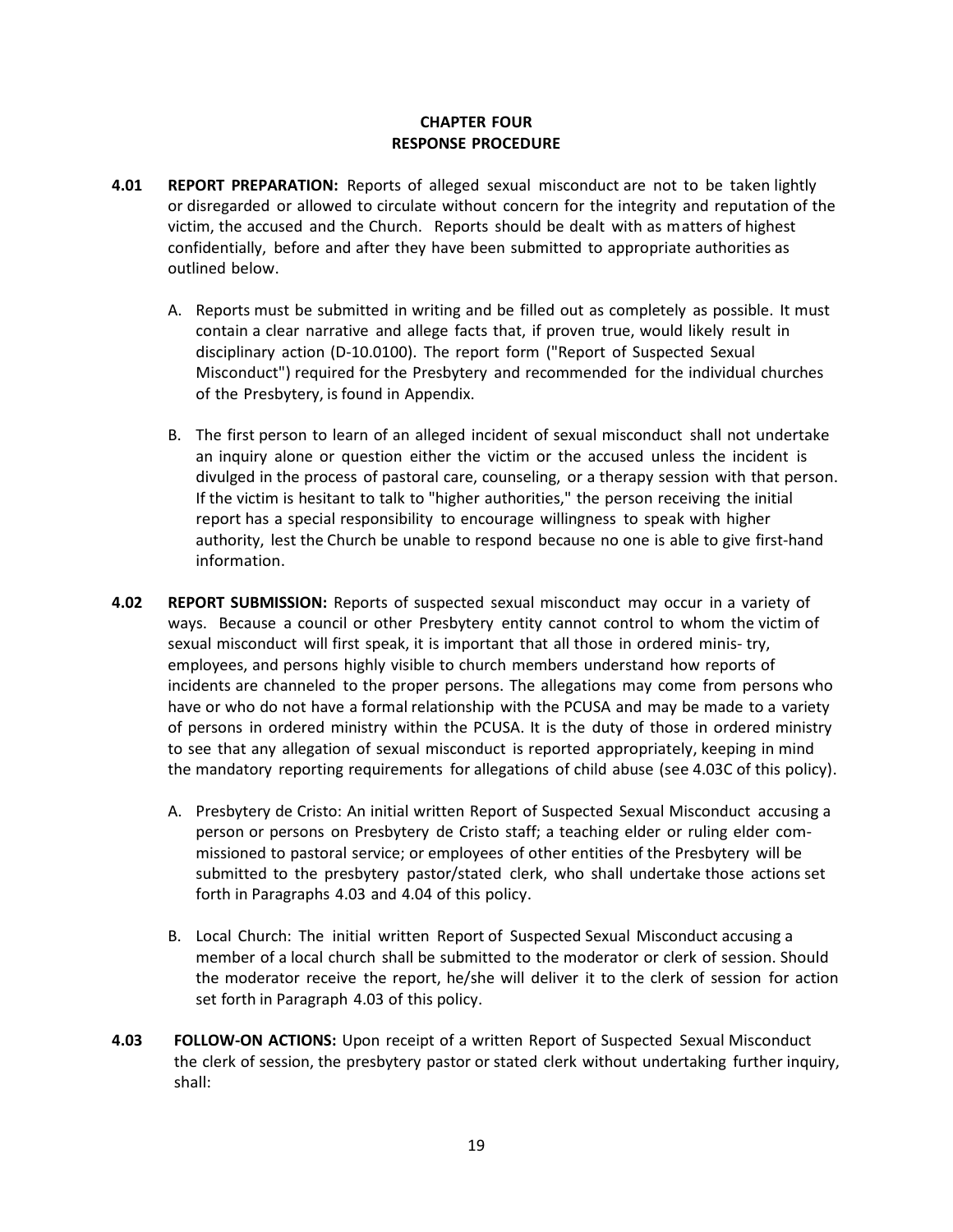- A. Report to the relevant council only that an offense has been alleged without naming the accused or the nature of the alleged offense (D-10.0103).
- B. Refer the Report of Suspected Sexual Misconduct immediately to an investigating committee of the council having jurisdiction over the member (D-10.0103, D-10.0200). For further guidance concerning disciplinary procedures see Chapter X of The Rules of Discipline.

### **C. Refer any Report of Suspected Sexual Misconduct that involves children or vulnerable adults to secular authorities in accordance with state and local laws.**

#### **i. Cooperation with Investigations**

The Presbytery expects and requires the cooperation of all employees in the investigation of violations of the Code of Conduct, Ministry Standards or other misconduct, including a complainant, witness, and the accused offender. We may interview these individuals privately and take oral and/or written statements from them. Any person who fails to cooperate with such an investigation or to provide complete and truthful information may be subject to disciplinary action.

#### **ii. Notification of Parents**

A minor child may be party to an incident either as an initiator or as the victim. Whether a child is initiator or victim may not be clear in all circumstances, such as a child-on-child incident. And violation of policy does not necessarily create a victim. While notification of parents of such circumstances may be warranted, utmost care in communication is required. Therefore, a teaching elder or commissioned ruling elder having knowledge of an incident which warrants communication to a parent shall first advise their immediate supervisor, who shall consult with the Presbytery Pastor, Stated Clerk or Chair of COM. While communicating with a parent, and **being mindful of the importance of timely communication**, care shall be given to assessing:

- The specific facts;
- Whether a disciplinary or termination process is required;
- Whether a child should be dismissed from a program (requiring notification of other parents/guardians);
- Whether "mandatory reporting" is a factor;
- Who shall and in what manner communicate with the parents/guardian;
- Whether the Pastor should be involved in the communication;
- Tentative remedial steps to prevent a further incident.

Notification of parents shall not be delayed when immediate medical care is required.

#### **iii. Victim Needs**

In the event of cases of reportable abuse, the policy of the Presbytery is to be responsive to the needs of victims within the constraints or obligations imposed under insurance contracts. In general, we will attend to the immediate needs of victims by providing support and pastoral care.

(Insurance Board clients only) An incident of alleged abuse that requires medical or psychological care for a victim or family shall be reported to the Insurance Board by the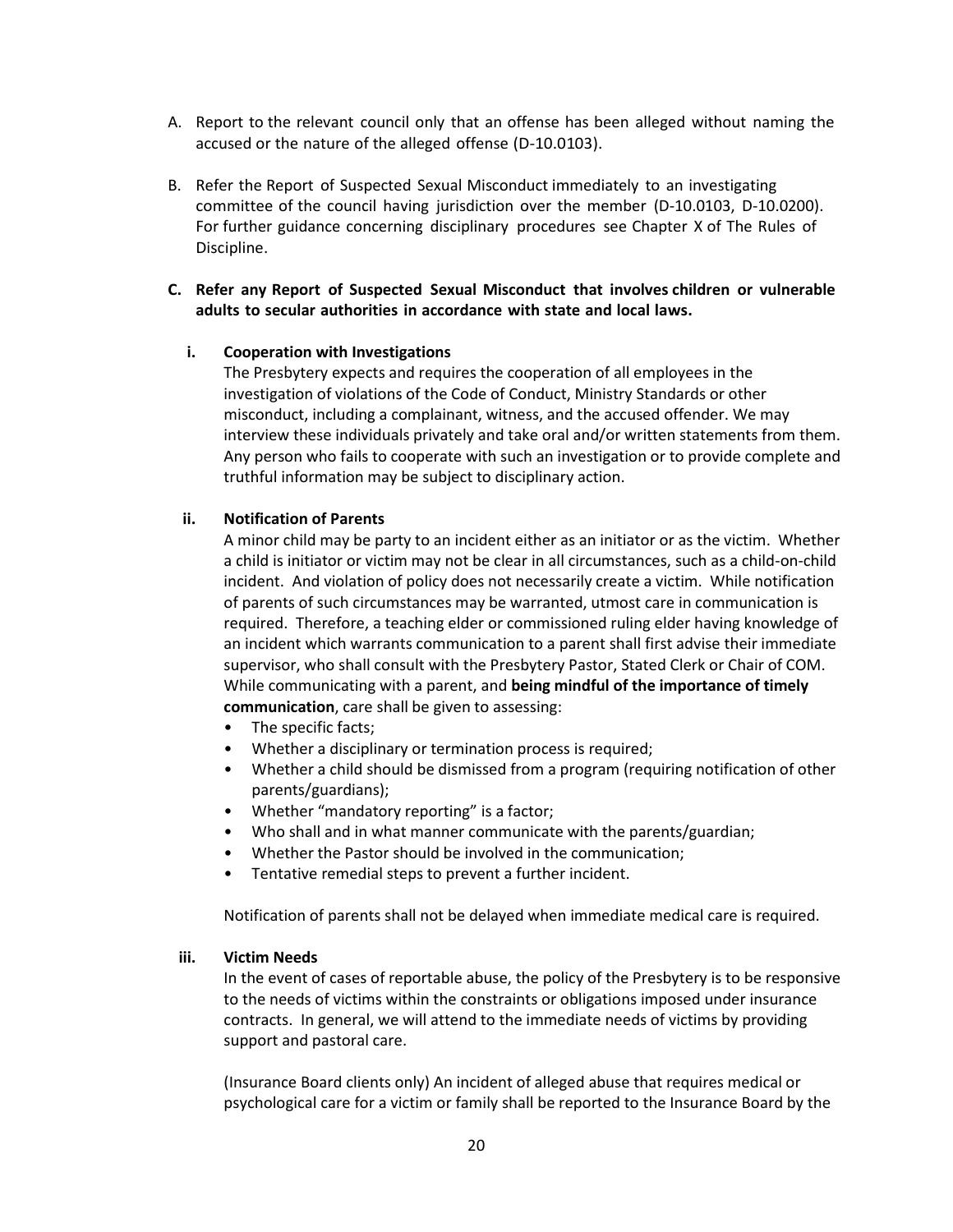Presbytery Pastor, Stated Clerk or Chair of COM. The latter shall discuss with the Insurance Board Claims Department whether the circumstances warrant initiation of Crisis Management services which may include psychological counseling. Upon approval, counseling services may be offered to a perceived victim(s), which may include family members.

#### **iv. Responding to Media**

Media publicity following an incident of abuse or exploitation may be detrimental to the reputations of individuals, the congregation and the Presbytery. Without intending ever to evade the media, contacts with media must be managed and conducted only by a person specifically designated by the Session to represent the church, the Board of Directors to represent a ministry, and Ministry for Leadership to represent the Presbytery. No other person(s) may speak on behalf of the church. Unless designated differently in a particular circumstance, the exclusive spokesperson for the church shall be the Moderator of Session or, if no Moderator is currently appointed, the Clerk of Session. Unless designated differently in a particular circumstance, the exclusive spokesperson for the Presbytery shall be the Presbytery Pastor or, is s/he is unavailable, the Stated Clerk.

Prior to speaking to media, the above designated spokesperson shall contact and consult with Legal Counsel, to obtain an understanding of appropriate statements or admissions and issues of privacy that may apply to the situation. (Insurance Board clients only.) Designated spokesperson shall give immediate consideration to securing Insurance Board media relations and crisis management resources. Considering the speed of news cycles, a prompt determination is required, erring on the side of seeking help.

- **4.04 RESPONSE COORDINATING TEAM:** The Presbytery's Ministry for Leadership shall appoint a Sexual Misconduct Response Coordinating Team (RCT), which shall be a standing or continuing ministry team of the Presbytery. The RCT will be comprised of no less than 3 or more than 5 members. The RCT will perform the duties set forth below and in Appendix B of this policy. It shall make its report(s) to the presbytery pastor or stated clerk of Presbytery.
	- A. It is the responsibility of the RCT to respond quickly and objectively to reports of sexual misconduct involving teaching elders and ruling elders commissioned to pastoral service. The RCT shall work with and be available to the victim, the accused, the co-workers of the parties, and if a teaching elder or ruling elder commissioned to pastoral service is named by the report, and if requested by the relevant session, with the church involved. The RCT shall maintain strict confidentially except for their written report(s) to the presbytery pastor or stated clerk.
	- B. The RCT will be trained to respond to allegations of sexual misconduct and to recognize and identify the issues involved in sexual misconduct, sexual harassment, and child sexual abuse. RCT members should be familiar with the legal, administrative, and disciplinary procedures of the Presbytery as well as the PCUSA. RCT team members are exempt from being summoned as witnesses in an ecclesiastical judicial trial. The Presbytery recognizes that service on a RCT constitutes "good cause" as defined in D-7.0204and D-11.0203.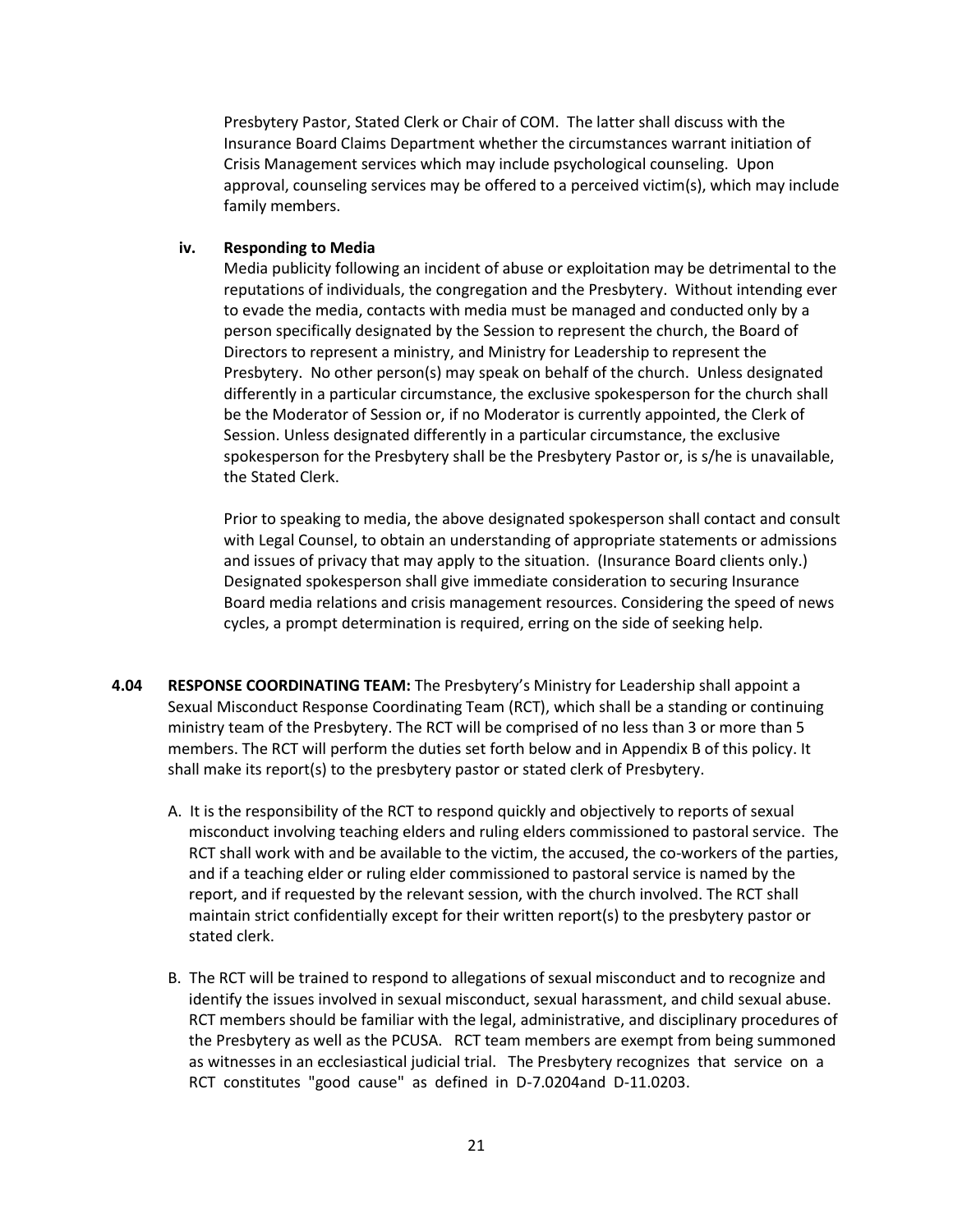- C. The RCT should normally consist of professionals with experience or training in counseling, psychology or legal issues relating to sexual abuse/misconduct. They may request resource persons to serve in specific situations.
- D. The investigating committee shall name the RCT as a "Need to Know Group". (See Appendix B)
- **4.05 STATUTE OF LIMITATIONS:** The ability of a church or the Presbytery to respond promptly and justly to sexual misconduct is related in part to the opportunity to receive allegations and to gather evidence soon afterthe occurrence. This policy, however,recognizes the special problems sometimes related to discovery and recognition of certain forms of sexual misconduct.

For example, child sexual abuse may not be recognized until the victim of abuse reaches the age of awareness or recognition. Awareness or recognition of child sexual abuse, along with the willingness to come forward, may be delayed for many years.

The following statutes of limitations are those to be used by the Presbytery, its churches and entities in regards to allegations of sexual misconduct:

- A. **Sexual Abuse <sup>9</sup> of Another Person:** In accordance with The Rules of Discipline, there is no statuteof limitationsfor filing charges alleging sexual abuse (D-10.0401b).
- B. **All Other Sexual Misconduct Allegations:** "No charges shall be filed later than five years from the time of the commission of the alleged offense, nor later than one year from the date the investigating committee was formed, whichever occurs first" (D-10.0401), except as provided at D-10.0401a.

Certified Approved Stated Clerk Presbytery Meeting 10/17/2015

<sup>9</sup> Sexual Abuse is defined at 2.028 of this policy and at D-10.0401c.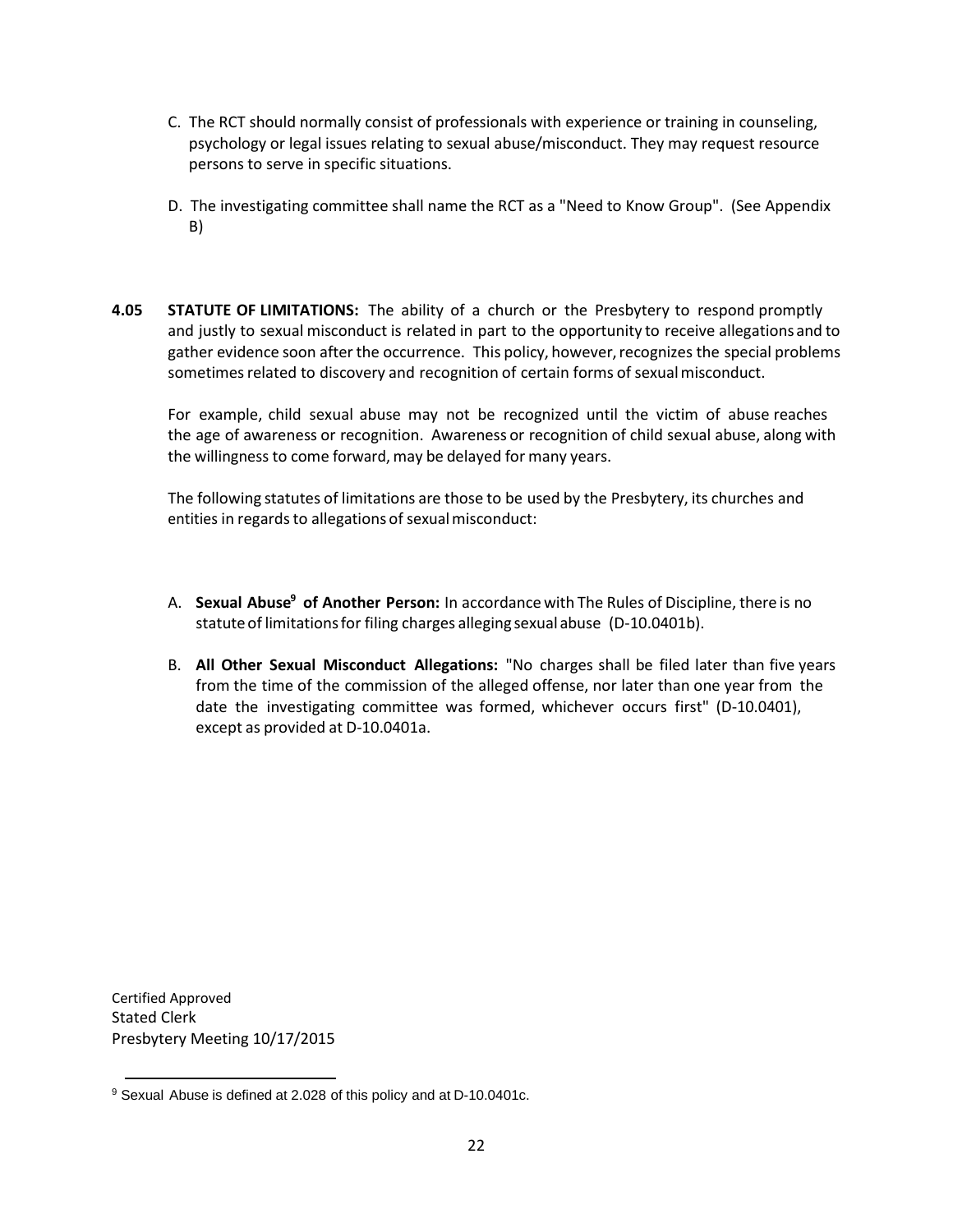## **APPENDIX A EDUCATION AND TRAINING**

The Presbytery's Ministry for leadership shall ensure that appropriate education, training and information are made available to a broad base audience within the Presbytery. Education efforts will be different on a group-by-group basis. The depth of courses, seminars or briefings addressing the issues of sexual misconduct will be tailored to the duties and responsibilities of the group being trained. Church members may only need to be aware of the policy and its re- porting procedures. Others in ordered ministry or leadership positions will need more in-depth information in order to carry out their functions. Members of investigating committees, judicial commissions, the response coordination team, and the committee on ministry need to be completely familiarwith a broad range of topicsrelated to the subject.

Therefore, it shall be required that the presbytery provide training regarding sexual misconduct, especially including education on specific policies, procedures and standards of conduct that create safe environments for all children, youth and adults within the ministry setting. This training will be provided at least annually at a centrally located setting as well as through online course offerings and will be required annually of all inquirers, candidates, newly ordained Teaching Elders, Teaching Elders new to the presbytery, and Commissioned Ruling Elders serving as such, as well as all Teaching Elders serving in active ministry. Entrance into presbytery membership or advancement to the next level of the ordination process will be contingent upon participation in at least one online or face-to-face training offering.

Failure to fulfill the annual requirement for training will elicit one of the following responses, as appropriate, until the training requirement is fulfilled: (a) for inquirers and candidates – denial of advancement to the next level of the ordination process; (b) for newly ordained teaching elders and teaching elders new to the presbytery – denial of approval of entrance into presbytery membership; (c) for Commissioned Ruling Elders and teaching elders serving in active ministry – in ascending order of response: report of non-compliance to one's employing organization, report of non-compliance to the presbytery, denial of approval in changes to one's terms of call.

The Presbytery's Leadership Team Commission in coordinating the education program envisioned herein shall call on resources within the Presbytery, including the RCT to prepare and conduct the education program.

#### **Groups Requiring Sexual Misconduct Prevention Education and Training.**

Persons required to participate in the education and trainingefforts are listed below:

- A. Presbytery staff
- B. Investigating Committees
- C. Committee on Ministry
- D. RCT members
- E. Teaching elders and ruling elders commissioned to pastoral service, ministerial candidates, newly ordained and new clergy to the Presbytery

Persons recommended to participate in the education and training efforts are listed below:

- F. Clerks of session and other church membersserving in orderedministries
- G. Professional and non-professional church staff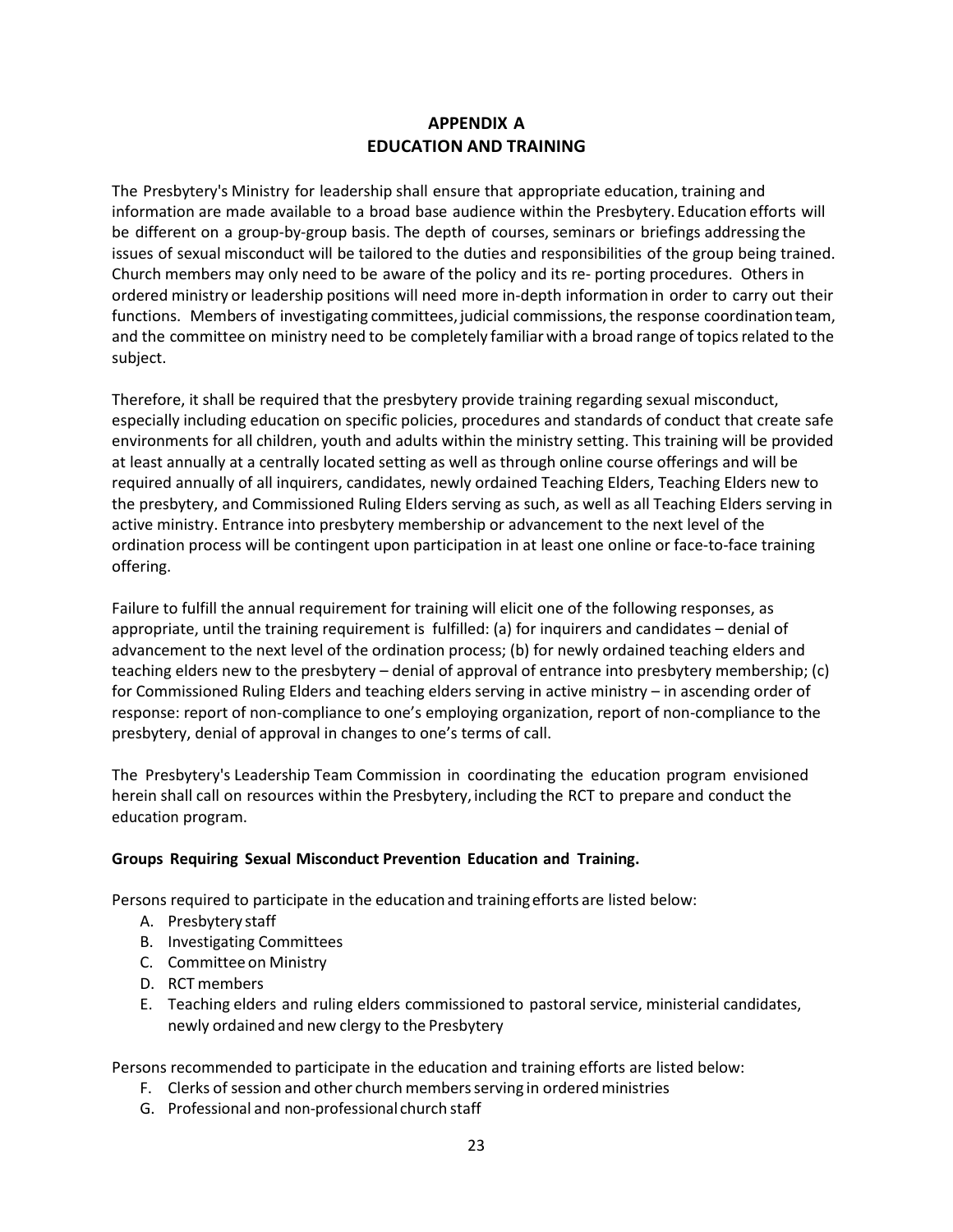Persons allowed to participate in the education and training efforts are listed below:

H. local church members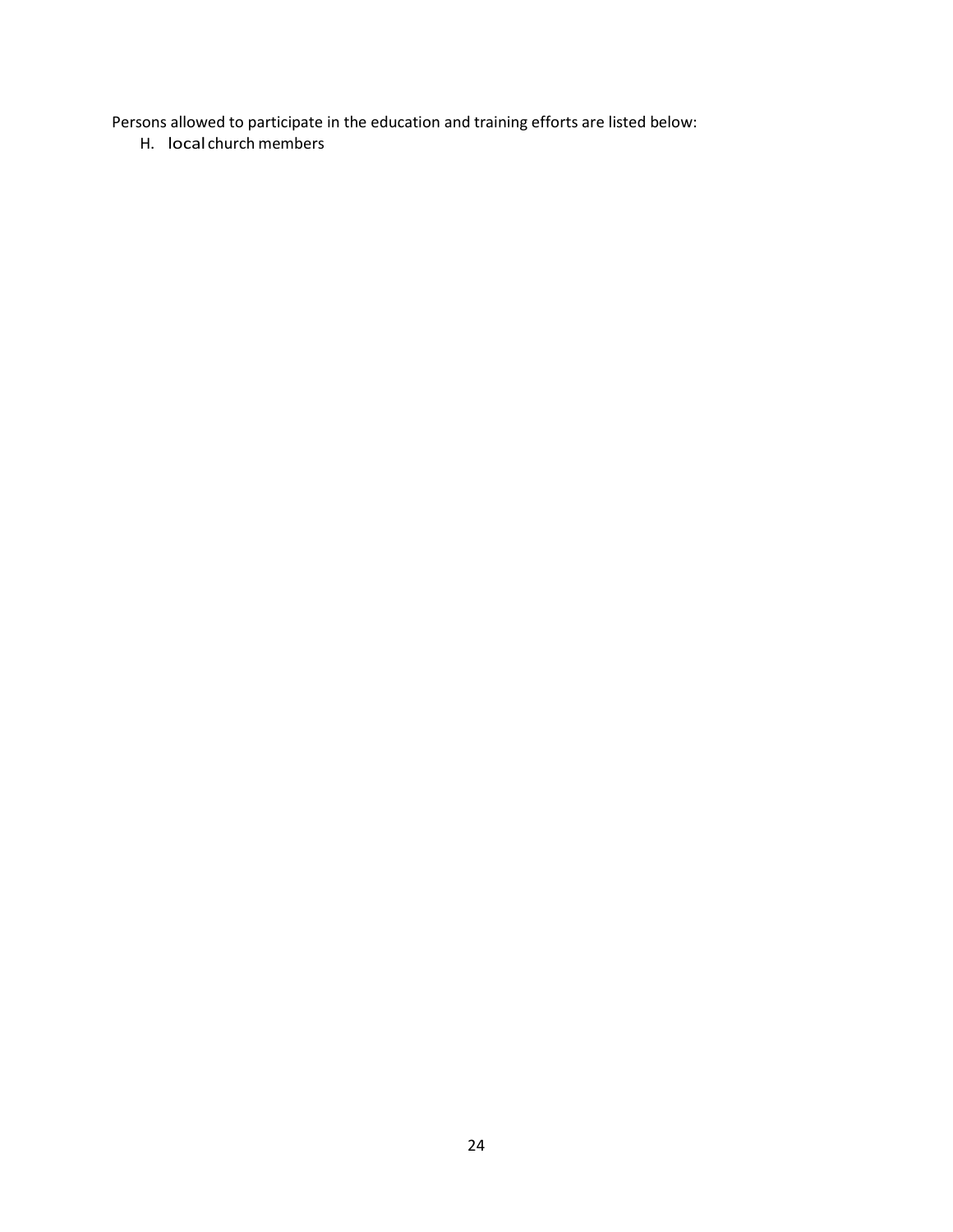### **APPENDIX B RESPONSE COORDINATING TEAM**

- A. PURPOSE: The purpose of the Presbytery's Response Coordinating Team (RCT) is to ensure that an expeditious, professional, objective, effective and caring response is made to charges of sexual misconduct. It shall be composed of professionalsin disciplines such as counseling, psychology and law. The CRT is to be a cadre of resource people who are available to provide assistance and counselto the Presbytery's Ministry for Leadershipor a Presbytery investigating committee, as either group may require or request.Members ofthe RCT are deemed "experts" and as such should be named as a "Need to Know Group"by the investigative committee as to names of accused, victims, witnesses, and congregations impacted by such an alarming charge. In essence, the RCT should be in a position to con-tact those involved to say something different to the involved persons such as, "the Presbytery has heard you and are sorry you are going through this", and offer counseling or help. The RCT will not investigate an allegation or in any way usurp the roles of Presbytery leaders or an investigating committee. The RCT will confine its activities to:
	- 1. Coordinating a process that addresses the specific needs of the alleged victims and their families, those accused and their families, and affected congregations.
	- 2. Recommending advocates, if requested by the alleged victims, the accused, family members, or an involved congregation.
	- 3. Recommending and, if called upon by the Presbytery's Ministry for Leadership, assist in presenting the preventive education and training regarding sexual misconduct.
- B. **CONFIDENTIALITY:** Members of the RCT and any individual participating in the work of the RCT shall sign a pledge of confidentially, copies of which shall be furnished to the chair of the RCT, and presbytery pastor or stated clerk of Presbytery.
- C. **FUNCTIONS:** The RCT shall have the followingprimary functions:
	- 1. Receive the written report of alleged sexual misconduct from the presbytery pastor or stated clerk. The RCT will begin its work as soon as activated by the Presbytery's Leadership Team Commission but within fourteen (14) days of written notification.
	- 2. Provide for the pastoral care of all involved parties.
	- 3. Provide assistance, as requested by the relevant session, to begin the healing process within a congregation.
	- 4. Consider the need for and make recommendationsto any or all parties involved to seek professional psychological counseling.
	- 5. Recommend educational or employment practices to be implemented in a local church, council, or entity to prevent possible additional allegations of sexualmisconduct.
	- 6. Submit a written report to the presbytery pastor or stated clerk. The RCT shall be available to all parties to ensure continued pastoral care after its report is submitted.
- D. **NON-RCT FUNCTIONS:** The RCT is NOT intended to do the following:
	- 1. Advocate for or against any involved party.
	- 2. Serve as legal counselfor any party.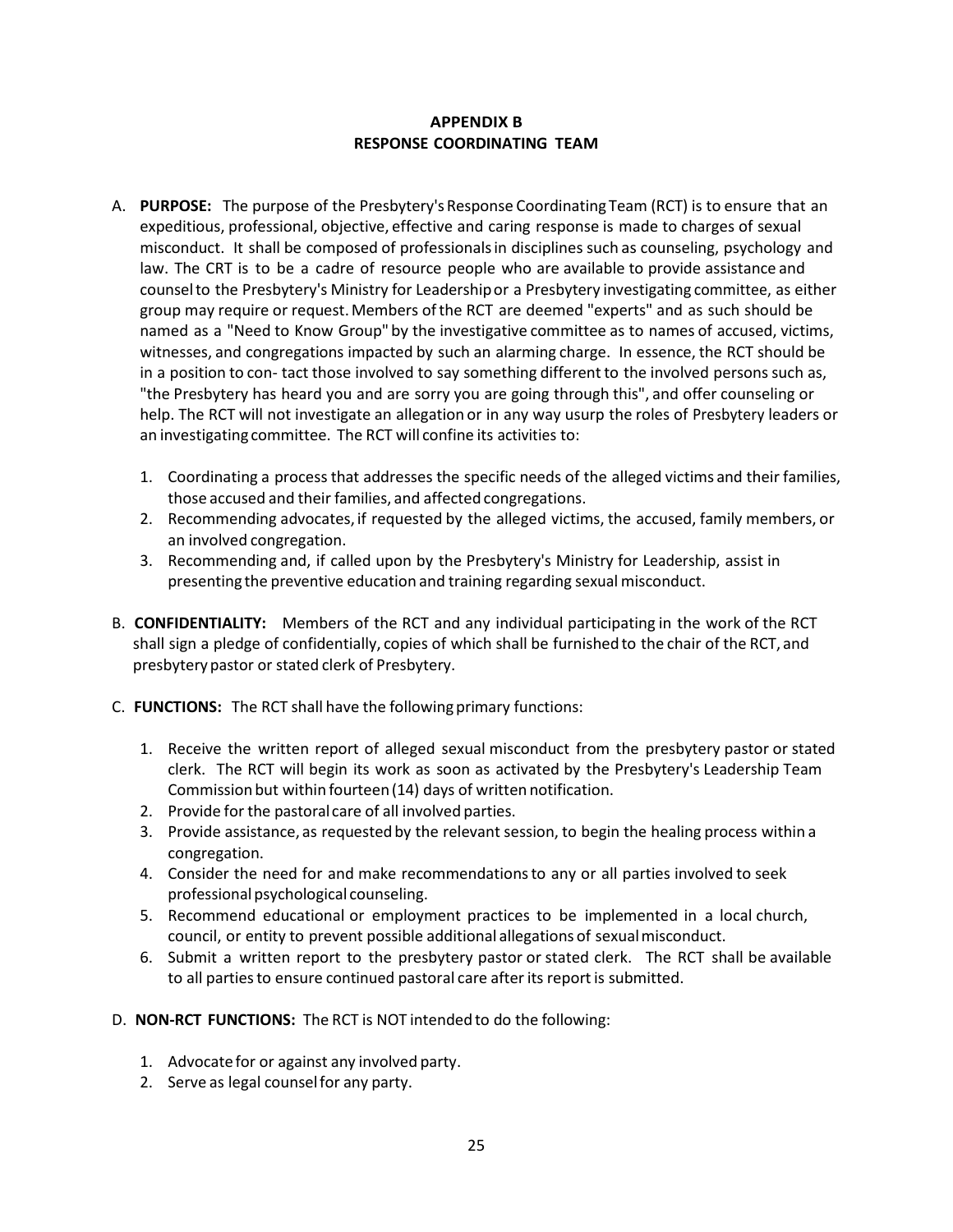- 3. Replace the functions of the Commission on Ministry, Presbytery's Leadership Team Commission, investigating committee, or the Permanent Judicial Commission.
- 4. Determine the guilt or innocenceof the accused or victim.
- 5. Enforce a specificdisciplinary action.
- 6. Act as professional counselor for any involved party.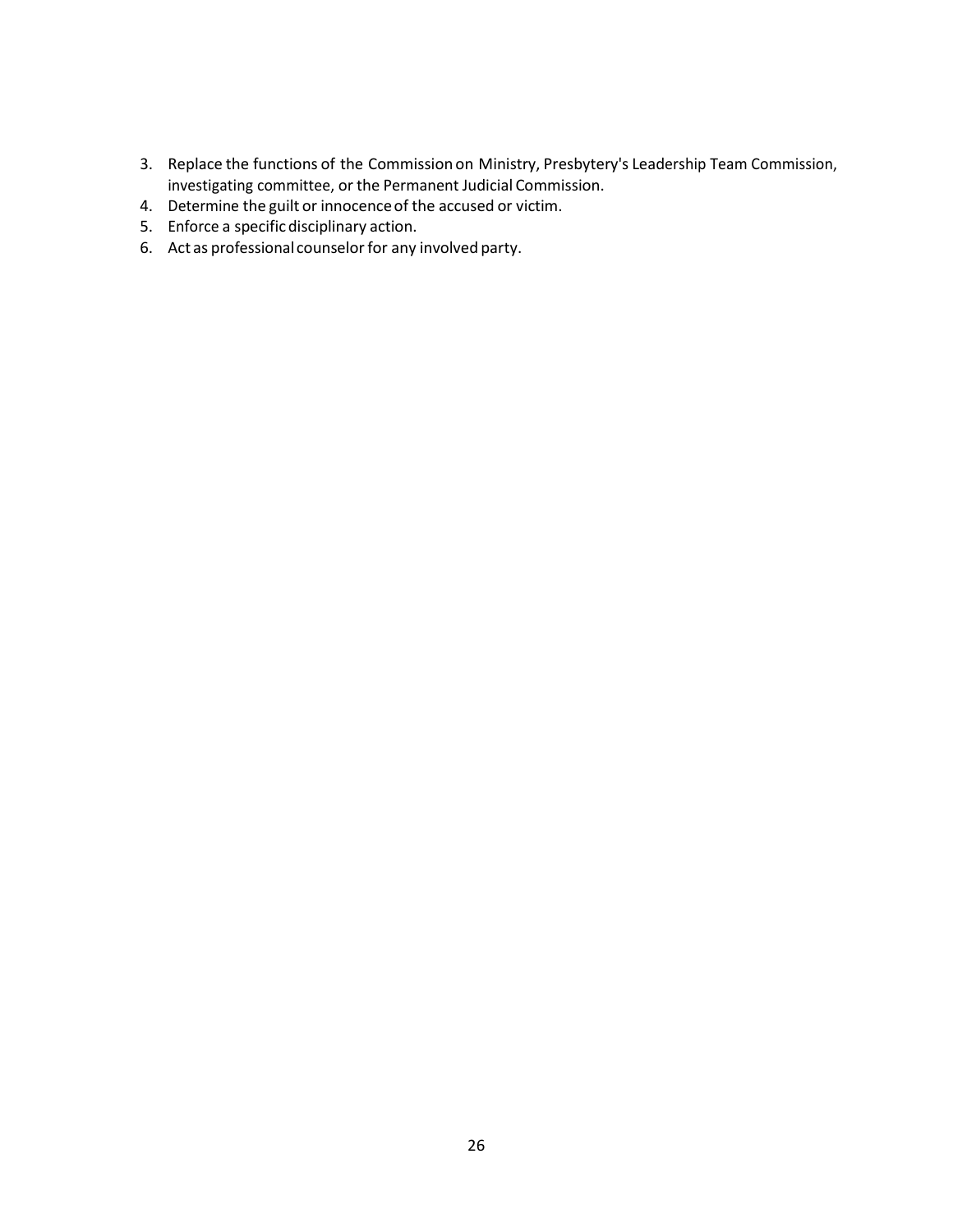## **Appendix C:** *SUGGESTED TEMPLATE FOR* **Limited Access Agreement for Cases of Convicted Sex Offenders**

**\_\_\_\_\_\_\_\_\_\_\_\_\_\_\_\_\_\_\_\_,** referred to below as "we", "the congregation" and "clergy";

(Your Church)

And

**\_\_\_\_\_\_\_\_\_\_\_\_\_\_\_\_\_\_\_\_,** referred to below as "you" and "your"

(Petitioner Name)

**\_\_\_\_\_\_\_\_\_\_\_\_\_\_\_\_\_\_\_\_**, is an "open and affirming congregation" and assuch affirmsthe dignity

(Your Church)

andworth of all persons as expressed in our Welcome Statement. We are committed to being a religious community open to those who are in need of worshiping with us, especially in times of distress and serious personal troubles. However, based on your background, we have concerns about your contact with children and youth in our congregation. The following guidelines are designed to reduce the risk to both you and them of an incident or accusation. We welcome you to our congregation and our membership but your participationwill be limited to ensure the safety ofour children and youth and to assure that youwill not be subject to future accusations.

Within these guidelines, the congregation welcomes your participation in worship services, coffee hour, meetings, adult education, and all adult social events. Do no enter the classroom wing or the lower level of the church building. You are to avoid all contact with children and youth on church property or congregation-sponsored events. This includes the following:

- Do not talk with children.
- Do not volunteer or agree to lead, chaperone or participate in events for children and youth including such things as religious education classes, stories or talks for worship, youth group events, activities during intergenerational events, driving or otherwise transporting children and/or youth.
- You will remain in the presence of a Parish Associate who knows your situation at all times. You must meet that person before coming onto church property (or before arriving at any churchsponsored event), remain with him at all times, and depart with him.
- If a child or youth in the congregation approaches you, either at church or in a community place, politely and immediately excuse yourself from the situation.
- Avoid being in the church or any church-owned building or church-rented space at any time without a Parish Associate present with you at all times.
- Do not ask for, seek access to, nor remove from the church any materials, files, directories, etc. listing members and friends of the church.
- We ask that you limit your time in coffee hour to about ten minutes.

As a part of this agreement it is understood that you will have three (3) members of this congregation, approved by the clergy, who know thoroughly your history and are willing to serve as your Parish Associates. You will be welcome on church property and at church-sponsored events but must be accompanied at all times by one of the church members named below: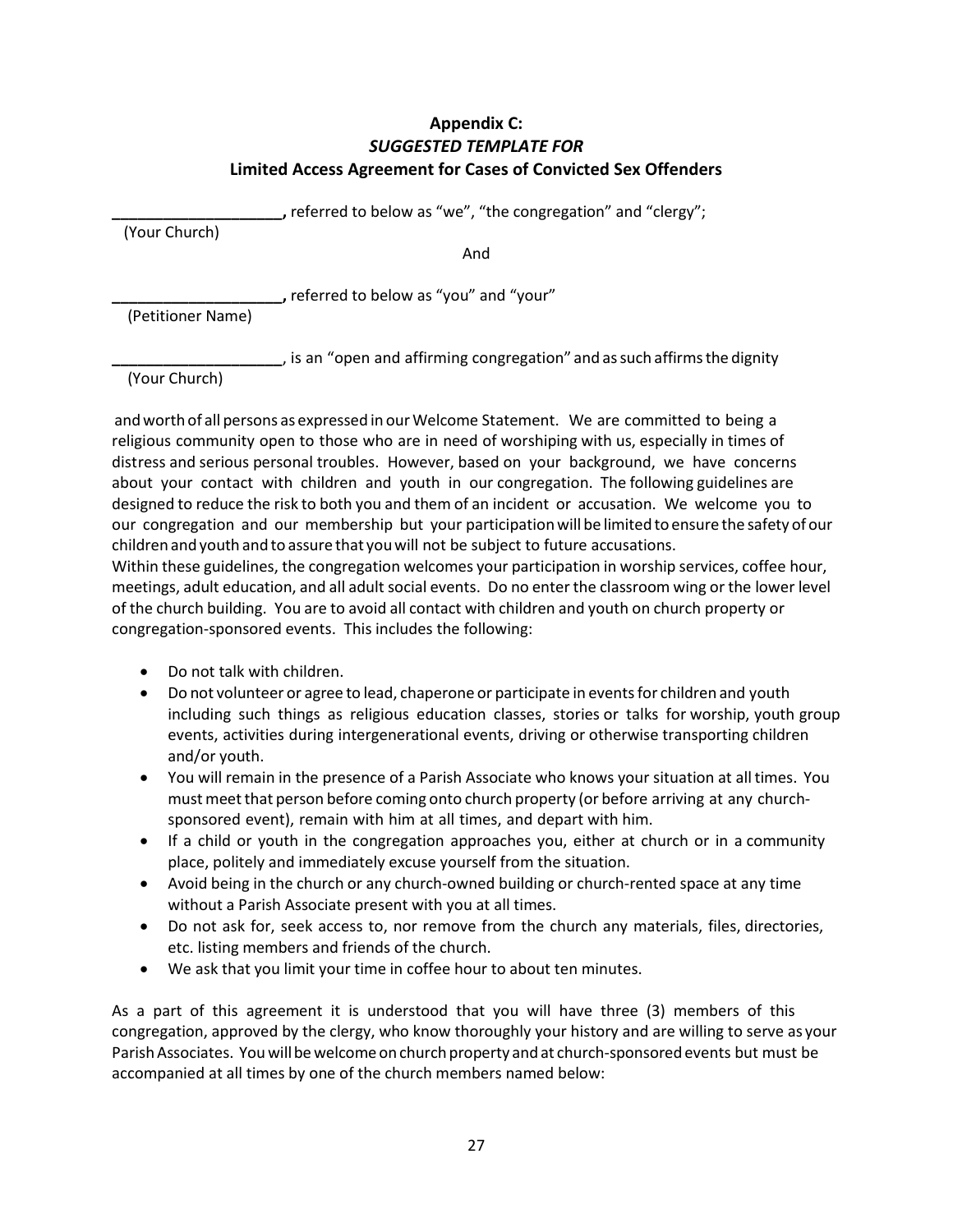(Named Church Member 1)

**\_\_\_\_\_\_\_\_\_\_\_\_\_\_\_\_\_\_\_\_\_\_\_\_\_\_\_\_\_\_\_\_\_\_\_\_\_\_\_\_\_\_\_**

**\_\_\_\_\_\_\_\_\_\_\_\_\_\_\_\_\_\_\_\_\_\_\_\_\_\_\_\_\_\_\_\_\_\_\_\_\_\_\_\_\_\_\_** (Named Church Member 2)

**\_\_\_\_\_\_\_\_\_\_\_\_\_\_\_\_\_\_\_\_\_\_\_\_\_\_\_\_\_\_\_\_\_\_\_\_\_\_\_\_\_\_\_** (Named Church Member 3)

To engage your integration into the congregation and to assist you in maximizing your experience with the church it is agreed that you will meet on a bi-monthly basis with the Parish Associates and a member of the clergy together or separately to discuss matters of mutual interest and concern. These meetings will also serve as an ongoing review of the implementation of this agreement.

Implementation of this agreement is based upon a review by the clergy of the most current supporting documents as follows:

- A statement from the court as to the nature of the conviction.
- A risk assessment from a qualified therapist.
- A report from a certified treatment provider indicating that you are not at too high a risk for recidivism.

Any change in the above must be reported immediately to a member of the clergy.

### **REASONSFOREXCLUDINGAPERSONFROMALLCONGREGATIONALACTIVITIES INCLUDE, BUT ARE NOT LIMITED TO:**

- Refusal to allow the clergy to contact the treatment provider and parole officer. Refusal to go for a risk assessment with a qualified therapist.
- Report by a treatment provider that the individual is at too high a risk for recidivism. Refusal to sign a Limited Access Agreement.
- Refusal to comply with the requirements of the Limited Access Agreement.

This agreement will remain in effect until/unless:

- You fail to honor the terms of the agreement, thus nullifying it.
- It is superseded by any policies and procedures put in place by the church's SafeConduct™ Committee. The SafeConduct™ Committee in consultation with the clergy is the body responsible for providing you with guidelines, support and counsel for your participation in the ife of the congregation.
- You, the clergy, and the SafeConduct™ Committee mutually agree to change the terms of this agreement.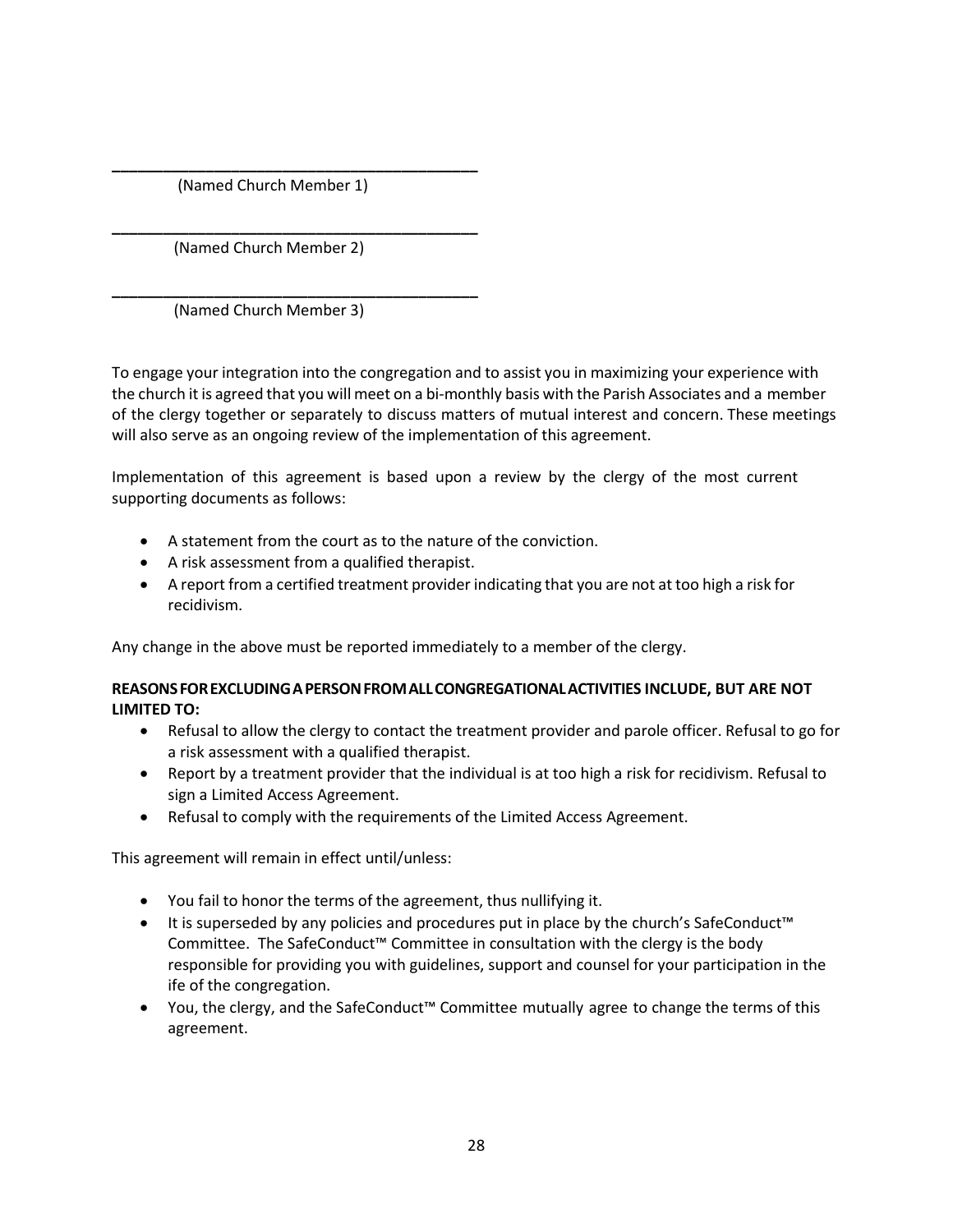ATTEST: I have reviewed the terms of the above limited access agreement and agree to abide by its provisions. Failure to honor its terms will result in my being denied access to church property and all church events.

\_\_\_\_\_\_\_\_\_\_\_\_\_\_\_\_\_\_\_\_\_\_\_\_\_\_\_\_\_\_\_\_\_ \_\_\_\_\_\_\_\_\_\_\_\_\_\_\_\_\_\_\_\_\_\_

\_\_\_\_\_\_\_\_\_\_\_\_\_\_\_\_\_\_\_\_\_\_\_\_\_\_\_\_\_\_\_\_\_ \_\_\_\_\_\_\_\_\_\_\_\_\_\_\_\_\_\_\_\_\_\_

Signature Date Date

Petitioner Name

Address **WITNESS FOR THE CHURCH:**

\_\_\_\_\_\_\_\_\_\_\_\_\_\_\_\_\_\_\_\_\_\_\_\_\_\_\_\_\_\_\_\_\_

\_\_\_\_\_\_\_\_\_\_\_\_\_\_\_\_\_\_\_\_\_\_\_\_\_\_\_\_\_\_\_\_

\_\_\_\_\_\_\_\_\_\_\_\_\_\_\_\_\_\_\_\_\_\_\_\_\_\_\_\_\_\_\_\_\_

\_\_\_\_\_\_\_\_\_\_\_\_\_\_\_\_\_\_\_\_\_\_\_\_\_\_\_\_\_\_\_\_\_

Signature Date Date Date

Name

Church Official Title

\_\_\_\_\_\_\_\_\_\_\_\_\_\_\_\_\_\_\_\_\_\_\_\_\_\_\_\_\_\_\_\_\_ **YOUR CHURCH**

(Address)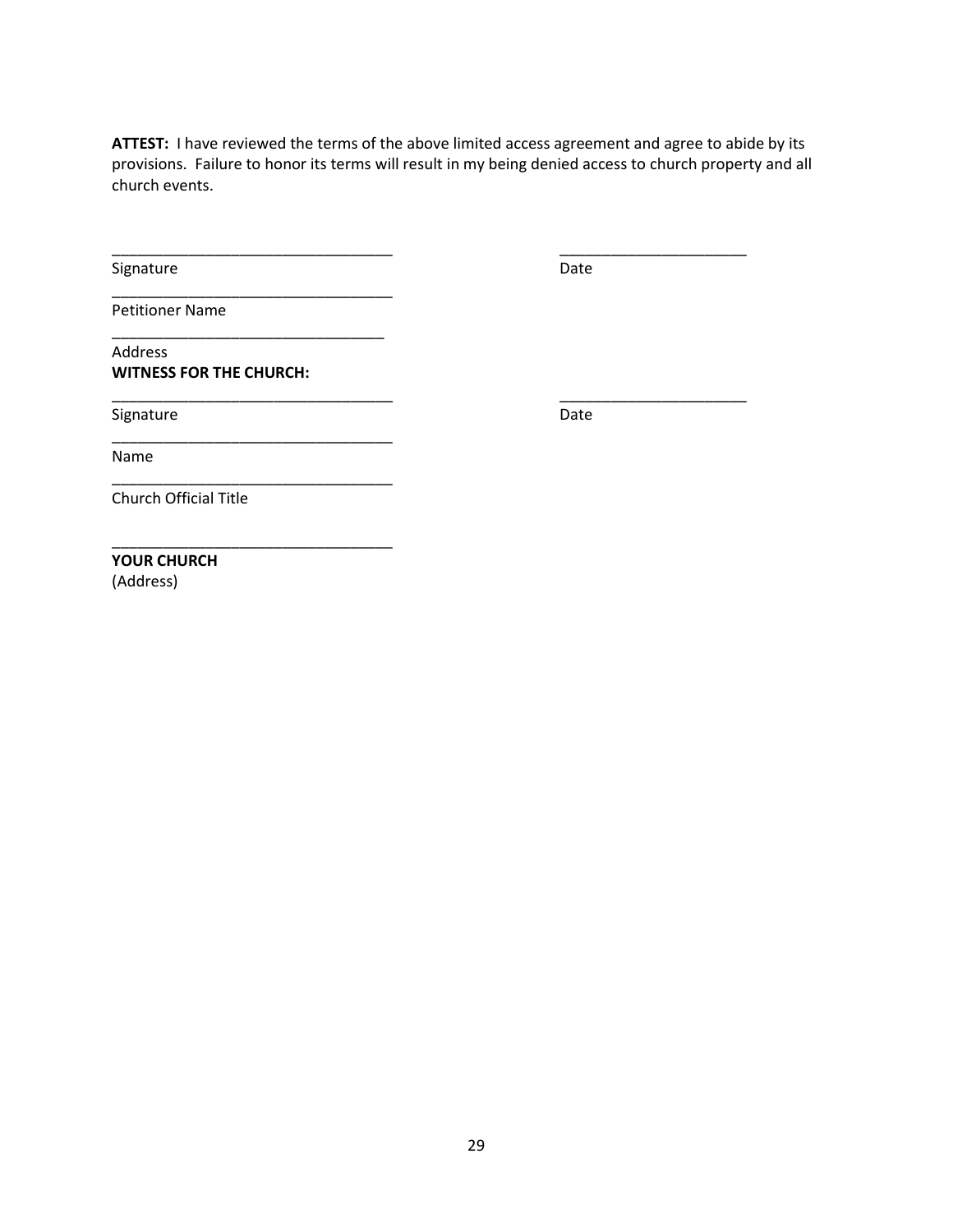## **Appendix D** *SUGGESTED TEMPLATE FOR* **Code of Conduct**

This Code of Conduct defines individual responsibilities as teaching elders, ruling elders, employees or volunteers to meet the expectations of (Your Church) with respect to behavior or conduct in the service of the ministries of the church, especially those which serve children and "vulnerable adults".

#### **General Requirements --**

Each person subject to this Code shall

- 1. Act as a team member in fulfilling ministry objectives
- 2. Treat children and "vulnerable adults" (clients) with respect, and fairly without regard to race, age, gender, sexual orientation or religion
- 3. Practice those behaviors we regard as necessary and positive as well as to refrain from those behaviors which have been defined as prohibited.

### **General Prohibitions –**

The following behaviors are prohibited at all times:

- 1. Display affection toward a child/client in privacy.
- 2. Use profanity or tell off-color jokes.
- 3. Discuss their sexual encounters with or around children or in any way involve children in their personal problems or issues.
- 4. Date or become romantically involved with children.
- 5. Use or be under the influence of alcohol or illegal drugs in the presence of children.
- 6. Possess sexually oriented materials, including printed or online pornography, on Church property.
- 7. Have secrets with clients
- 8. Stare at or comment on children's bodies.
- 9. Engage in inappropriate or unapproved electronic communication with children.
- 10. Work one-on-one with children in a private setting.
- 11. Abuse clients in anyway including (but not limited to) the following:
	- Physical abuse: hit, spank, shake, slap, unnecessarily restrain
	- Verbal abuse: degrade, threaten, curse
	- Sexual abuse: inappropriately touch, expose oneself, or engage in sexually oriented conversations
	- Mental abuse: shame, humiliate, act cruelly
	- Neglect: withhold food, water, shelter
	- Permit children to engage in the following: Hazing, bullying, derogatory name-calling, games of Truth or Dare, ridicule or humiliation or sexual activity
- 12. Manipulate or exploit a "vulnerable adult" in any way.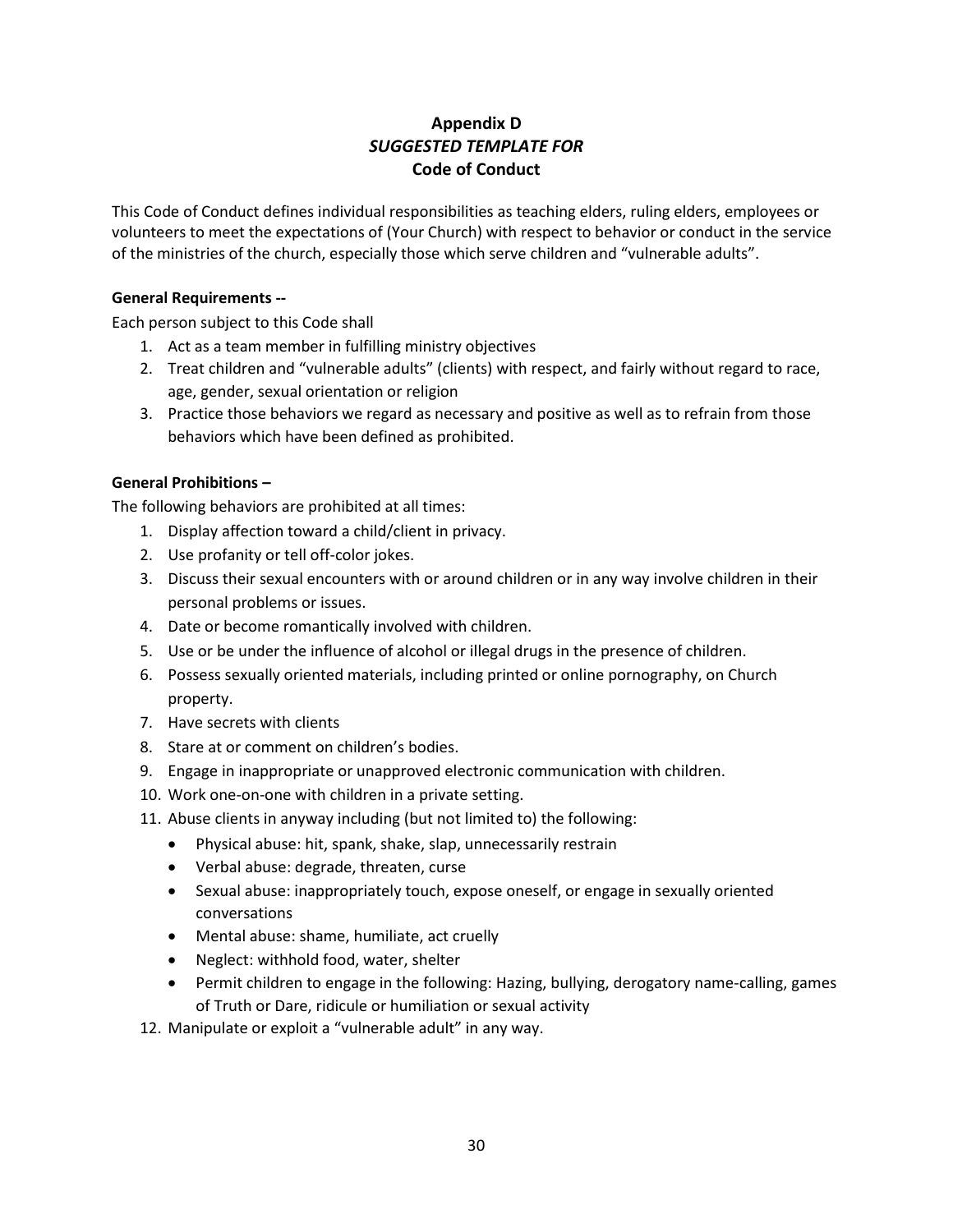### **Reporting Obligations --**

Each teaching elder or statutory "mandatory reporter" shall report:

- 1. Concerns or complaints about other employees and volunteers, other adults, or children to a supervisor. (Appendix D – Leadership & Reporting Roster)
- 2. Allegations or incidents of "suspected abuse" to the designated law enforcement or child welfare authority. (Appendix D – Leadership & Reporting Roster)

#### **Specific Interaction Standards –**

This Code of Conduct defines individual responsibilities as teaching elders, leaders, employees or volunteers to meet the expectations of (Your Church) with respect to behavior or conduct in the service of the ministries of the church, especially those which serve children and "vulnerable adults".

### **General Requirements --**

Each person subject to this Code shall

- 1. Act as a team member in fulfilling ministry objectives
- 2. Treat children and "vulnerable adults" (clients) with respect, and fairly without regard to race, age, gender, sexual orientation or religion
- 3. Practice those behaviors we regard as necessary and positive as well as to refrain from those behaviors which have been defined as prohibited.

### **General Prohibitions --**

The following behaviors are prohibited at all times:

- 1. Display affection toward a child/client in privacy.
- 2. Use profanity or tell off-color jokes.
- 3. Discuss their sexual encounters with or around children or in any way involve children in their personal problems or issues.
- 4. Date or become romantically involved with children.
- 5. Use or be under the influence of alcohol or illegal drugs in the presence of children.
- 6. Possess sexually oriented materials, including printed or online pornography, on Church property.
- 7. Have secrets with clients
- 8. Stare at or comment on children's bodies.
- 9. Engage in inappropriate or unapproved electronic communication with children.
- 10. Work one-on-one with children in a private setting.
- 11. Abuse clients in anyway including (but not limited to) the following:
	- Physical abuse: hit, spank, shake, slap, unnecessarily restrain
	- Verbal abuse: degrade, threaten, curse
	- Sexual abuse: inappropriately touch, expose oneself, or engage in sexually oriented conversations
	- Mental abuse: shame, humiliate, act cruelly
	- Neglect: withhold food, water, shelter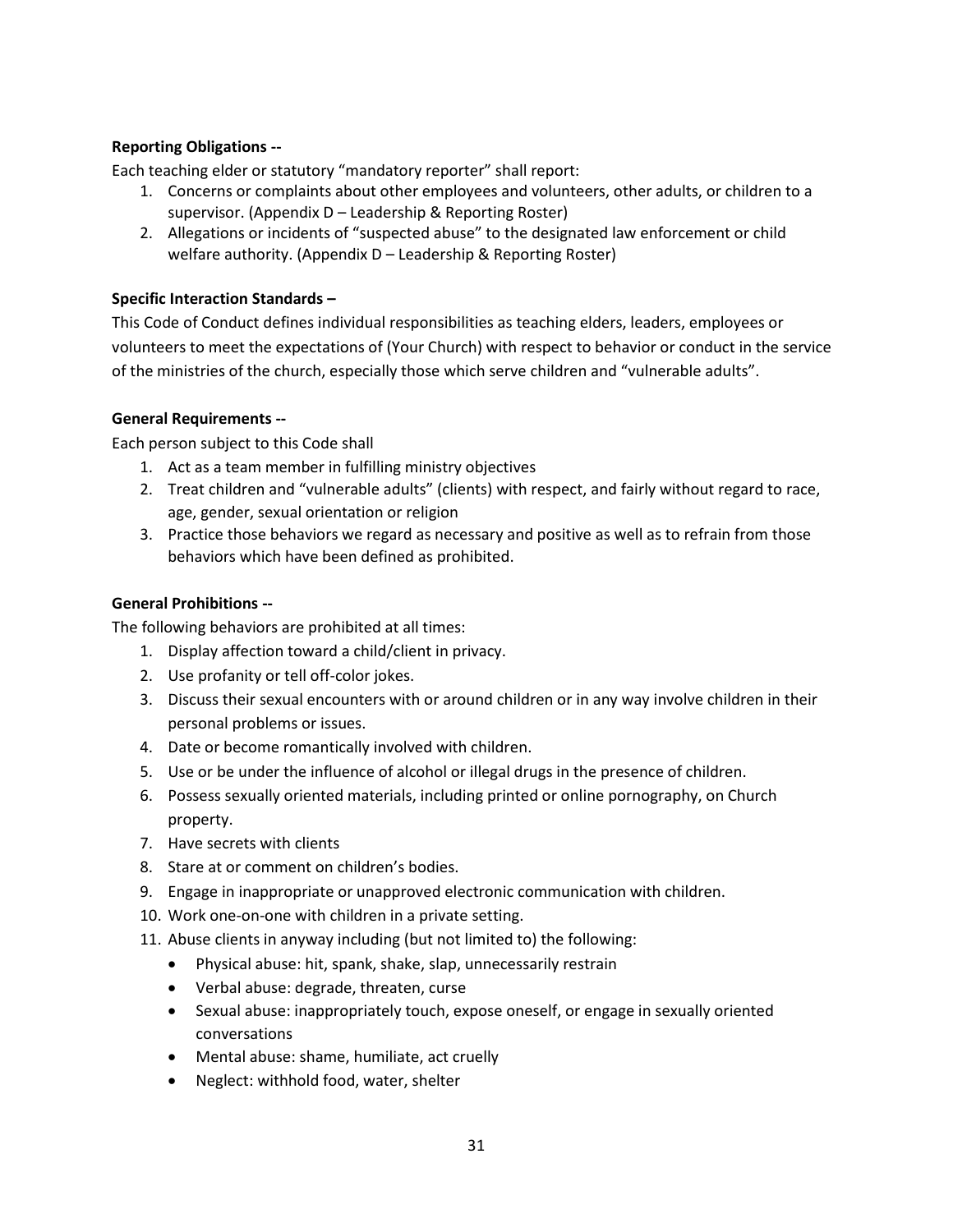- Permit children to engage in the following: Hazing, bullying, derogatory name-calling, games of Truth or Dare, ridicule or humiliation or sexual activity
- 12. Manipulate or exploit a "vulnerable adult" in any way.

### **Reporting Obligations --**

Each teaching elder or statutory "mandatory reporter" shall report:

- 1. Concerns or complaints about other employees and volunteers, other adults, or children to a supervisor.
- 2. Allegations or incidents of "suspected abuse" to the designated law enforcement or child welfare authority.

### **Specific Interaction Standards –**

Each teaching elder, employee or volunteer worker of (Your Church) shall conduct him/herself in a manner that fosters understanding of SafeConduct™ in the context of serving children and "vulnerable adults". The standards articulated below serve two purposes:

To protect children and "vulnerable adults" from abuse or grooming for abuse elsewhere; and To protect/prevent church staff from engaging in patterns of behavior that may be construed as abusive or predatory. While a single infraction of guidelines may not constitute abuse, a pattern of repeated violations will result in disciplinary action up to and including dismissal from ministry.

1. **Approval and Affection** – In providing approval or affection, the following guidelines apply:

| <b>Appropriate Physical Interactions</b>   | <b>Inappropriate Physical Interactions</b>   |  |  |
|--------------------------------------------|----------------------------------------------|--|--|
| Side hugs                                  | Full-frontal hugs                            |  |  |
| Shoulder-to-shoulder or "temple" hugs      | <b>Kisses</b>                                |  |  |
| Pats on the shoulder or back               | Showing affection in isolated area           |  |  |
| Handshakes                                 | Lap sitting                                  |  |  |
| High-fives and hand slapping               | Wrestling                                    |  |  |
| Verbal praise                              | Piggyback rides                              |  |  |
| Pats on the head when culturally           | <b>Tickling</b>                              |  |  |
| appropriate                                | Allowing a child to cling to an<br>$\bullet$ |  |  |
| Touching hands, shoulders, and arms        | employee's or volunteer's leg                |  |  |
| Arms around shoulders                      | Any type of massage given by or to a         |  |  |
| Holding hands (with young children in      | child                                        |  |  |
| escorting situations)                      | Any form of affection that is unwanted       |  |  |
|                                            | by the child or the employee or              |  |  |
| These may be inappropriate if unwanted     | volunteer                                    |  |  |
| by the child or the employee or volunteer. | Compliments relating to physique or          |  |  |
|                                            | body development                             |  |  |
|                                            | Touching bottom, chest, or genital           |  |  |
|                                            | areas                                        |  |  |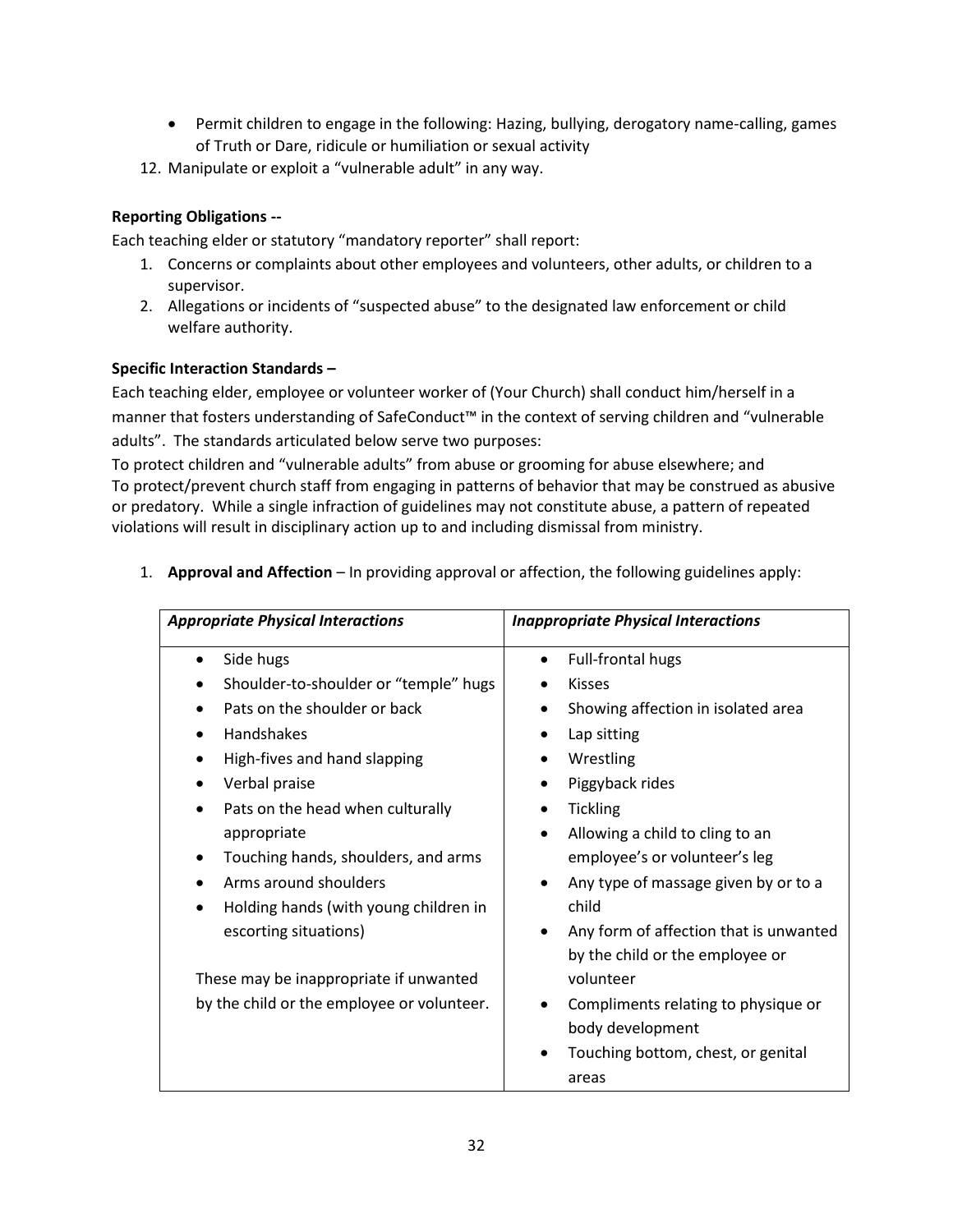2. Verbal Interactions - The manner of speaking with children establishes respect. The following guidelines apply:

| <b>Appropriate Verbal Interactions</b> | <b>Inappropriate Verbal Interactions</b> |  |  |
|----------------------------------------|------------------------------------------|--|--|
| Positive reinforcement                 | Name-calling<br>$\bullet$                |  |  |
| Appropriate jokes                      | Discussing sexual encounters or in any   |  |  |
| Encouragement                          | way involving children in the personal   |  |  |
| Praise                                 | problems or issues of employees and      |  |  |
|                                        | volunteers                               |  |  |
|                                        | Secrets                                  |  |  |
|                                        | Cursing                                  |  |  |
|                                        | Off-color or sexual jokes                |  |  |
|                                        | Shaming                                  |  |  |
|                                        | <b>Belittling</b>                        |  |  |
|                                        | Derogatory remarks                       |  |  |
|                                        | Harsh language that may frighten,        |  |  |
|                                        | threaten or humiliate children           |  |  |
|                                        | Derogatory remarks about the child or    |  |  |
|                                        | his/her family                           |  |  |

## **3. Out-of-Program (Off-Site) Contact –**

(Your Church) strongly recommends that teaching elders, employees or volunteers observe the following forms of outside contact as appropriate and inappropriate:

| <b>Appropriate Outside Contact</b>                  | <b>Inappropriate Outside Contact</b>                 |  |
|-----------------------------------------------------|------------------------------------------------------|--|
| Taking groups of children on an outing<br>$\bullet$ | Taking one child on an outing without the<br>٠       |  |
| Attending sporting activities with groups<br>٠      | parents' written permission                          |  |
| of children                                         | Visiting one child in the child's home,<br>$\bullet$ |  |
| Attending functions at a child's home,<br>$\bullet$ | without a parent present                             |  |
| with parents present                                | Entertaining one child in the home of a<br>$\bullet$ |  |
|                                                     | church employee or volunteer                         |  |
|                                                     | A lone child spending the night with a<br>$\bullet$  |  |
|                                                     | church employee or volunteer                         |  |
|                                                     |                                                      |  |
|                                                     |                                                      |  |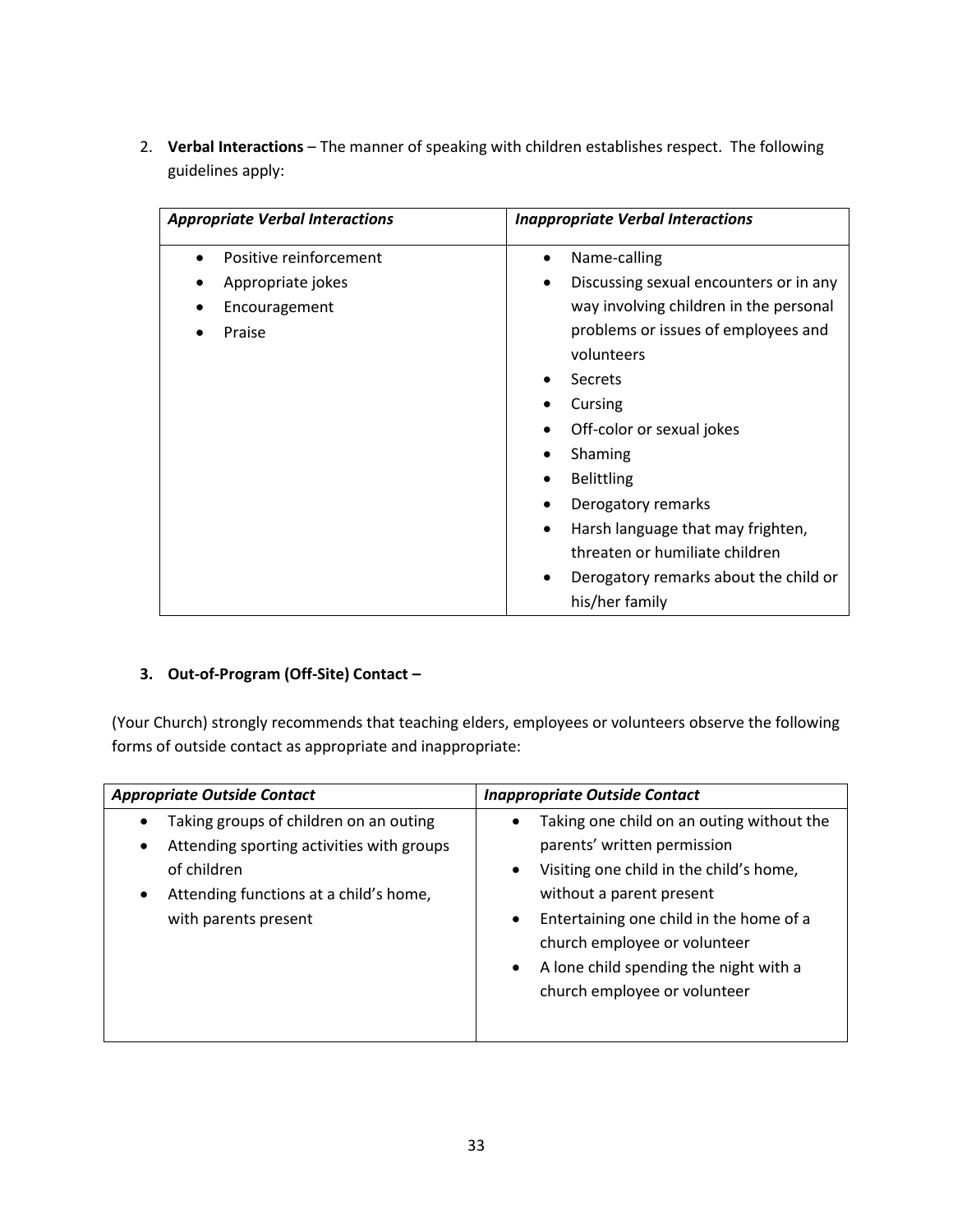In addition, when outside contact is planned or occurs, the following steps are to be taken:

- A supervisor shall identify for employee and volunteers what types of outside contact are appropriate and inappropriate (above)
- A supervisor shall assure that the employee or volunteer has the parents' permission to engage in outside contact with the child. When time permits, parents shall execute a permission form with a waiver of liability (if permitted by state law).

### 4. **One-on-One Interactions** –

Because most abuse occurs when an adult is alone with a child, private one-on-one meetings with a child are prohibited unless approved in advance by (Chair, Employment Committee). When so permitted, the following guidelines shall apply:

### *One-on-One Interaction Guidelines*

- When meeting one-on-one with a child, always do so in a public place in full view of others.
- Avoid physical affection that can be misinterpreted. Limit affection to pats on the shoulder, high fives, and handshakes.
- If meeting in a room or office, leave the door open or move to an area that can be easily observed by others passing by.
- Inform other employees and volunteers that you are alone with a child and ask them to randomly drop in. (Ask to be supervised.)
- Document and immediately report any unusual incidents, including disclosures of abuse or maltreatment, behavior problems and how they were handled, injuries, or any interactions that might be misinterpreted.

To the extent any of these guidelines may appear to be in conflict, the spirit of them is that one shall seek to be under the supervision of others while meeting privately with a child.

## **5. Social Media – Electronic Communications –**

### **Social Networking Code of Conduct**

Each teaching elder, employee or volunteer who leads using the resources of social media shall apply this Social Networking Code of Conduct:

- Prohibit comments that are, or could be construed by any observer, to be harsh, coercive, threatening, intimidating, shaming, derogatory, demeaning, or humiliating.
- Prohibit sexually oriented conversations or discussions about sexual activities.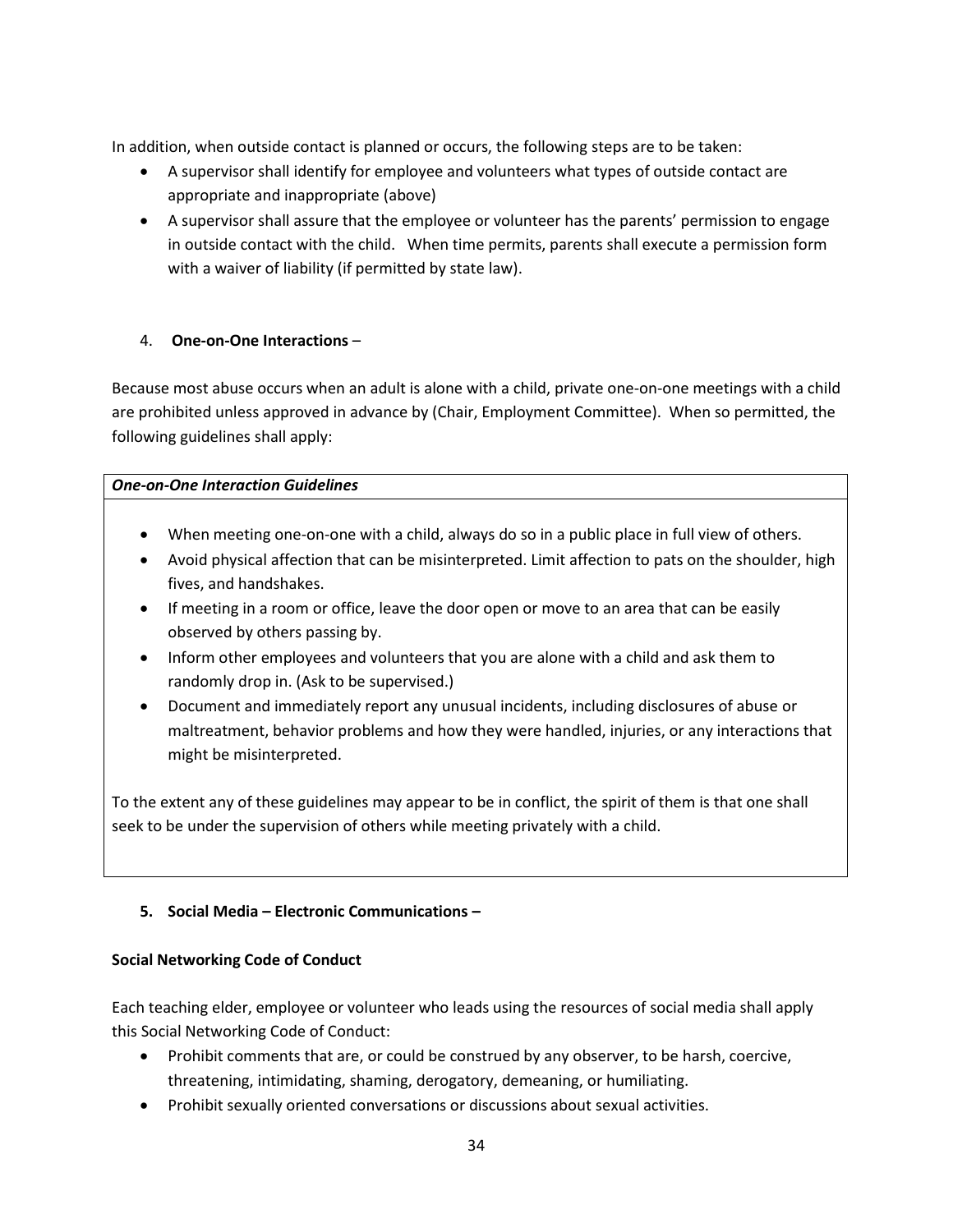- Prohibit private messages between employees and volunteers and children.
- Prohibit posting inappropriate pictures (for example, sexually suggestive, exploitive or voyeuristic) or inappropriate comments on pictures.
- Provide children and their parents with this Social Networking Code of Conduct.
- Encourage parents to play a role in monitoring their children's interactions with employees and volunteers.
- Continuously remind children how to interact appropriately through social networking sites.
- Deny participation by individuals who repeatedly violate the Code of Conduct.

At the institution of the use of social media, the authorized teaching elder, employee or volunteer shall present this Social Networking Code of Conduct to children (or other client group) and parents/guardians.

\*\*\*\*\*\*

If offered a position as teaching elder, employee or volunteer, I affirm that application disclosures are complete and truthful. I agree to comply with all code of conduct standards described above relating to children/clients as defined above. If requested to do so, I will cooperate with any investigation of a possible violation of church policies and rules by providing complete and truthful information in an oral and/or written statements.

Signature Date

\_\_\_\_\_\_\_\_\_\_\_\_\_\_\_\_\_\_\_\_\_\_\_\_\_\_\_\_\_\_\_\_\_

\_\_\_\_\_\_\_\_\_\_\_\_\_\_\_\_\_\_\_\_\_\_\_\_\_\_\_\_\_\_\_\_\_ \_\_\_\_\_\_\_\_\_\_\_\_\_\_\_\_\_\_\_\_\_\_\_\_\_\_\_\_

Name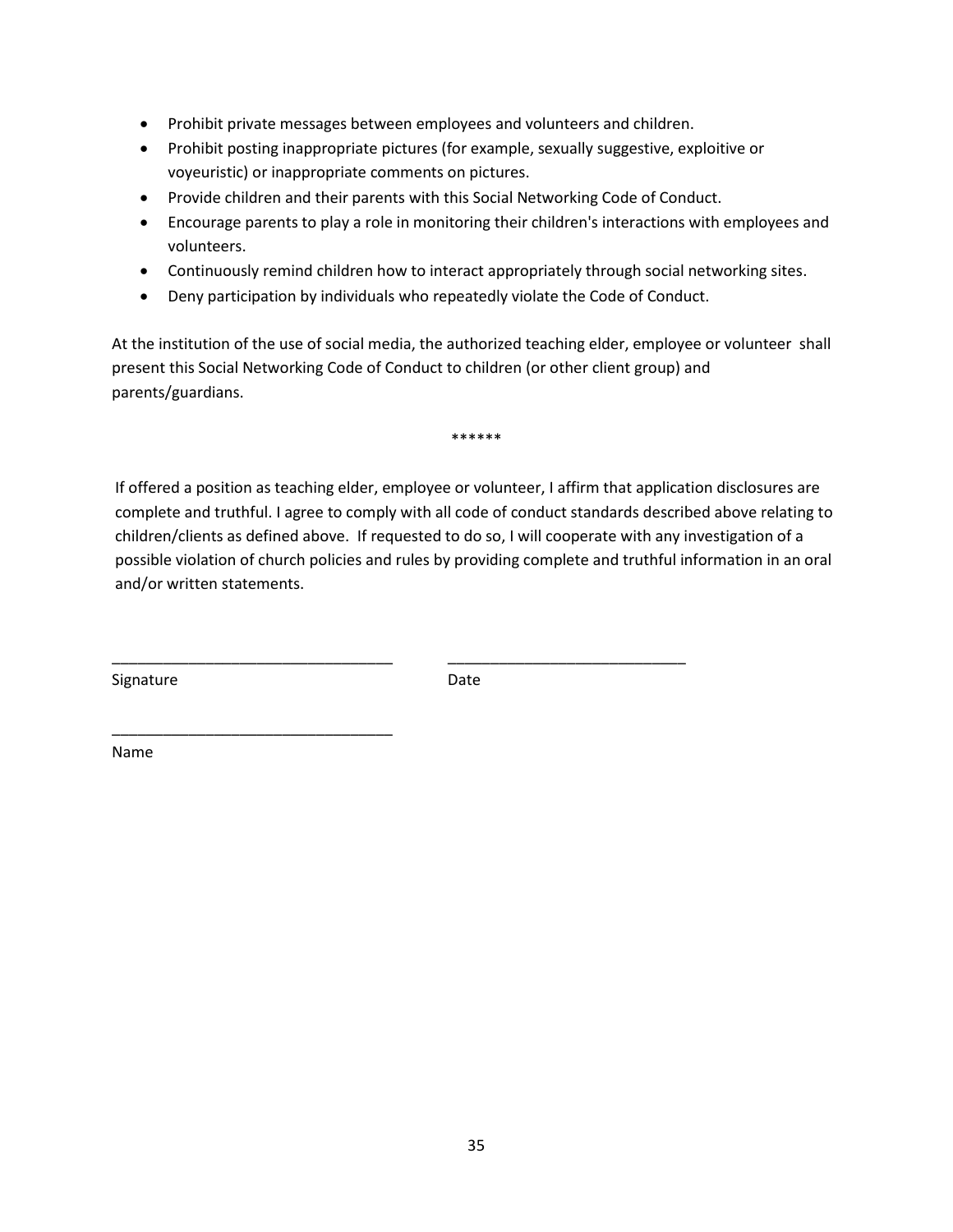## **Appendix E:** *SUGGESTED TEMPLATE FOR* **Ministry Standards**

These ministry standards are intended to provide a safe environment for children and "vulnerable adults" in a variety of circumstances. From time to time it may not be possible to fulfill the standard to the letter. Permission is granted to Ministers in leadership to waive a standard with justification. If it is found that consistent fulfillment of a standard is not practicable, the matter shall be elevated to the (Your Committee) for resolution or amendment of these standards.

#### **Adult-Child Ratios –**

For all activities an adult-child ration of (xx):1 shall be maintained, except that a ratio of (yy):1 may apply to a classroom environment with children above the age of (zz). Employees or volunteers under the age of 18 are not included in the ratio.

In all cases, an employee or volunteer under the age of 18 working with minor children shall be under the supervision of an adult over the age of 21.

Employees or volunteer leaders under the age of 21 shall not supervise or lead a youth group in which the oldest participating minor child is less than three years younger than the supervisor/leader.

### **Bathrooms, Locker Room and Out-of-the-Way Locations –**

The following practices shall apply to supervision of bathrooms and changing areas:

- 1. Minimize presence of diverse child age groups at the same time.
- 2. No employee/volunteer shall enter with a single unrelated child unless the entry door is ajar (propped open) in a way that (s)he can be observed by others.
- 3. Children shall not enter alone in pairs.
- 4. Children shall not enter unsupervised.
- 5. Require children to ask permission before using bathrooms.

Employees and volunteers in leadership are to frequently and randomly check bathrooms to assure their security.

The following areas are to be locked at all times: **(Your rules)**

The following areas are to be off-limits: **(Your rules)**. Typically a place where a predator and child might find unsupervised privacy, such as an unsupervised floor, basement, balcony, or adjacent building.)

#### **Transition and "Free" Time --**

Especially during day long, off-site or overnight activities, children will periodically not be engaged in a supervised activity. Supervision shall be maintained during transition times through the use of chaperones, hall monitors and escorts to minimize the opportunity for security breach or child-on-child incidents. (Leadership titles) shall assess at what times and places additional duties are to be assigned to employees and volunteers to assure supervision of transition and free time.

### **Transportation of Children –**

Transportation of children, whether on buses, motor coaches or private passenger vehicles, is a serious responsibility. Especially when utilizing church owned vehicles or private vehicles of employees and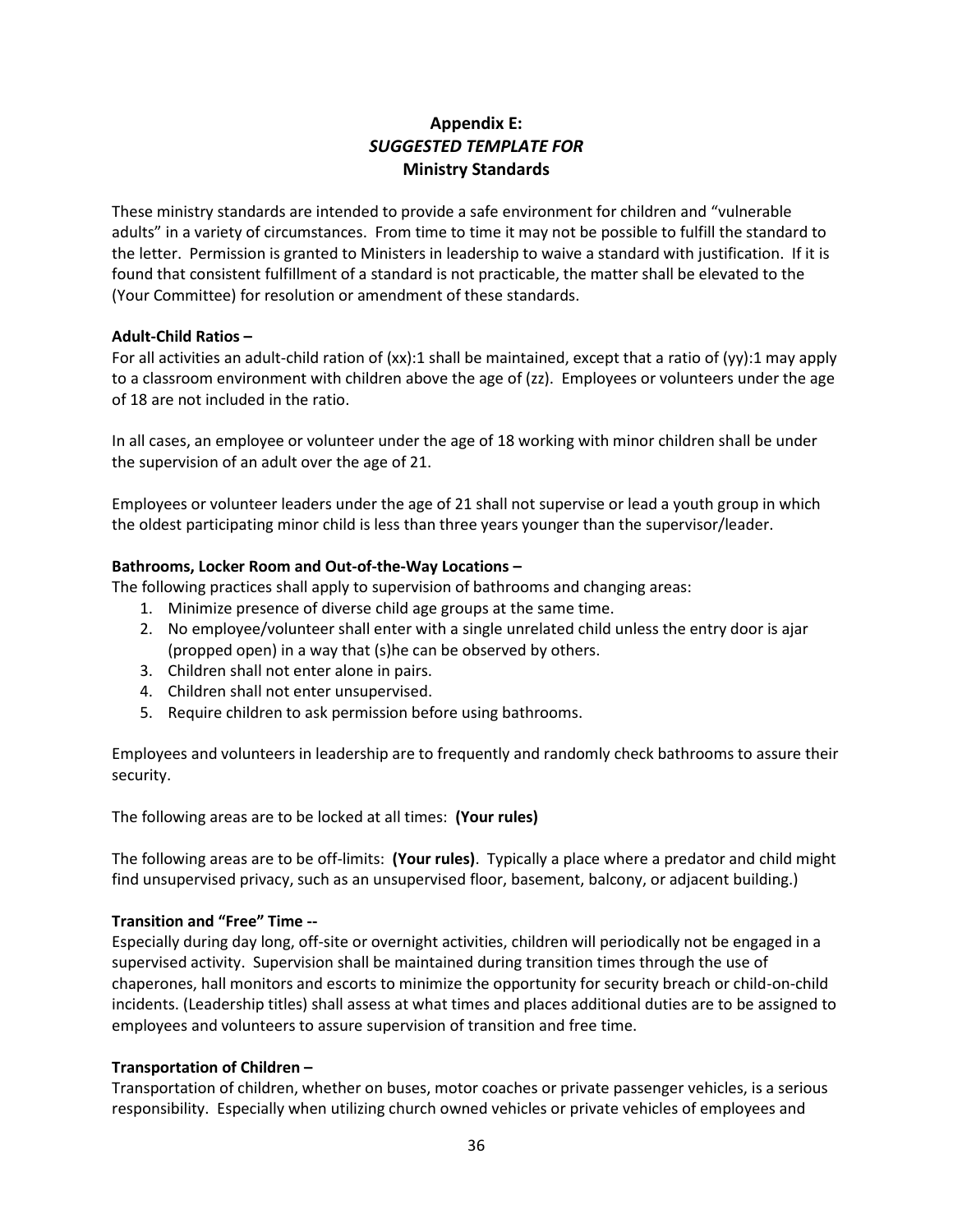volunteers, utmost care shall be taken in view of the risks associated with managing transportation. The following standards shall apply:

- 1. No employee or volunteer shall transport a single child that is not his/her own, except as may be required in an emergency with the approval of a supervisor. Communications shall be established to verify the whereabouts, expected arrival and change of custody of the child.
- 2. Any driver operating a vehicle which holds 16 passengers or more, including the driver, shall possess a valid Commercial Driver License (CDL).
- 3. Any person who drives on behalf of (Your Church) sponsored programs shall be previously qualified under our transportation and driver qualification procedure.
- 4. Adult-child ratios shall be maintained and within the safe loading limits of the vehicles being used.
- 5. As practicable, mixed age groups are not to sit together.
- 6. Employees and volunteers are not to make unauthorized or unplanned stops.
- 7. On each trip, a vehicle log shall be maintained which documents the departing time, arrival time, destination, mileage, names of passengers and supervising staff and volunteers and any unusual occurrences.
- 8. All passengers are to be seated and to use safety belts as available.
- 9. Employees and volunteers are to be seated on larger vehicles in a way that permits them to supervise young passengers.
- 10. When passengers must disembark at a rest facility or destination, care shall be taken to obtain a headcount on arrival and departure. All passengers shall be required to complete a trip on the same vehicle to assure accountability.

### **Off-site Activities (Day Trips) --**

Off-site activities require special additional planning, taking into account the nature of the destination and exposure to the public at large. For example, attendance at a public venue, such as an amusement park, will require greater supervision than a visit to a sister church. Due to the increased risk of a child becoming lost or injured during an off-site activity, extra care shall be taken to assure adequate supervision.

The following are minimum requirements:

- 1. All off-site activities shall be approved in advance by **(Leadership title).**
- 2. The trip leader shall provide a plan outlining transportation and supervision for the activity.
- 3. Parent/guardian permission shall be obtained. Permission forms are to site the destination(s) and activities in which the child might engage (e.g., climbing wall, horseback riding, soccer, baseball, etc.)
- 4. Parent/guardian providing permission shall indicate who will receive the child on return if other than the person signing the permission.
- 5. Adult-child ratios shall be increased by at least one person, which may include a person age 16 or older who is qualified to drive. One adult may supervise only one person under the age of 18 (employee or volunteer).
- 6. Each employee or volunteer shall be assigned to a specific group of children to supervise. Each employee or volunteer must then maintain a roll sheet listing all of the children in his or her group. Head counts and roll checks will be conducted routinely.
- 7. Standards for bathroom activities, transition time and transportation shall be maintained.
- 8. Parents/guardians shall be provided a means to make emergency contact with the trip leader.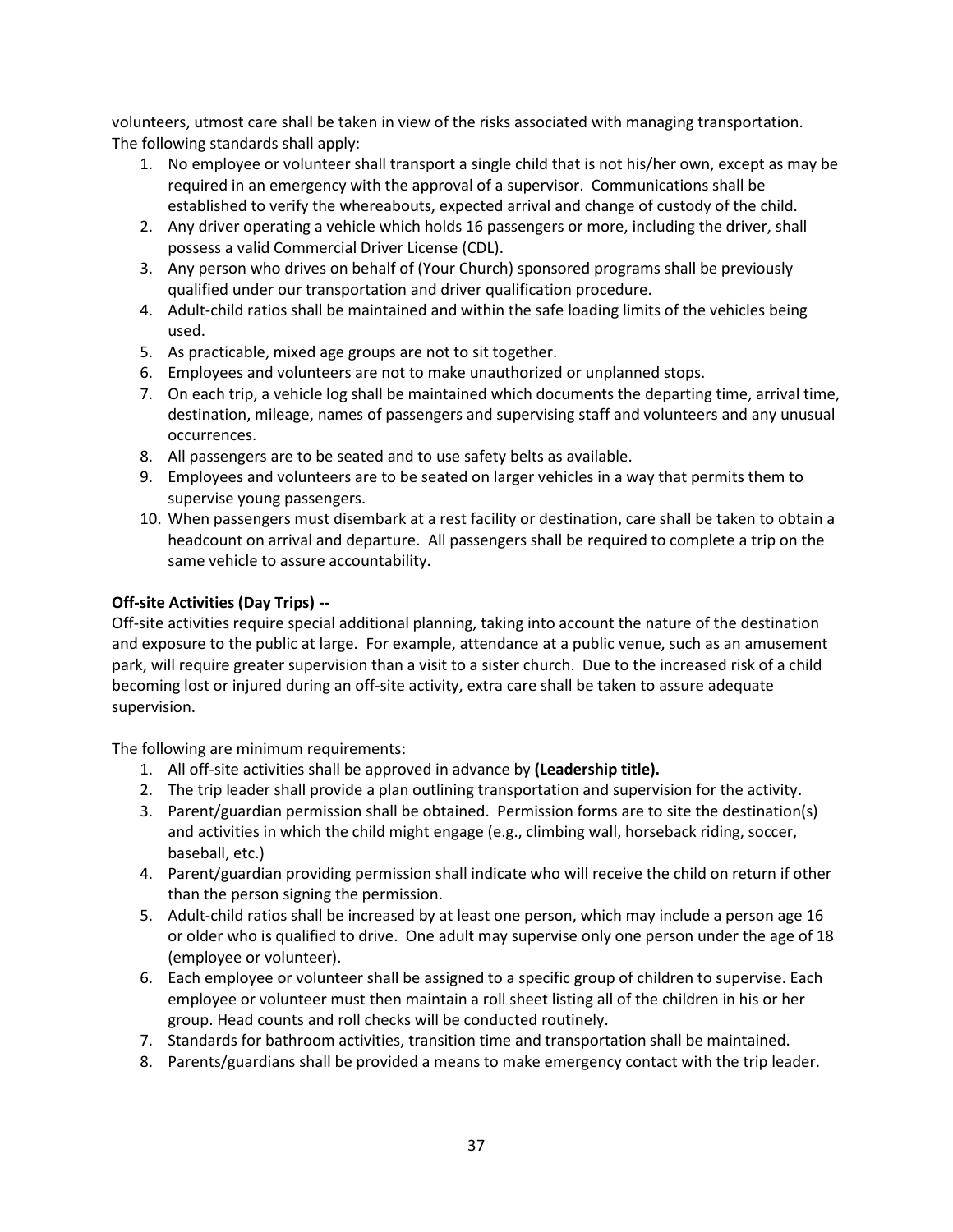### **Over-night Activities --**

Camps generally have the experience and staffing to adopt different standards than these below. The assumption for the purpose of this standard is lodging at a public hotel in an unfamiliar city. As with off-site activities, over-night activities present an even higher level or risk to children than day trips due to isolation from parents and the 24-hour supervision that is required throughout the activity.

The following standards will apply in addition to standards for off-site activities:

- 1. All overnight activities, whether on the church site or not, shall have prior approval of **(Leadership title)**.
- 2. All overnight activities include a minimum of two adult chaperones over 21 years of age.
- 3. All volunteers and employees under 18 years of age must be supervised at all times.
- 4. Parent/guardian permission shall be obtained. Permission forms are to site the destination(s) and activities in which the child might engage (.e.g,, climbing wall, horseback riding, soccer, baseball, etc.)
- 5. The parent/guardian providing permission shall indicate who will receive the child on return if other than the person signing the permission.
- 6. At all times through the night an employee or volunteer must remain on duty at a location to supervise the coming and going of any child and to assure safe evacuation during an emergency and to prevent children sneaking out. (Maximum two hour watches through the night are recommended.)
- 7. Trip leaders or other designated adult shall conduct routine walk-throughs of high risk areas
- 8. For the event of a building evacuation, an outdoor rally point will be designated in advance.
- 9. A roster will be maintained of the room assignments for each child and adult.
- 10. A bed check will be conducted at a specific time known to all.
- 11. Adult-child ratios are to be maintained for outings away from the lodging site.
- 12. A daily schedule of events shall be maintained with supervisory duty assignments included.
- 13. Double-queen lodging is preferred at hotels, four to a room. Children in each room will be of similar age. No adult will share a bed with a child.
- 14. Adult rooms will be scattered among rooms occupied by children. There shall be at least one adult lodged on any floor on which children are sleeping.
- 15. Standards for bathroom, out-of-the-way, off limits locations and transition time shall be maintained as the site circumstances and facilities may require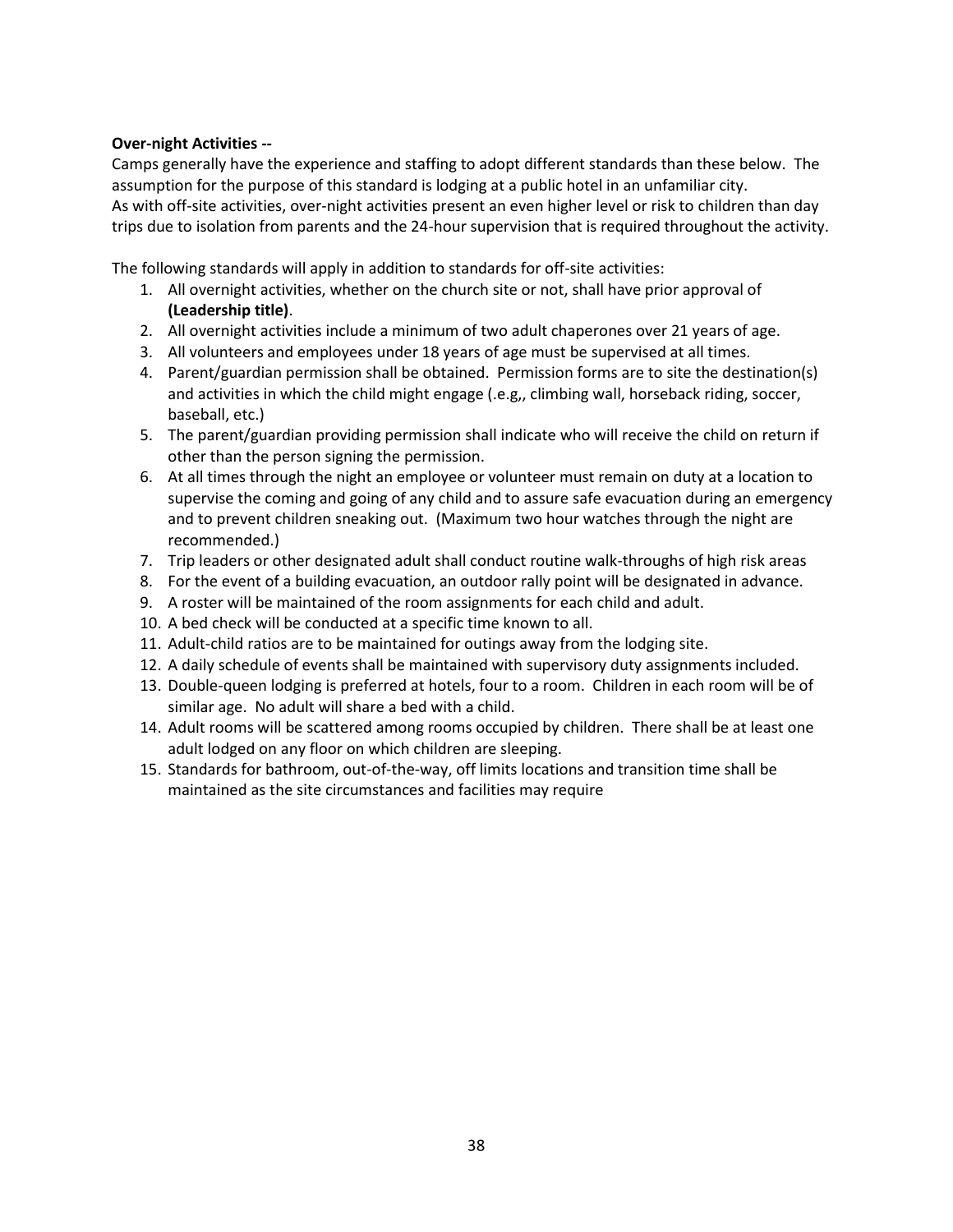### **APPENDIX F**

## **FORMS**

- Acknowledgment of Receipt and Agreement to Comply
- Church Volunteer Covenant for Sexual Responsibility
- Report of Suspected Sexual Misconduct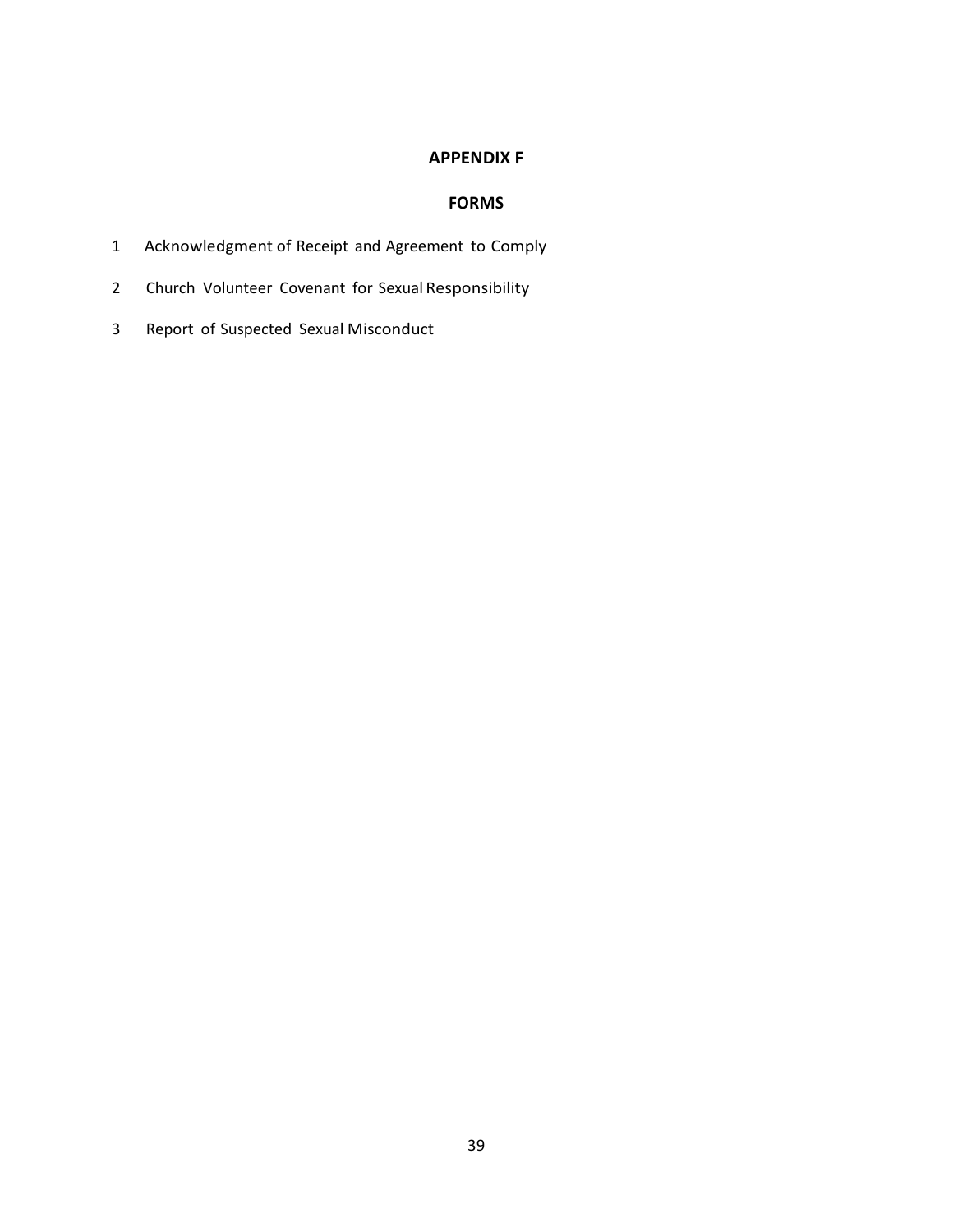#### **ACKNOWLEDGMENT OF RECEIPT AND AGREEMENT TO COMPLY**

I hereby acknowledge that I have received a copy of the "Presbytery de Cristo Policy and Procedure on Sexual Misconduct Prevention," dated (insert day, month, year). Further, I either have been trained as to its content or have or will read the policy in order to understand its meaning.

Ihereby agree to conduct myself in accordance with the policy.

Signature

Printed Name

Date

Note: This form is to be completed by teaching elders, ruling elders commissioned to pastoral service, ministerial candidates, all individuals serving in ordered ministries in a particular church, and staff and church employees.

> The original of this acknowledgement will be placed in the personal file of the signatory or retained in the central administrative or ministry files of the particular church.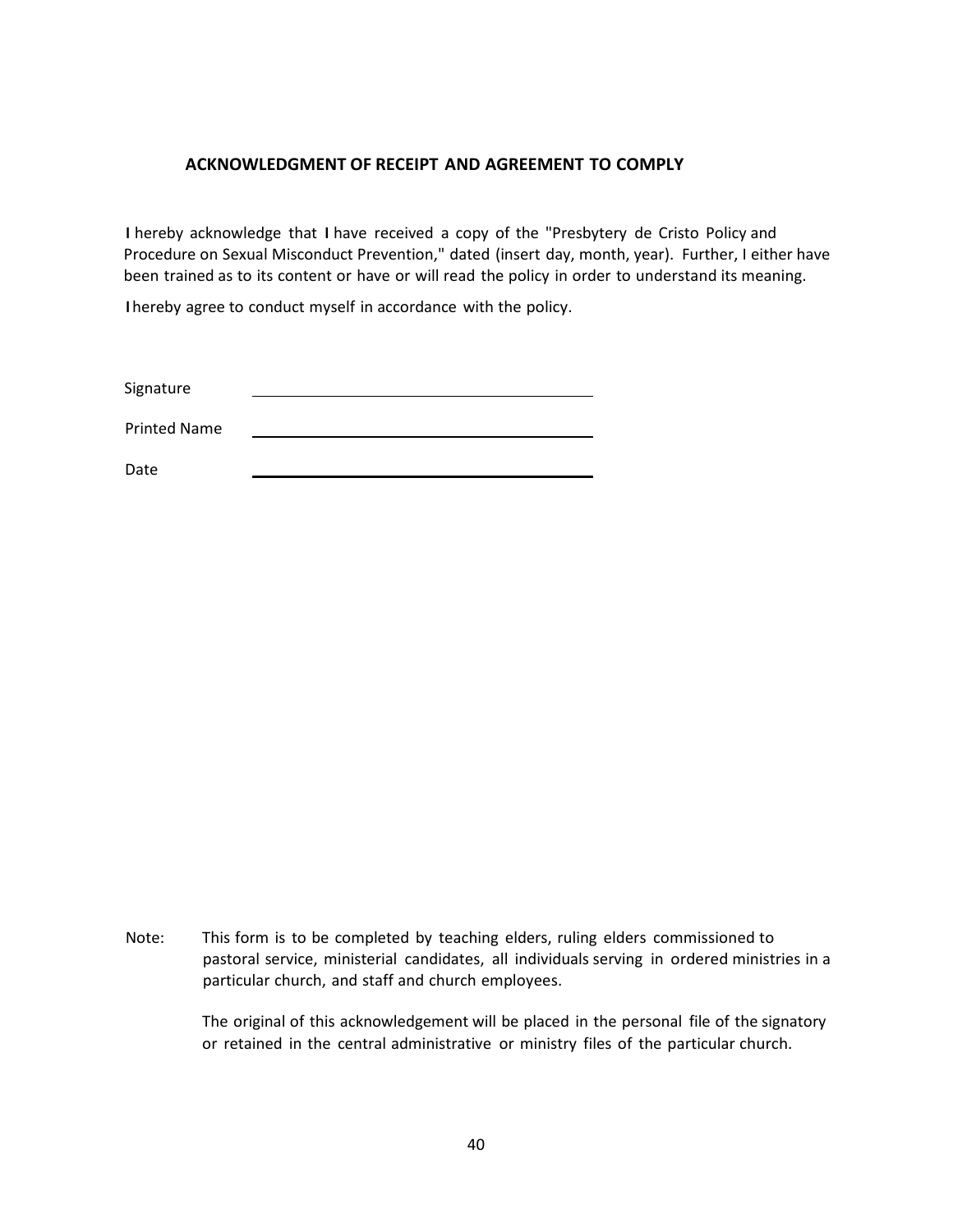#### **CHURCH VOLUNTEER COVENANT FOR SEXUAL RESPONSIBILITY**

1. As a church volunteer I agree to observe all church rules and policies while working with youth or children or adults. Further, I understand that

 Name of Church prohibits sexual misconduct and sexual coercion, or sexual exploitation of children or adults while I minister in any internal or external activity related to the church.

- 2. I understand that if I engage in such behavior I will be subject to appropriate discipline that may include legal action. I agree to fully cooperate with the church. Further, I acknowledge that such discipline may result in termination of my activities as a volunteer.
- 3. Iacknowledge that Iunderstand the church's policy on sexual misconduct and agree to abide by it.

| Signature    |  |  |
|--------------|--|--|
| Printed name |  |  |
| Date         |  |  |

Note: This form is to be used for all unpaid volunteers, teachers, youth workers, coaches, music leaders, and so forth. The signed forms are to be retained in the central administrative or ministry files of the particular church.